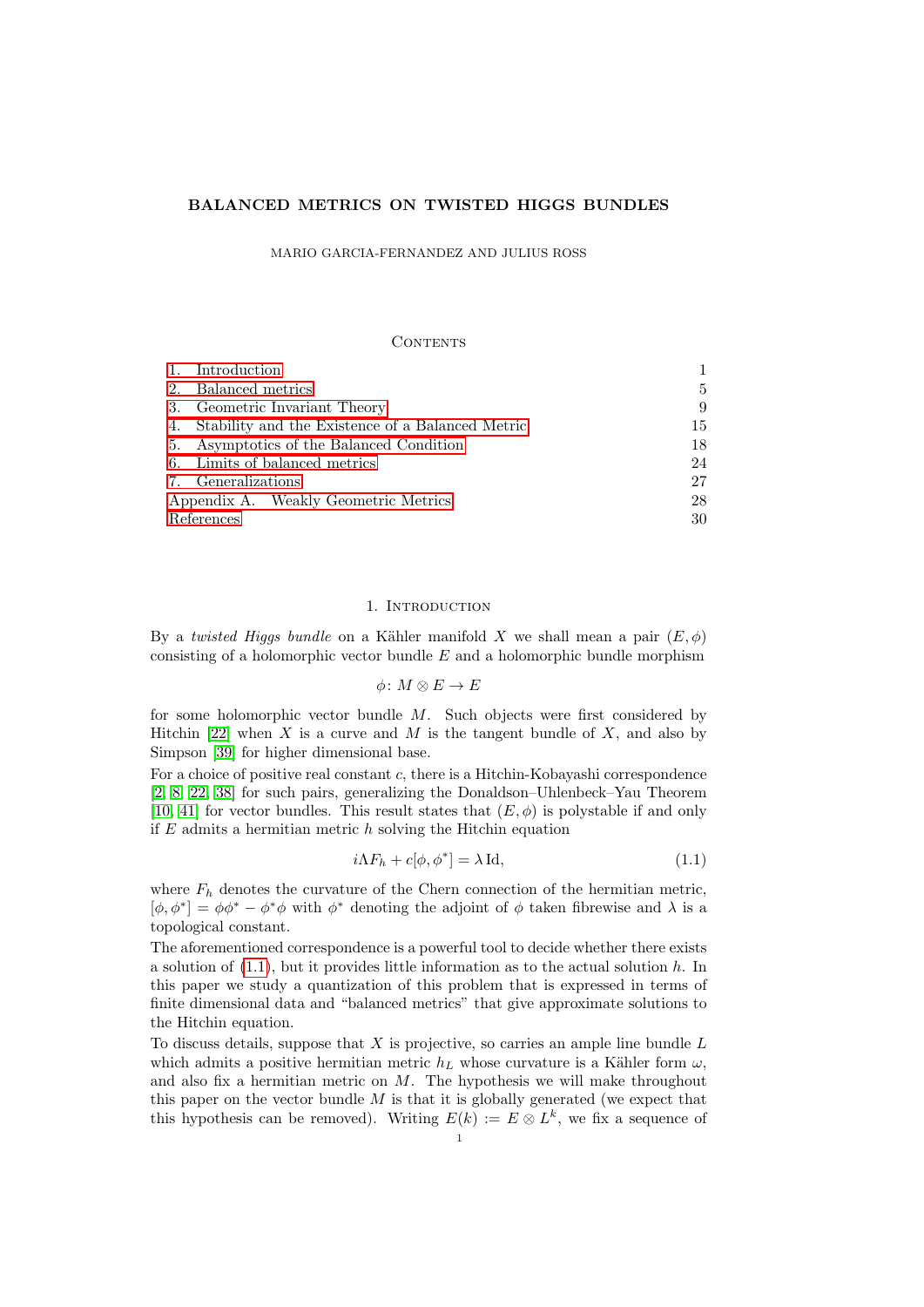positive rationals  $\delta = \delta_k = O(k^{n-1})$  and let

$$
\chi = \chi_k = \frac{\dim H^0(E(k))}{\text{rk}_E \operatorname{Vol}(X, L)},
$$

which is a topological constant of order  $O(k^n)$ . We recall that, for k sufficiently large, the sections of  $E(k)$  give a natural embedding

$$
\iota\colon X\to \mathbb{G}:=\mathbb{G}(H^0(E(k));\mathrm{rk}_E)
$$

into the Grassmannian of rk<sub>E</sub>-dimensional quotients of  $H^0(E(k))$ . To capture the Higgs field  $\phi$  consider the composition

$$
\phi_* = \phi_{*,k} \colon H^0(M) \otimes H^0(E(k)) \to H^0(M \otimes E(k)) \stackrel{\phi}{\to} H^0(E(k))
$$

where the first map is the natural multiplication. Notice that  $H^0(M)$  is hermitian, since it carries the  $L^2$ -metric induced by the hermitian metric on M and the volume form determined by  $\omega$ . Thus given a metric on  $H^0(E(k))$  (by which we mean a metric induced from a hermitian inner product) there is an adjoint

$$
(\phi_*)^* : H^0(E(k)) \to H^0(M) \otimes H^0(E(k)).
$$

From this we define an endomorphism of  $H^0(E(k))$  by

$$
P := \chi^{-1} \left( \mathrm{Id} + \frac{\delta[\phi_*, (\phi_*)^*]}{1 + {\|\phi_*\|}^2} \right),
$$

where  $\|\phi_*\|^2 := \text{tr}((\phi_*)^*\phi_*)$  (see §[2.2](#page-5-0) for details). Observe that P depends on the choice of metric on  $H^0(E(k))$  since the adjoint  $(\phi_*)^*$  does. For a canonical choice of P, one can safely take  $\delta = k^{n-1}$  in the following definition.

**Definition 1.1.** We say that a metric on  $H^0(E(k))$  is balanced if for some orthonormal basis  $s = (s_i)$  we have

<span id="page-1-0"></span>
$$
\int_{X} (s_l, s_j)_{\iota^* h_{FS}} \frac{\omega^n}{n!} = P_{jl},\tag{1.2}
$$

where  $h_{FS}$  denotes the Fubini-Study metric on G and  $P = (P_{il})$  in this basis.

**Definition 1.2.** A hermitian metric h on E is said to be a balanced metric for  $(E, \phi)$  at level k if it is the pullback of the induced Fubini-Study metric for some balanced metric on  $H^0(E(k))$ , i.e.

$$
h = h_L^{-k} \otimes \iota^* h_{FS}
$$

In this case we refer to the metric on  $H^0(E(k))$  as the *corresponding balanced metric*.

One verifies easily that if [\(1.2\)](#page-1-0) holds for some orthonormal basis then it holds for any orthonormal basis. In fact, the left hand side of [\(1.2\)](#page-1-0) is simply the matrix of the  $L^2$ -metric induced by  $\iota^* h_{FS}$ . Thus when  $\phi = 0$  this is precisely the standard definition of a balanced metric on  $E$  as considered by Wang [\[44,](#page-31-1) [45\]](#page-31-2).

The two main results of this paper focus on different aspects of this definition. First we will show that a balanced metric admits an interpretation as the zero of a moment map. Thus the existence of such a metric should be thought of as a kind of stability condition, and we show this is the case:

<span id="page-1-1"></span>**Theorem 1.3.** Assume that M is globally generated. A twisted Higgs bundle  $(E, \phi)$ is Gieseker-polystable if and only if for all k sufficiently large it carries a balanced metric at level k.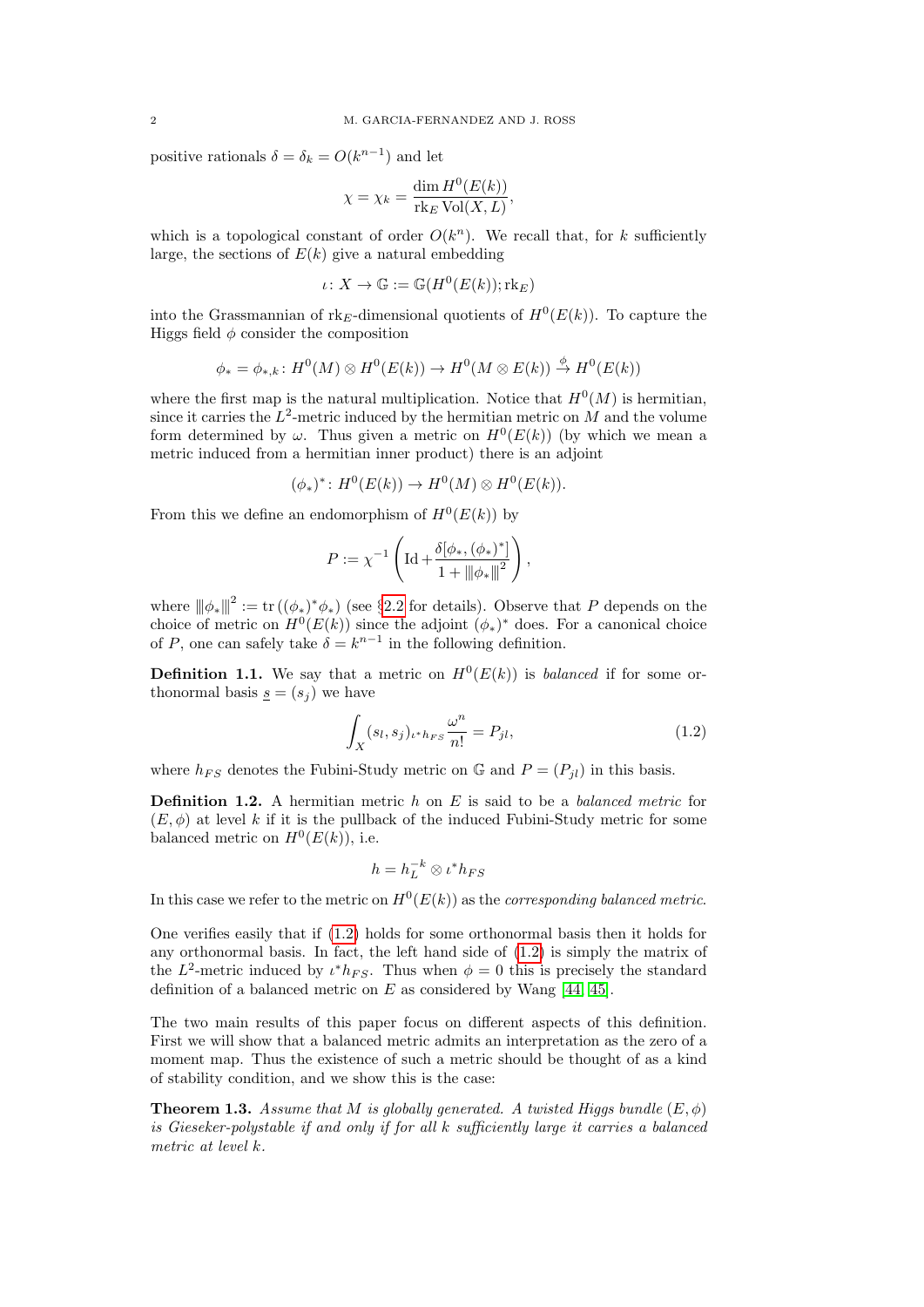When  $\phi = 0$ , the idea that Gieseker-polystability of a vector bundle is related to the solvability of a family of PDE's indexed by k, as  $k \to \infty$ , goes back to [\[11,](#page-30-5) [47\]](#page-31-3) (for a set-up a priori non-related to balanced metrics, see also [\[26\]](#page-30-6)).

Second we investigate how balanced metrics relate to solutions to the Hitchin equation. This turns out to be a much more complicated and interesting problem than for the case  $\phi = 0$  [\[47\]](#page-31-3).

<span id="page-2-0"></span>**Theorem 1.4.** Assume that M is globally generated. Suppose  $h_k$  is a sequence of hermitian metrics on E which converges (in  $C^{\infty}$  say) to h as k tends to infinity. Suppose furthermore that  $h_k$  is balanced at level k and that the sequence of corresponding balanced metrics on  $H^0(E(k))$  is "weakly geometric". Then h is, after a possible conformal change, a solution of Hitchin equations.

By the weakly geometric hypothesis we mean that the operator norm of  $\phi_*$  is uniformly bounded over  $k$ , and its Frobenius norm is strictly  $O(k^n)$ . This assumption is quite natural for as long as  $\phi \neq 0$  it holds, for instance, if this sequence of metrics is "geometric" by which we mean it is the  $L^2$ -metric induced by some hermitian metric on E. We will give further justification for these notions in Appendix [A.](#page-27-0) We note that the choice of sequence  $\delta = \delta_k = O(k^{n-1})$  in the definition of the endomorphism  $P$  for our notion of balanced metric affects the constant  $c$  which appears in the Hitchin equations, as discussed in Remark [6.1.](#page-23-1)

1.1. Proofs and techniques: There are three main parts of the proof of Theorem [1.3.](#page-1-1) In the first part we identify a complex parameter space for twisted Higgs bundles (§[2\)](#page-4-0) carrying a positive symplectic structure and a moment map that matches the balanced condition. In the second part we extend a classical result of Gieseker [\[18\]](#page-30-7) to characterize stability of twisted Higgs bundles in terms of Geometric Invariant Theory (Theorems [3.5](#page-10-0) and [3.6\)](#page-10-1). The proof is then completed by an adaptation of Phong-Sturm's refinement [\[31\]](#page-30-8) of Wang's result in the case  $\phi = 0$  [\[45\]](#page-31-2). The positivity of the symplectic structure and the linearization (used in the GIT result) turn out to be the main obstacles to undertake our construction for general M.

The proof of Theorem [1.4](#page-2-0) starts with the observation that the balanced condition, which appears as a condition involving finite-dimensional matrix groups, interacts with the Kähler geometry of  $X$  via the identity

<span id="page-2-1"></span>
$$
\sum_{j} (Ps'_j)(\cdot, s'_j)_{H_k} = \text{Id},\tag{1.3}
$$

where the  $s'_j$  form an orthonormal basis for the L<sup>2</sup>-metric induced by  $H_k = h_k \otimes h_L^k$ . Using the weakly geometric hypothesis, we are able to prove in Theorem [5.3](#page-18-0) an asymptotic expansion for the endomorphism P around  $\chi^{-1}$  Id, which relates the left hand side endomorphism to the Bergman function

$$
B_k = \sum_j s'_j(\cdot, s'_j)_{H_k}.
$$

Equation  $(1.3)$  combined with the Hörmander estimate implies then the asymptotic condition (in  $L^2$ -norm)

$$
B_k + ck^{n-1}[\phi, \phi^*] = \chi \operatorname{Id} + O(k^{n-2}).
$$
\n(1.4)

With this at hand, the key tool for the proof of Theorem [1.4](#page-2-0) is the asymptotic expansion of the Bergman kernel [\[9,](#page-30-9) [15,](#page-30-10) [28,](#page-30-11) [40,](#page-31-4) [49,](#page-31-5) [50\]](#page-31-6), which says that

$$
k^{-n}B_k = \text{Id} + \frac{1}{k} \left(\Lambda F_h + \frac{S_\omega}{2} \text{ Id}\right) + O\left(\frac{1}{k^2}\right)
$$
 (1.5)

where  $S_{\omega}$  is the scalar curvature of  $\omega$ . For vector bundles without a Higgs field, Theorem [1.4](#page-2-0) follows almost immediately from this expansion (as observed by Donaldson). With the introduction of the Higgs field the proof is much more involved,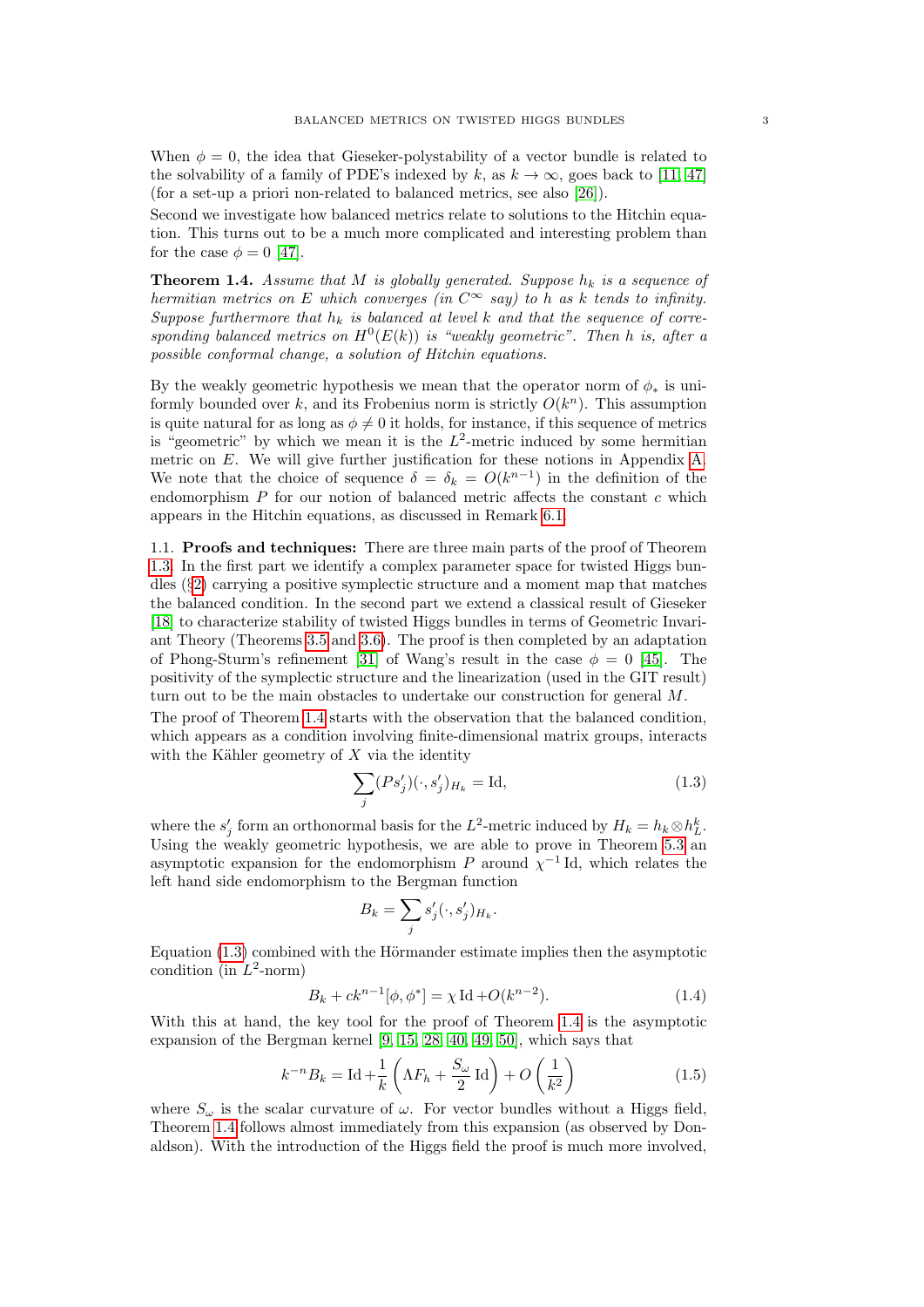essentially for the following reason: given a holomorphic map  $\phi: E \to F$  between hermitian vector bundles, no information is lost when one considers instead the pushforward  $\phi_*: H^0(E(k)) \to H^0(F(k))$  for k sufficiently large. However the adjoint  $\phi^*: F \to E$  is not holomorphic, and so one cannot do the same thing (at least not with the space of holomorphic sections). The natural object to consider instead is the adjoint of  $(\phi_*)^*: H^0(F(k)) \to H^0(E(k))$  taken with respect to induced  $L^2$ -metrics, and we shall prove that that this adjoint captures all the information that we need. Thus we have a method for quantizing the adjoint of a holomorphic bundle morphism, which is a tool that we hope will be of use elsewhere.

For vector bundles without the Higgs field  $\phi$ , a pertubation argument of Donaldson [\[12\]](#page-30-12) gives the converse to Theorem [1.4.](#page-2-0) We expect the same argument can be applied to non-zero  $\phi$  and to show that a solution to the Hitchin equation gives a sequence of balanced metrics that is weakly geometric (and plan to take this up in a sequel).

1.2. **Comparison with Other Work:** Our motivation for this study comes from work of Donagi–Wijnholt [\[14,](#page-30-13) §3.3] concerning balanced metrics for twisted Higgs bundles on surfaces with  $M = K_X^{-1}$ , which in turn was motivated by physical quantities whose calculation depended on detailed knowledge of the solutions of the Hitchin equations. In this case the equations go under the name of  $Vafa$ -Witten equations and are particularly interesting [\[21,](#page-30-14) [48\]](#page-31-7), arising directly from the study of supersymmetric gauge theories in four dimensions [\[42\]](#page-31-8). In the work [\[14\]](#page-30-13) the authors consider the equation

$$
B_k + ck^{n-1}[\phi, \phi^*] = \chi \operatorname{Id} + O(k^{n-2}).\tag{1.6}
$$

as the defining condition for the balanced metrics. This equation, however, was to be taken "pro forma" rather than as part of any general framework. We will see that our definition of balanced agrees (and refines) that of Donagi–Wijnholt, and thus puts this work into the theory of moment-maps. We stress that the work here can only be applied to the Vafa–Witten equations if  $K_X^{-1}$  is globally generated (which obviously holds on Calabi-Yau manifolds for instance) but expect that it is possible to relax this hypothesis. Another interesting arena for the application of our results is the theory of co-Higgs bundles [\[32,](#page-30-15) [33\]](#page-30-16), in which  $M = TX^*$ , allows further interesting examples where the globally generated assumption is satisfied.

A related notion of balanced metric was introduced by J. Keller in [\[19\]](#page-30-17), for suitable quiver sheaves arising from dimensional reduction considered in [\[3\]](#page-29-2), but as pointed out in [\[2\]](#page-29-1) this does not allow twisting in the endomorphism and thus does not apply to twisted Higgs bundles. We remark also that our definition differs from that of L. Wang for which the analogue of Theorem [1.3](#page-1-1) was missing [\[43,](#page-31-9) Remark p.31]. We will also discuss in §[7](#page-26-0) further possible extensions, at which point the precise relationship between these different notions becomes clearer.

By being finite dimensional approximations to solutions to the Hitchin equations (or to the Hermitian-Yang-Mills equation in the case  $\phi = 0$ ), balanced metrics are amenable to numerical techniques. We expect that a version of Donaldson's approximation theorem [\[13\]](#page-30-18) should hold in this setting. If this is the case then Donaldson's iterative techniques can reasonably be applied in the setting of twisted Higgs bundles (as proposed by Donagi-Wijnholt). In particular one should be able to use this to approximate the Weyl-Petersson metrics on the moduli space of Higgs bundles and vortices by adapting the ideas in [\[20\]](#page-30-19), but none of this will be considered further in this paper.

1.3. **Organization:** We start in  $\S2$  $\S2$  with a discussion of the parameter space for twisted Higgs bundles that we will use, and give the details of the definition of a balanced metric. We then show that the existence of a balanced metric has an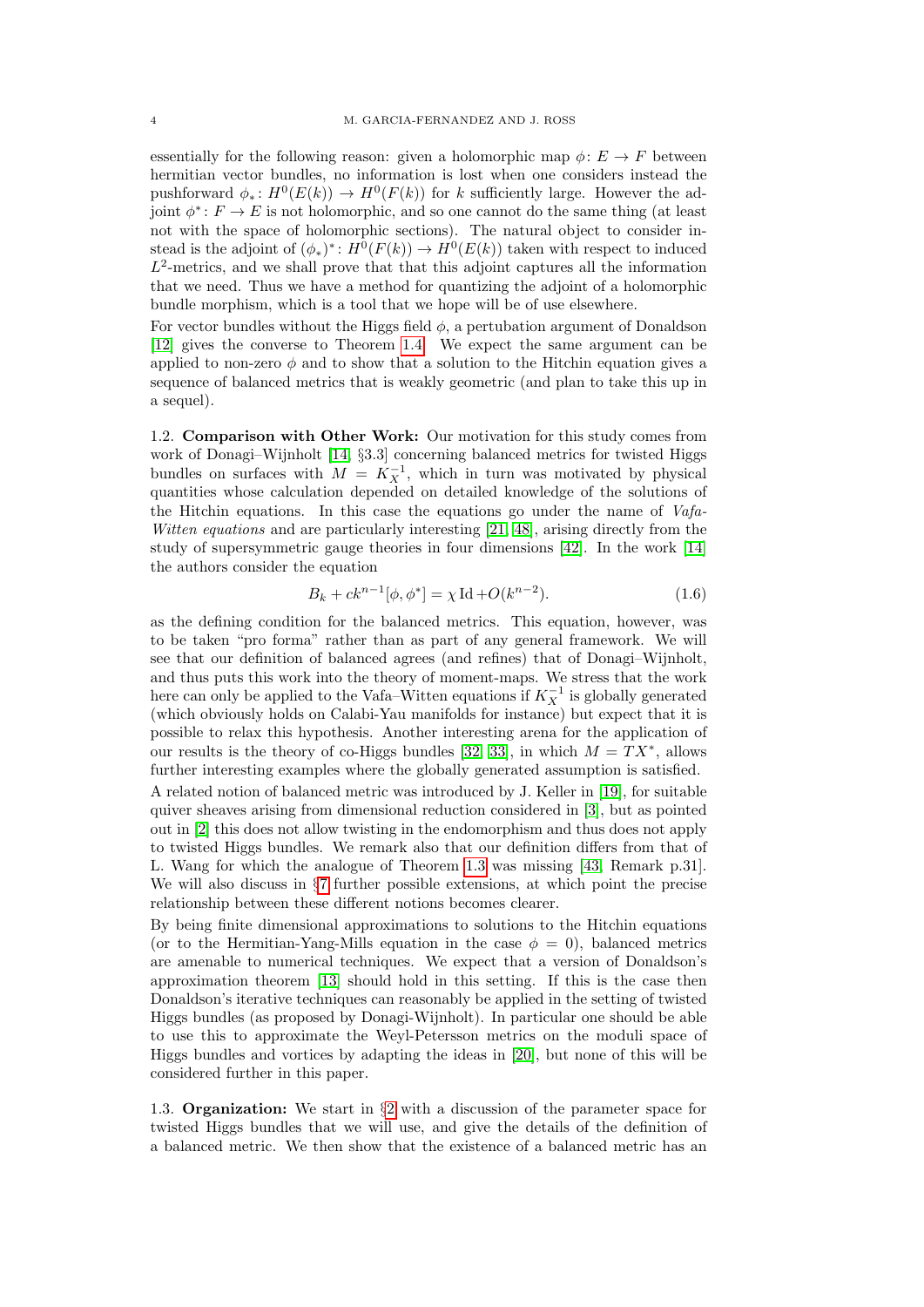interpretation as a zero of a moment map on this parameter space. We then discuss in §[3](#page-8-0) the stability of a twisted Higgs bundle and its connection with Geometric Invariant Theory. In §[4](#page-14-0) we give a direct proof of the necessity of stability for the existence of a balanced metric, which is in fact simpler than existing proofs even in the case of vector bundles, and then give the proof of the first Theorem. Finally, in §[5](#page-17-0) and §[6](#page-23-0) we take up the relationship between the balanced condition and the Hitchin equation.

Acknowledgements: We wish to thank Bo Berndtsson, Julien Keller, Luis Alvarez-Cónsul and Martijn Wijnholt for helpful comments and discussions. During this project JR has been supported by an EPSRC Career Acceleration Fellowship and MGF by the École Polytechnique Fédéral de Lausanne, the Hausdorff Research Institute for Mathematics (Bonn) and the Centre for Quantum Geometry of Moduli Spaces (Aarhus).

## 2. Balanced metrics

<span id="page-4-1"></span><span id="page-4-0"></span>2.1. A Parameter Space for twisted Higgs bundles. Let  $X$  be a smooth projective manifold and  $L$  an ample line bundle on  $X$ . Suppose also that  $M$  is a fixed holomorphic vector bundle on X. The following objects were introduced in [\[5,](#page-29-3) [30\]](#page-30-20).

**Definition 2.1.** A twisted Higgs bundle  $(E, \phi)$  consists of a holomorphic vector bundle  $E$  and a holomorphic bundle morphism

$$
\phi\colon M\otimes E\to E.
$$

Twisted Higgs bundles also go under the name of Hitchin pairs. A morphism between twisted Higgs bundles  $(E_1, \phi_1)$  and  $(E_2, \phi_2)$  is a bundle morphism  $\alpha \colon E_1 \to$  $E_2$  such that  $\alpha \circ \phi_1 = \phi_2 \circ (id_M \otimes \alpha)$  (note the bundle M is the same for both pairs), and this defines what it means for two twisted Higgs bundles to be isomorphic. The automorphism group of  $(E, \phi)$  will be denoted  $Aut(E, \phi)$ , and  $(E, \phi)$  is said be simple if  $Aut(E, \phi) = \mathbb{C}$ .

We let  $E(k) = E \otimes L^k$ , and denote the Hilbert polynomial by

$$
P_E(k) = \chi(E(k)) = \text{rk}_E k^n \int_X \frac{c_1(L)^n}{n!} + O(k^{n-1})
$$

where  $rk_E$  is the rank of E.

**Definition 2.2.** We say that  $(E, \phi)$  is *Gieseker-(semi)stable* if for any proper subsheaf  $F \subset E$  such that  $\phi(M \otimes F) \subset F$  we have

$$
\frac{P_F(k)}{\operatorname{rk}_F}\ (\le)\ \frac{P_E(k)}{\operatorname{rk}_E}\quad\text{ for all }k\gg0.
$$

We say  $(E, \phi)$  is *Gieseker-polystable* if  $E = \bigoplus_i E_i$  and  $\phi = \bigoplus_i \phi_i$  where  $(E_i, \phi_i)$  is Gieseker-stable and  $P_{E_i}/\text{rk}_{E_i} = P_E/\text{rk}_E$  for all i [\[35\]](#page-30-21).

Hence this is the usual definition for Gieseker stability only restricting to subsheaves invariant under  $\phi$ . Similarly one can define Mumford-(semi)stability by replacing the polynomials  $P_E/\text{rk}_E$  with the slopes  $\deg(E)/\text{rk}_E$ . Then the usual implications [\[23,](#page-30-22) 1.2.13] between Mumford and Gieseker (semi)stability hold, and the Hitchin-Kobayashi correspondence for twisted Higgs bundles (see e.g. [\[2\]](#page-29-1)) is to be taken in the sense of Mumford-polystability.

There are a number of ways that one can parameterise decorated vector bundles [\[36\]](#page-30-23). Since we will assume throughout that  $M$  is globally generated, we can work with the following rather simple setup.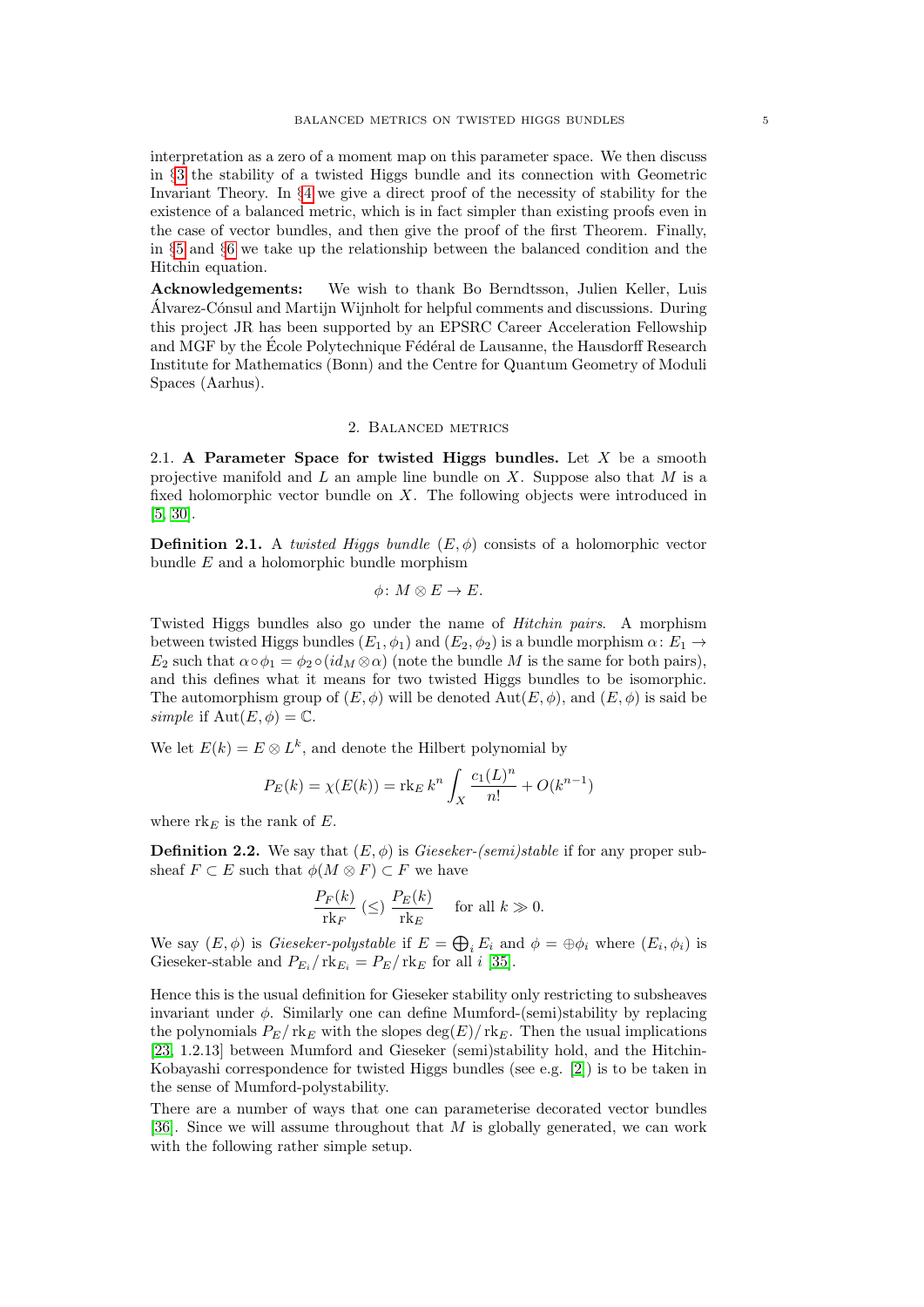<span id="page-5-1"></span>**Definition 2.3.** Given a vector space  $U$  we let

$$
Z := Z(U) := \text{Hom}(H^0(M) \otimes U, U)
$$

and

$$
\overline{Z} := \mathbb{P}(Z \oplus \mathbb{C}).
$$

Abusing notation we shall let  $\phi$  also denote the induced map  $M \otimes E(k) \to E(k)$ obtained by tensoring with the identity.

**Definition 2.4.** Let  $\phi_* = \phi_{*,k}$  be the linear map defined by

$$
\phi_*\colon H^0(M)\otimes H^0(E(k))\to H^0(M\otimes E(k))\stackrel{\phi}{\to} H^0(E(k))
$$

where the first map is the natural multiplication (in the following we will omit this multiplication map from the notation where it cannot cause confusion). Thus  $\phi_* \in Z(H^0(E(k))$  which we identify also with  $[\phi_*, 1] \in \overline{Z}$ .

To put this into the context we wish to use, suppose we have a twisted Higgs bundle  $(E, \phi)$  and an isomorphism  $H^0(E(k)) \simeq \mathbb{C}^{N_k}$  given by a basis  $\underline{s}$  for  $H^0(E(k))$ . Then under this isomorphism  $\phi_* \in Z := Z(\mathbb{C}^{N_k})$  and the sections of E give an embedding

$$
\iota_{\underline{s}}\colon X\to\mathbb{G}
$$

where G denotes the Grassmannian of  $\text{rk}_E$  dimensional quotients of  $\mathbb{C}^{N_k}$ .

Definition 2.5. Define the embedding

$$
f = f_s \colon X \to \overline{Z} \times \mathbb{G} \text{ by } f(x) = (\phi_*, \iota_s(x)).
$$

The group  $GL_{N_k}$  acts on the right hand side in a natural way, reflecting the different choices of <u>s</u>, and one can easily check that pairs  $(\phi, E)$  and  $(\tilde{\phi}, \tilde{E})$  are isomorphic if and only if the associated embeddings (for any choices of basis) lie in the same  $GL_{N_k}$  orbit.

<span id="page-5-0"></span>2.2. **Balanced Metrics.** Fix a hermitian metric  $h_M$  on M and positive hermitian metric  $h_L$  with curvature  $\omega$ . These induce an  $L^2$ -metric on the space  $H^0(M)$  by

$$
\|s\|_{L^2}^2:=\int_X |s|_{h_M}^2 \frac{\omega^n}{n!}.
$$

Also fix the topological constant

$$
\chi := \chi(k) = \frac{h^0(E(k))}{\text{rk}_E \text{Vol}(X)},
$$
\n(2.1)

with  $Vol(X) := \frac{1}{n!} \int_X c_1(L)^n$ , so by Riemann-Roch

$$
\chi = k^n (1 + O(1/k)).
$$

We also fix a  $\delta = \delta(k) > 0$  depending on a positive integer k (in the application we have in mind  $\delta = \ell k^{n-1}$  for some chosen constant  $\ell > 0$ .

Now suppose we choose a hermitian inner product on  $H^0(E(k))$ . Then the domain and target of

$$
H^{0}(M)\otimes H^{0}(E(k)) \xrightarrow{\phi_{*}} H^{0}(E(k)). \tag{2.2}
$$

are hermitian (induced by this chosen inner product and the fixed  $L^2$ -metric on  $H^0(M)$ ). Define

$$
{\|\phi_*\|^2} := \mathrm{tr}\left((\phi_*)^*\phi_*\right),
$$

where  $(\phi_*)^*$  denotes the adjoint of  $\phi_*$ .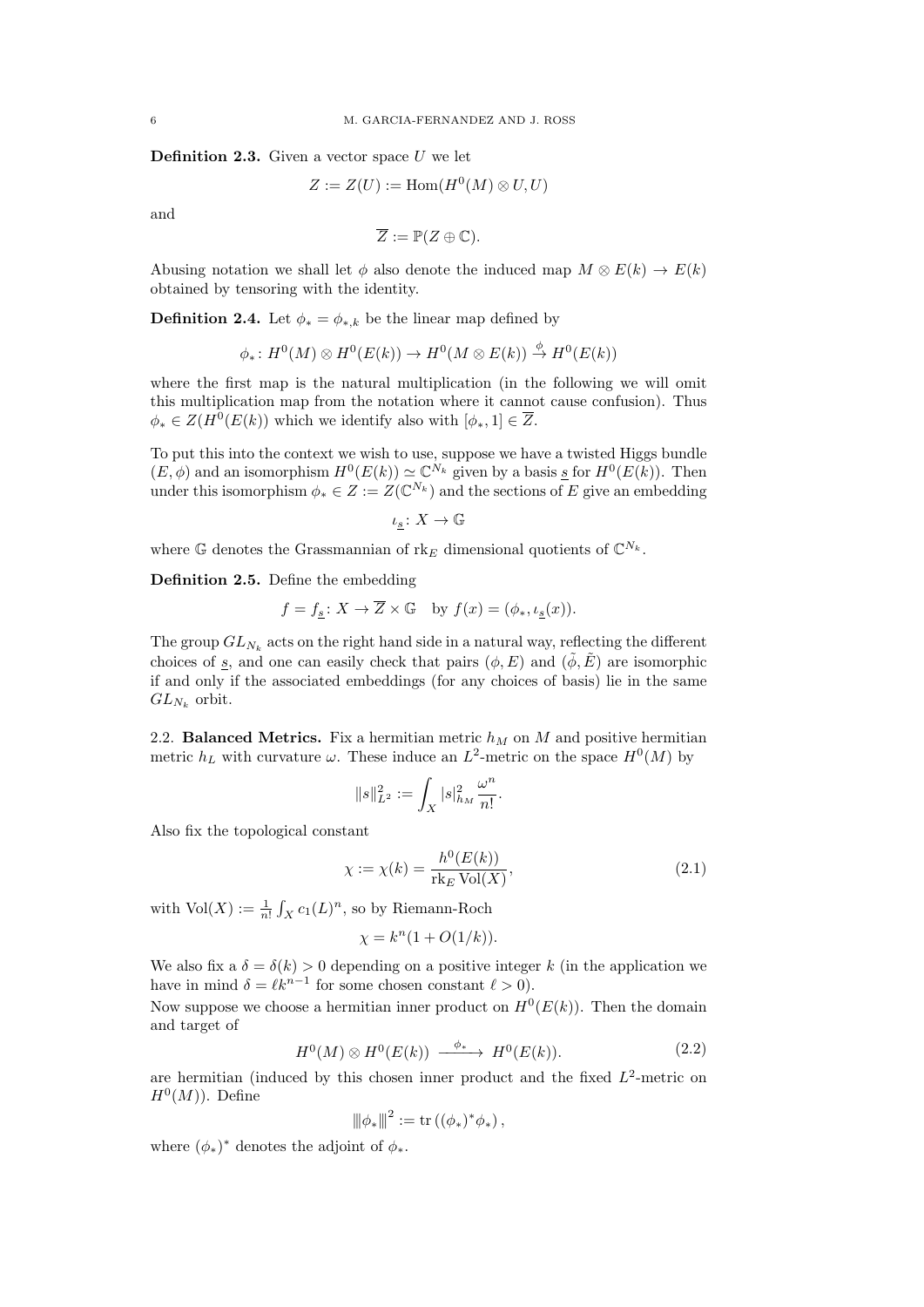Definition 2.6. Set

$$
[\phi_*, (\phi_*)^*] = \phi_*(\phi_*)^* - (\phi_*)^* \phi_*.
$$
\n(2.3)

and define an endomorphism P of  $H^0(E(k))$  by

<span id="page-6-4"></span>
$$
P := \chi^{-1} \left( \mathrm{Id} + \frac{\delta[\phi_*, (\phi_*)^*]}{1 + {\|\phi_*\|}^2} \right). \tag{2.4}
$$

Remark 2.7. Here and below we use the following abuse of notation. By a metric on a vector space we shall always mean one that arises from a hermitian inner product. If U, V have given metrics and  $f: U \otimes V \to U$  is a linear map we will denote the induced map  $U \to U \otimes V^*$  also by f. So the adjoint  $f^*$  can be thought of either as a map  $U \to U \otimes V$  or as a map  $U \otimes V^* \to U$ . Thus the commutator  $[f, f^*] = ff^* - f^*f$  is a well-defined map  $U \to U$ .

<span id="page-6-3"></span>**Definition 2.8.** We say that a metric on  $H^0(E(k))$  is *balanced* if for an orthonormal basis <u>s</u> the embedding  $\iota_s$  and quantized Higgs field  $\phi_*$  satisfy

$$
\int_{X} (s_j, s_l)_{\iota_{\underline{s}}^* h_{FS}} \frac{\omega^n}{n!} = P_{lj} \in i\mathfrak{u}(N),\tag{2.5}
$$

where  $h_{FS}$  denotes the Fubini-Study metric on the universal quotient bundle over G and  $P_{lj}$  are the components of P in this basis. A hermitian metric h on E is a balanced metric for  $(E, \phi)$  at level k if

$$
h = h_L^{\otimes (-k)} \otimes \iota_{\underline{s}}^* h_{FS}
$$

where  $h_{FS}$  is the Fubini-Study metric coming from a balanced metric on  $H^0(E(k))$ . If such a metric h exists then we say  $(E, \phi)$  is balanced at level k and refer to the balanced metric on  $H^0(E(k))$  as the corresponding balanced metric.

<span id="page-6-1"></span>2.3. Balanced metrics as zeros of a moment map. We next interpret balanced metrics in terms of a moment map. Take  $U = \mathbb{C}^{N_k}$  and  $\overline{Z}$  as in Definition [2.3.](#page-5-1)

Definition 2.9. We let

$$
\mathcal{S} \subset C^\infty(X, \overline{Z} \times \mathbb{G})
$$

denote the space of embeddings  $f_s: X \to \overline{Z} \times \mathbb{G}$ , for different choice of basis  $\underline{s}$ . We define a form on  $\mathcal S$  by

$$
\Omega|_f(V_1, V_2) = \int_X V_2 \lrcorner \left(V_1 \lrcorner f^* \left(\omega_G + \frac{\delta}{\chi \operatorname{Vol}(X)} \omega_{\overline{Z}}\right)\right) \wedge \frac{\omega^n}{n!},\tag{2.6}
$$

where  $V_j \in T_f \mathcal{S} \cong H^0(X, f^*T(\overline{Z} \times \mathbb{G}))$  and  $\omega_{\overline{Z}}$  and  $\omega_G$  denote the Fubini-Study metrics on  $\overline{Z}$  and  $\mathbb{G}$ .

<span id="page-6-0"></span>**Lemma 2.10.** The form  $\Omega$  is closed, positive and  $U(N)$ -invariant. There exists a moment map for the  $U(N)$ -action on  $(S, \Omega)$ , given by

<span id="page-6-2"></span>
$$
\mu(f_{\underline{s}}) = -\frac{i}{2} \int_X (s_j, s_l)_{f_{\underline{s}}^* h_{FS}} \frac{\omega^n}{n!} + \frac{i\delta}{2\chi} \left( \frac{[\phi_*, (\phi_*)^*]}{1 + {\|\phi_*\|}^2} \right)_{lj} \in \mathfrak{u}(N),\tag{2.7}
$$

where  $h_{FS}$  denotes the Fubini-Study metric on  $\mathbb{G}$ .

*Proof.* The first part follows from the closedness, positivity and invariance of  $\omega_{\overline{z}}$ and  $\omega_G$  (see [\[45,](#page-31-2) Remark 3.3] and cf. [\[16,](#page-30-24) Remark 2.3]).

Now let  $\mu_G \colon \mathbb{G} \to \mathfrak{u}(N)^*$  and  $\mu_{\overline{Z}} \colon Z \to \mathfrak{u}(N)^*$  be the moment maps for the  $U(N)$ action on  $\mathbb G$  and  $\overline Z$  respectively. Then

$$
\mu(f_{\underline{s}}) = \int_X f_{\underline{s}}^* \left( \mu_G + \frac{\delta}{\chi \operatorname{Vol}(X)} \mu_{\overline{Z}} \right) \frac{\omega^n}{n!},
$$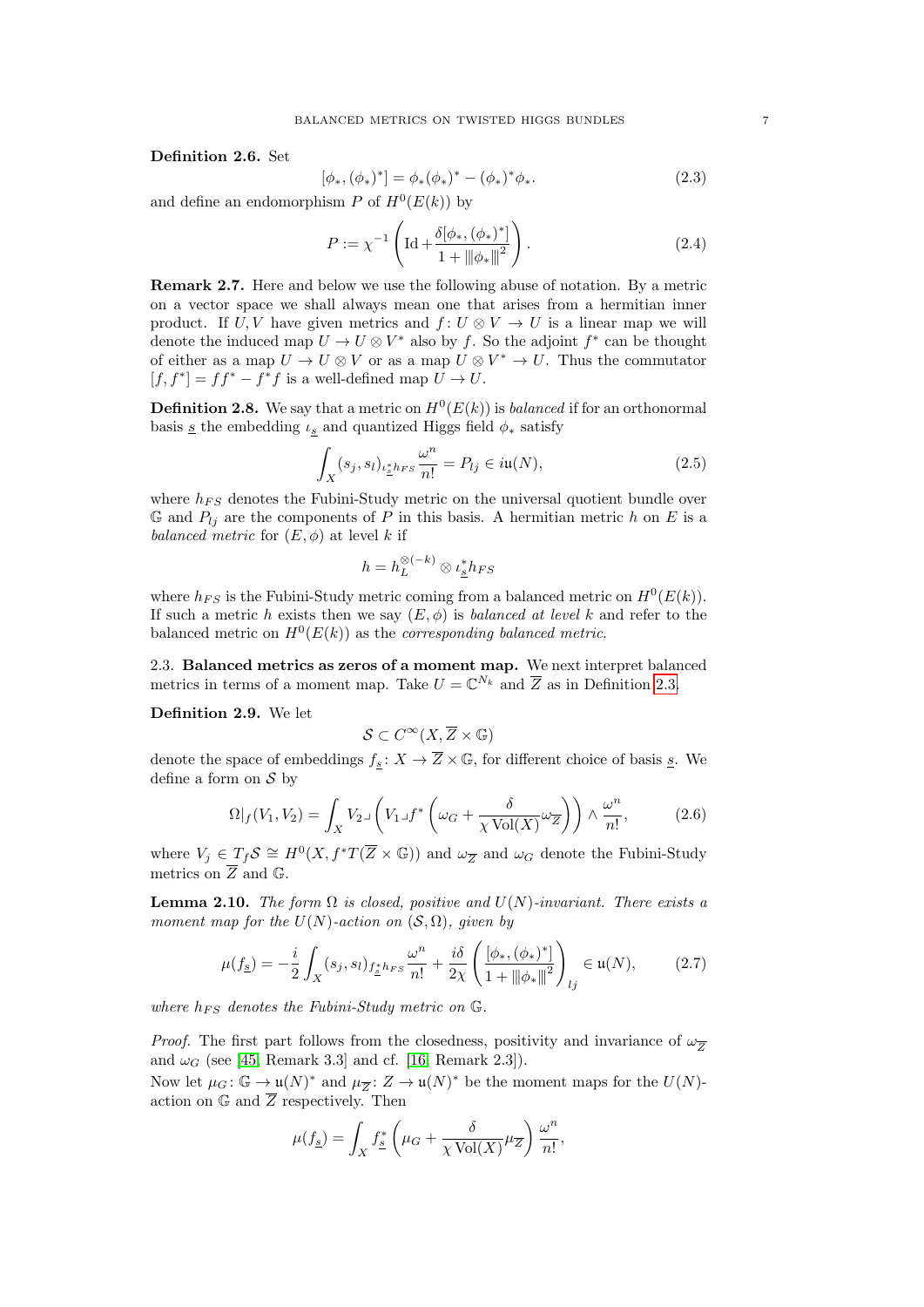is the map we require. Now, by definition of the action

$$
\langle \mu_G(A), \zeta \rangle = -\frac{i}{2} \operatorname{tr} A^*(AA^*)^{-1} A \zeta
$$

for every  $\zeta \in \mathfrak{u}(N)$ , where we think of a point in G as an rk<sub>E</sub>  $\times N$  matrix A. We observe that

$$
\left(\int_X f^*_{\underline{s}}(A^*(AA^*)^{-1}A)\omega^n\right)_{lj} = \int_X (s_j, s_l)_{f^*_{\underline{s}}h_{FS}}\omega^n,
$$

and that  $\mu_{\overline{Z}}$  is constant on X

$$
\mu_{\overline{Z}}([\phi_*,1]) = \frac{i}{2} \left( \frac{[\phi_*, (\phi_*)^*]}{1 + {\|\phi_*\|}^2} \right) \in \mathfrak{u}(N),
$$

which proves the statement.  $\Box$ 

<span id="page-7-1"></span>**Corollary 2.11.** A twisted Higgs bundle  $(E, \phi)$  is balanced at level k if and only if there exists a basis  $\underline{s}$  of  $H^0(E(k))$  such that  $f_{\underline{s}}$  is a solution of the moment map equation

$$
\mu(\underline{f_{\underline{s}}}) = -\frac{i\chi}{2} \operatorname{Id}.
$$

*Proof.* This is precisely the definition of the balanced condition.  $\Box$ 

2.4. A further characterization of the balanced condition. In addition to the moment map interpretation of the balanced condition, we have the following characterization in terms of metrics on E and  $H^0(E(k))$ .

<span id="page-7-2"></span>**Proposition 2.12.**  $(E, \phi)$  is balanced at level k if and only if there exists a pair  $(h, (\cdot, \cdot))$  consisting of a hermitian metric h on E and hermitian inner product  $(\cdot, \cdot)$ on  $H^0(E(k))$  such that if P is the operator defined by  $(\cdot, \cdot)_{H_k} = (P \cdot, \cdot)$  with  $(\cdot, \cdot)_{H_k}$ denoting the  $L^2$ -metric induced by to  $H_k = h \otimes h_L^k$  then

$$
Id = \sum_{j} (Ps'_{j})(\cdot, s'_{j})_{H_{k}} \text{ and,}
$$
  

$$
P = \chi^{-1} \left( Id + \frac{\delta}{1 + ||\phi_{*}||^{2}} [\phi_{*}, (\phi_{*})^{*}] \right).
$$
 (2.8)

<span id="page-7-0"></span>Here  $(s'_j)$  is an orthonormal basis for  $(\cdot, \cdot)_{H_k}$  and the adjoint  $(\phi_*)^*$  and Frobenius norm  $\|\phi_*\|^2$  are taken with respect to  $(\cdot, \cdot)$ .

Remark 2.13. Note that the first condition in [\(2.8\)](#page-7-0) is independent of the choice of  $L^2$ -orthonormal basis  $s'_j$ .

**Remark 2.14.** When  $\phi = 0$  the two equations become  $P = \chi^{-1}$  Id and  $B_k :=$  $\sum s_j'(\cdot, s_j')_{H_k} = \chi$ Id where  $B_k$  is the Bergman function of  $H_k$ . In this case the existence of a balanced metric is equivalent to one for which the Bergman function is constant (for then one can take  $(\cdot, \cdot)$  to be the induced  $L^2$ -metric).

*Proof.* The proof is based on two facts. First, given a basis  $\underline{s} = (s_1, \ldots, s_N)$  of  $H^0(E(k))$ , the pull-back of the Fubini-Study metric  $h_{FS}$  on the universal quotient bundle over  $\mathbb{G}(\mathbb{C}^N;r)$  is given by

$$
\iota_{\underline{s}}^* h_{FS} = (B^{-1} \cdot, \cdot)_{H_k}, \qquad \text{for} \qquad B = \sum_l s_l(\cdot, s_l)_{H_k}
$$

and an arbitrary choice of hermitian metric  $H_k$  on  $E(k)$ . Second, given an invertible endomorphism P of  $H^0(E(k))$  that is hermitian with respect to the hermitian metric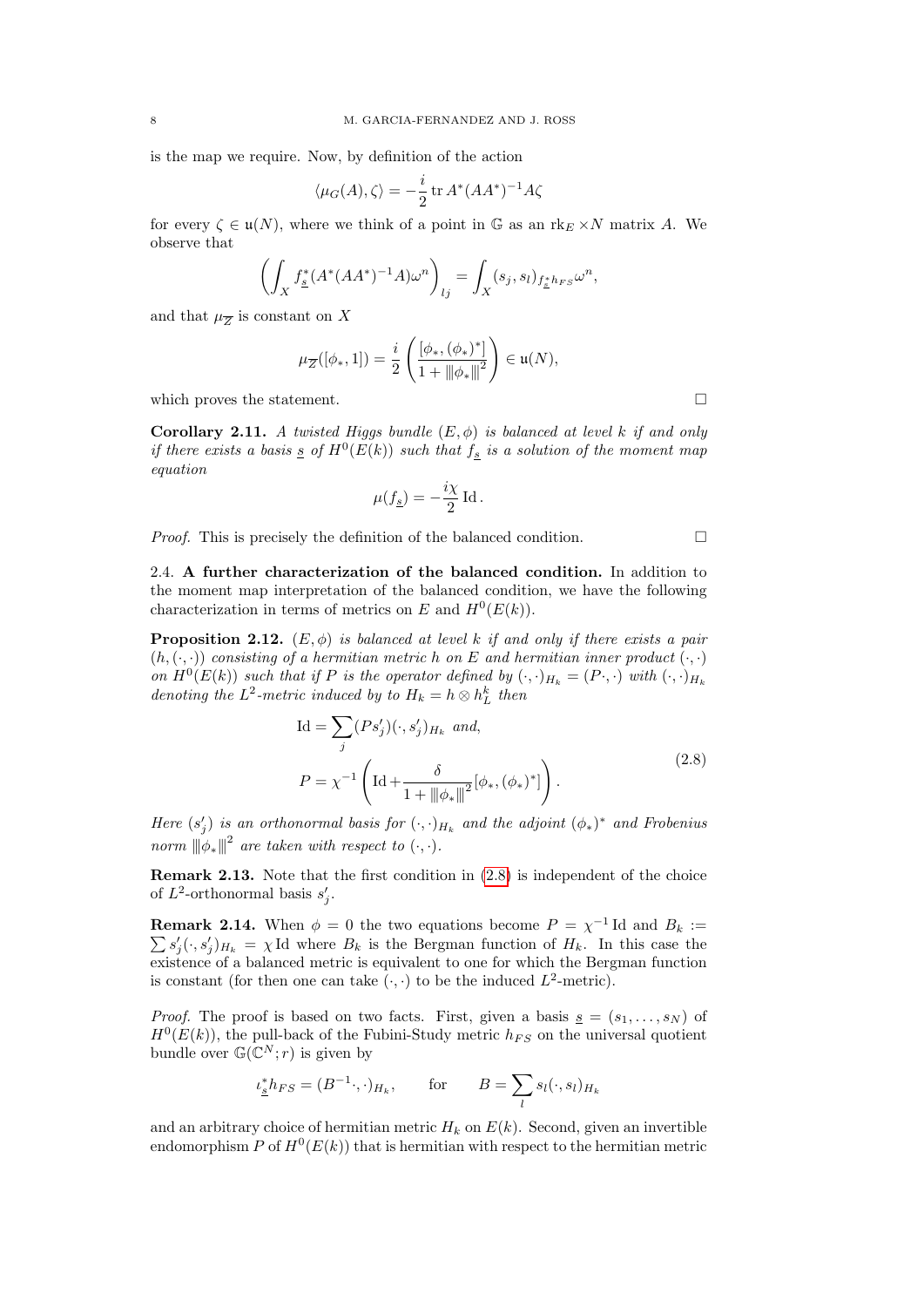induced by <u>s</u>, the basis  $s'_j = P^{-1/2} s_j = \sum_l (P^{-1/2})_{lj} s_l$  satisfies

<span id="page-8-1"></span>
$$
\sum_{j} s_j(\cdot, s_j)_{H_k} = \sum_{jl} P_{jl} s'_j(\cdot, s'_l)_{H_k} = \sum_{l} (P s'_l)(\cdot, s'_l)_{H_k}
$$
(2.9)

We proceed to the proof. For the 'only if' part, take  $H_k = \iota_s^* h_{FS}$ , with  $s$  the balanced basis and denote by  $(\cdot, \cdot)_{H_k}$  the induced  $L^2$ -metric on  $H^0(E(k))$ . Observe that the balanced condition implies the relation

$$
(P\cdot,\cdot)=(\cdot,\cdot)_{H_k},
$$

with P as in [\(2.8\)](#page-7-0) and hence  $s'_j = P^{-1/2} s_j$  is an orthonormal basis for  $(\cdot, \cdot)_{H_k}$ . The result follows from [\(2.9\)](#page-8-1) and the fact that  $H_k$  is pull-back of the Fubini-Study metric, that gives  $\text{Id} = \sum_j s_j(\cdot, s_j)_{H_k}$ .

For the 'if' part, choose an orthonormal basis  $(s'_j)$  for  $(\cdot, \cdot)_{H_k}$  and consider  $s_j =$  $P^{1/2}s'_{j}$ , that provides an orthonormal basis for  $(\cdot, \cdot) = (P^{-1} \cdot, \cdot)_{H_k}$ . We claim that  $(s<sub>i</sub>)$  is a balanced basis. This follows from [\(2.9\)](#page-8-1) and the first equation in [\(2.8\)](#page-7-0), that give  $H_k = \iota_s^* h_{FS}$ .

 $\Box$ 

### 3. Geometric Invariant Theory

<span id="page-8-0"></span>3.1. Further Properties of twisted Higgs bundles. We collect some further properties of a twisted Higgs bundle  $(E, \phi: M \otimes E \to E)$  again under the assumption that M is globally generated. Abusing notation we shall let  $\phi$  also denote the induced map  $M \otimes E(k) \to E(k)$  obtained by tensoring with the identity.

# **Lemma 3.1.** If  $(E, \phi)$  is Gieseker stable then it is simple.

*Proof.* The proof is the same as the case for bundles [\[23,](#page-30-22) 1.2.7], since if  $\alpha: E \to E$ is a morphism of twisted Higgs bundles then  $\phi(\ker(\alpha) \otimes M) \subset \ker(\alpha)$  and similarly for  $\text{im}(\alpha)$ .

The next lemma says that  $\phi_*$  completely captures the morphism  $\phi$ . Over any point  $x \in X$  we denote by

$$
e_{1,x} : H^0(E(k)) \to E(k)_x
$$
  
\n
$$
e_{2,x} : H^0(M) \otimes H^0(E(k)) \to (M \otimes E(k+l))_x.
$$

the evaluation maps, that are surjective for  $k$  sufficiently large.

**Lemma 3.2.** The map  $\phi \mapsto \phi_*$  is a bijection between bundle morphisms  $\phi: M \otimes$  $E \to E$  and linear maps  $\alpha: H^0(M) \otimes H^0(E(k)) \to H^0(E(k))$  that for all  $x \in X$ satisfy  $\alpha(\ker(e_{2,x})) \subset \ker(e_{1,x}).$ 

*Proof.* A simple diagram chase shows that if  $\alpha = \phi_*$  then  $\alpha$  satisfies this condition. In the other direction, suppose that  $\alpha$  is a linear map that satisfies  $\alpha(\ker(e_2, x)) \subset$  $\ker(e_{1,x})$  for all  $x \in X$ . Then we can define  $\phi: M \otimes E(k) \to E(k)$  by saying if  $\zeta \in$  $M \otimes E(k)_x$  pick an  $s \in H^0(M) \otimes H^0(E(k))$  with  $s(x) = \zeta$  and set  $\tilde{\phi}(x) := \alpha(s)(x)$ . The assumed condition implies this is independent of choice of s, and so  $\tilde{\phi}$  gives a holomorphic bundle map that induces  $\phi: M \otimes E \to E$  obtained by tensoring with  $id_{L^{-k}}$ . Clearly then  $\alpha = \phi_*$  and this gives the required bijection.

This correspondence respects subobjects, as made precise in the next lemma.

# Definition 3.3.

- (1) We say a subsheaf  $F \subset E$  is invariant under  $\phi$  if  $\phi(M \otimes F) \subset F$ .
- (2) We say a subspace  $U_0 \subset H^0(E(k))$  is invariant under  $\phi_*$  if

$$
\phi_*(H^0(M) \otimes U_0) \subset U_0.
$$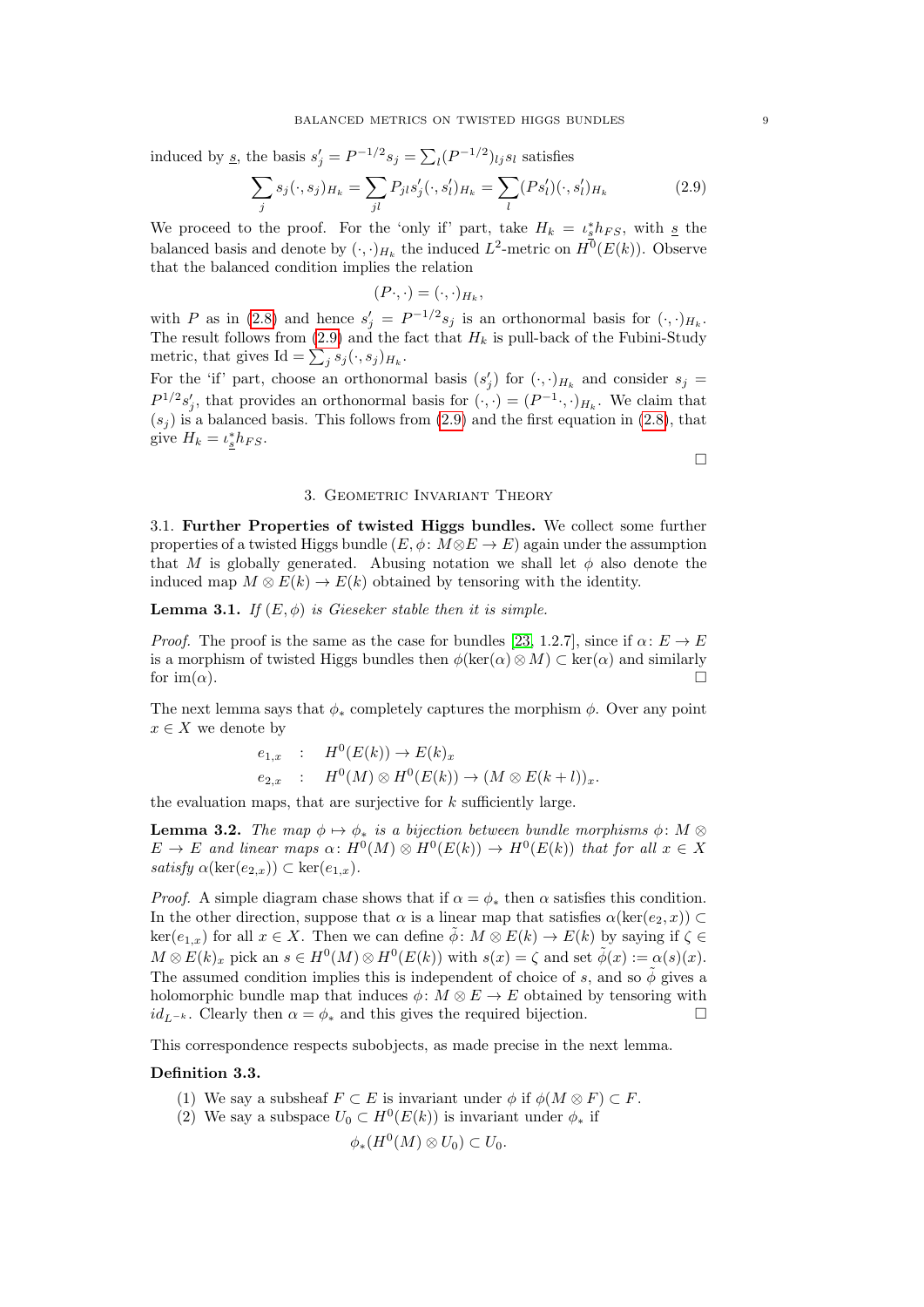### <span id="page-9-0"></span>Lemma 3.4.

- (1) If  $F \subset E$  is invariant under  $\phi$  then  $H^0(F(k))$  is invariant under  $\phi_*$ .
- (2) Suppose  $U' \subset H^0(E(k))$  is invariant under  $\phi_*$ . Then the subsheaf F of E generated by  $U' \otimes L^{-k}$  is invariant under  $\phi$ .
- (3) Let  $U_j$  be a subspace of  $H^0(E(k))$  for  $j = 1, 2$  and let  $G_j$  be the subsheaf of E generated by  $U_j \otimes L^{-k}$ . If  $\phi_*(H^0(M) \otimes U_1) \subset U_2$  then  $\phi(M \otimes G_1) \subset \phi(G_2)$ .

*Proof.* The statement (1) is clear, for if  $s \in H^0(F(k))$  and  $s_M \in H^0(M)$  then  $\phi_*(s \otimes s_M) \in H^0(F(k))$  since F is invariant under  $\phi$ .

The statement (2) follows from (3) letting  $U_1 = U_2 = U'$ . We first prove (3) in the case that  $G_1$  and  $G_2$  are subbundles of E. Let  $\zeta_1 \in G_1(k)_x$  for some  $x \in X$  and  $\zeta_M \in M_x$ . By definition there is a  $u \in U_1$  so that  $u(x) = \zeta_1$ . Moreover as M is globally generated there is an  $s_M \in H^0(M)$  with  $s_M(x) = \zeta_M$ . Now by hypothesis  $\phi_*(s_M \otimes u) \in U_1$  and so as  $U_1$  generates  $G_2(k)$  we have

$$
\phi(\zeta_M \otimes \zeta_1) = \phi_*(s_M \otimes u)(x) \in G_2(k)_x.
$$

Thus  $\phi(M \otimes G_1(k)) \subset G_2(k)$  so  $\phi(M \otimes G_1) \subset G_2$  as claimed.

The case that  $G_1$  and  $G_2$  are merely subsheaves follows from this. For both  $G_1$ and  $G_2$  are necessarily torsion free, so there is a Zariski open set U over which  $G_1$ and  $G_2$  are subbundles, and the above gives  $\phi(M \otimes G_1) \subset G_2|_U$ . But since U is dense this implies that in fact  $\phi(M \otimes G_1) \subset G_2$ ) (as can be seen by looking at the localization of the corresponding modules).

 $\Box$ 

3.2. An extension of a result of Gieseker. For any vector bundle  $E$  of rank  $r$ there is the associated multiplication map

$$
T_E \colon \Lambda^r H^0(E(k)) \to H^0(\det(E(k))).
$$

We let  $\text{Hom}_k := \text{Hom}(\Lambda^r H^0(E(k), H^0(\det(E(k))).$  A classical result of Gieseker [\[18\]](#page-30-7) states that for all  $k$  sufficiently large,  $E$  is Gieseker (semi)stable if and only if the point

$$
[T_E] \in \mathbb{P}(\mathrm{Hom}_k) =: \mathbb{P}
$$

is (semi)stable in the sense of Geometric Invariant Theory. More precisely, fixing a vector space U of dimension  $N_k := h^0(E(k))$  and choice of isomorphism  $U \simeq H^{0}(E(k))$  the orbit of  $[T_{E}]$  is independent of this choice, and E is Gieseker (semi)stable if and only the points in the orbit are (semi)stable with respect to the linearised  $SL(U)$  action on  $\mathcal{O}_{\mathbb{P}(\text{Hom}_k)}(1)$ . Here we abuse notation somewhat since the space  $H^0(\det(E(k)))$  also depends on E, but this is easily circumvented by treating  $\mathbb{P}(\text{Hom}_k)$  as a suitable projective bundle over  $Pic(X)$  (or alternatively by restricting attention to bundles E with a given determinant).

The purpose of this section is to extend this result to twisted Higgs bundles. Such extensions are quite standard, and have been achieved in various contexts (e.g. [\[24,](#page-30-25) [30,](#page-30-20) [34\]](#page-30-26)) with perhaps the most general being [\[35\]](#page-30-21). We include the details for completeness, and since they are somewhat simpler in the specific case we are considering.

Fix a twisted Higgs bundle  $(E, \phi: E \otimes M \to E)$  with M globally generated and let  $Z = \text{Hom}(H^0(M) \otimes H^0(E(k)), H^0(E(k))$  be the parameter space as considered in §[2.1.](#page-4-1) We recall that  $\phi_*$  also denotes the image of  $\phi_*$  under the natural inclusion  $Z \subset \overline{Z} = P(Z \oplus \mathbb{C})$ . The group  $SL(U)$  acts on the product  $Z \times \mathbb{P}$ , and admits a natural linearization to the line bundle  $\mathcal{L} := \mathcal{O}_{\overline{Z}}(\epsilon) \boxtimes \mathcal{O}_{\mathbb{P}}(1)$  which is ample for  $\epsilon > 0$ .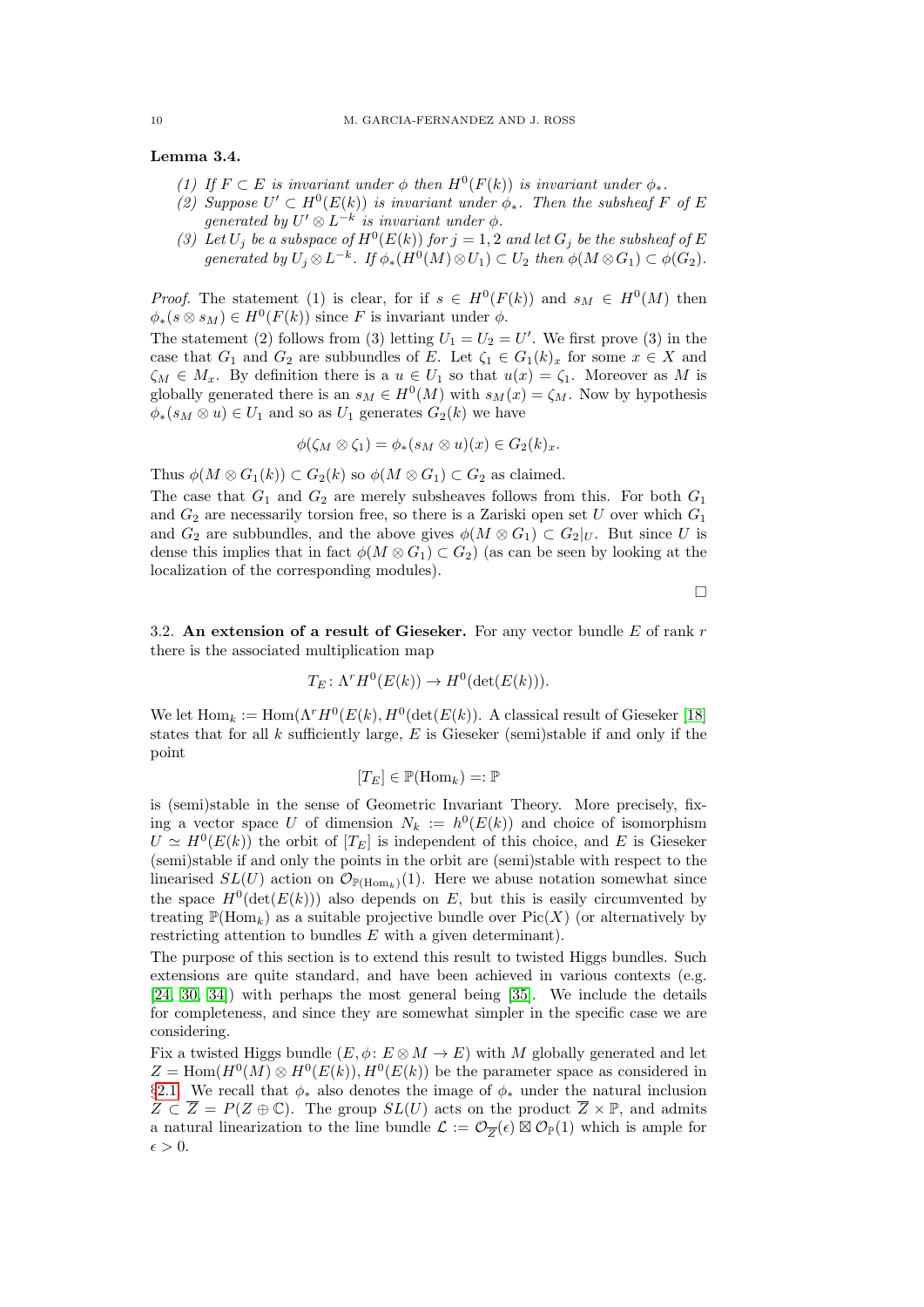<span id="page-10-0"></span>**Theorem 3.5.** There is an  $\epsilon_0 > 0$  such that for all rational  $\epsilon \geq \epsilon_0 k^{-1}$  the following holds: if the twisted Higgs bundle  $(E, \phi)$  is Gieseker (semi/poly)-stable then  $(\phi_*, T_E) \in \overline{Z} \times \mathbb{P}$  is (semi/poly)-stable.

<span id="page-10-1"></span>**Theorem 3.6.** Suppose a twisted Higgs bundle  $(E, \phi)$  is not (semi/poly)-stable. Then for all k sufficiently large and all positive  $\epsilon$  the point  $(\phi_*, T_E) \in \overline{Z} \times \mathbb{P}$  is not (semi/poly)-stable.

Remark 3.7. We shall apply the previous theorems with

$$
\epsilon = \frac{\delta}{\chi}
$$

which satisfies the hypothesis as  $\delta$  and  $\chi$  are strictly of orders  $O(k^{n-1})$  and  $O(k^n)$ respectively.

The proofs are a standard application of the Hilbert-Mumford criterion, and we shall as far as possible follow the approach taken in [\[35\]](#page-30-21) and [\[23\]](#page-30-22). A non-trivial one parameter subgroup  $\lambda$  of  $SL(U)$  determines a weight decomposition  $U = \bigoplus_n U_n$ where  $U_n$  is the eigenspace of weight n. Define  $U_{\leq n} = \bigoplus_{i \leq n} U_i$ . Fixing an isomorphism  $H^0(E(k)) = U$ , let

$$
\rho\colon U\otimes L^{-k}\to E
$$

be the natural evaluation map which is surjective for  $k \geq 0$ . We let  $F_{\leq n}$  be the saturation of  $\rho(U_{\leq n} \otimes L^{-k}) \subset E$  and set  $F_n := F_{\leq n}/F_{\leq n-1}$ . Then the oneparameter subgroup acts on  $F_n$  with weight n. We observe also that the saturation assumption implies  $r_n := \text{rk}_{F_n} \geq 1$ .

Then, as is well known [\[23,](#page-30-22) p122],  $\det(E) \simeq \otimes_n \det(F_n)$  (non-invariantly), and the limit of the point  $T_E$  under this one parameter subgroup is

$$
\lim_{\lambda \to \infty} \lambda \cdot T_E = \left[ \Lambda^r U \to \bigotimes_n \Lambda^{r_n} U_n \to H^0(\bigotimes_n \det(F_n(k))) \right],\tag{3.1}
$$

and the Hilbert-Mumford weight with respect to  $\mathcal{O}_{\mathbb{P}}(1)$  of this point is

$$
\mu_1:=-\sum_n nr_n
$$

(we remark that contrary to that reference [\[23\]](#page-30-22) here we take  $\lambda$  to infinity since we have chosen the group to act on the left). Now given any  $U' \subset U$  let  $F'$  be the saturation of  $\rho(U' \otimes L^{-k})$  and define

$$
\Theta(U') = \mathrm{rk}_{F'} \dim U - r \dim(U').
$$

Then a simple calculation shows [\[23,](#page-30-22) p122]

$$
\mu_1 = \frac{1}{\dim U} \sum_n \Theta(U_{\leq n}).
$$

To extend this to twisted Higgs bundles, denote by  $\mu_2$  the Mumford weight of the point  $\phi_* \in \overline{Z}$  taken with respect to  $\mathcal{O}_{\overline{Z}}(1)$ . Then the Mumford weight of the point  $(\phi_*, T_E)$  with respect to the linearised action on  $\mathcal L$  is

$$
\mu := \mu_1 + \epsilon \mu_2.
$$

Now for any subsheaf  $F \subset E$  define

$$
\mathbf{1}_F = \begin{cases} 0 & \text{if } \phi(M \otimes F) \subset F \\ 1 & \text{otherwise.} \end{cases}
$$

The next theorem is a consequence of the LePotier-Simpson estimate.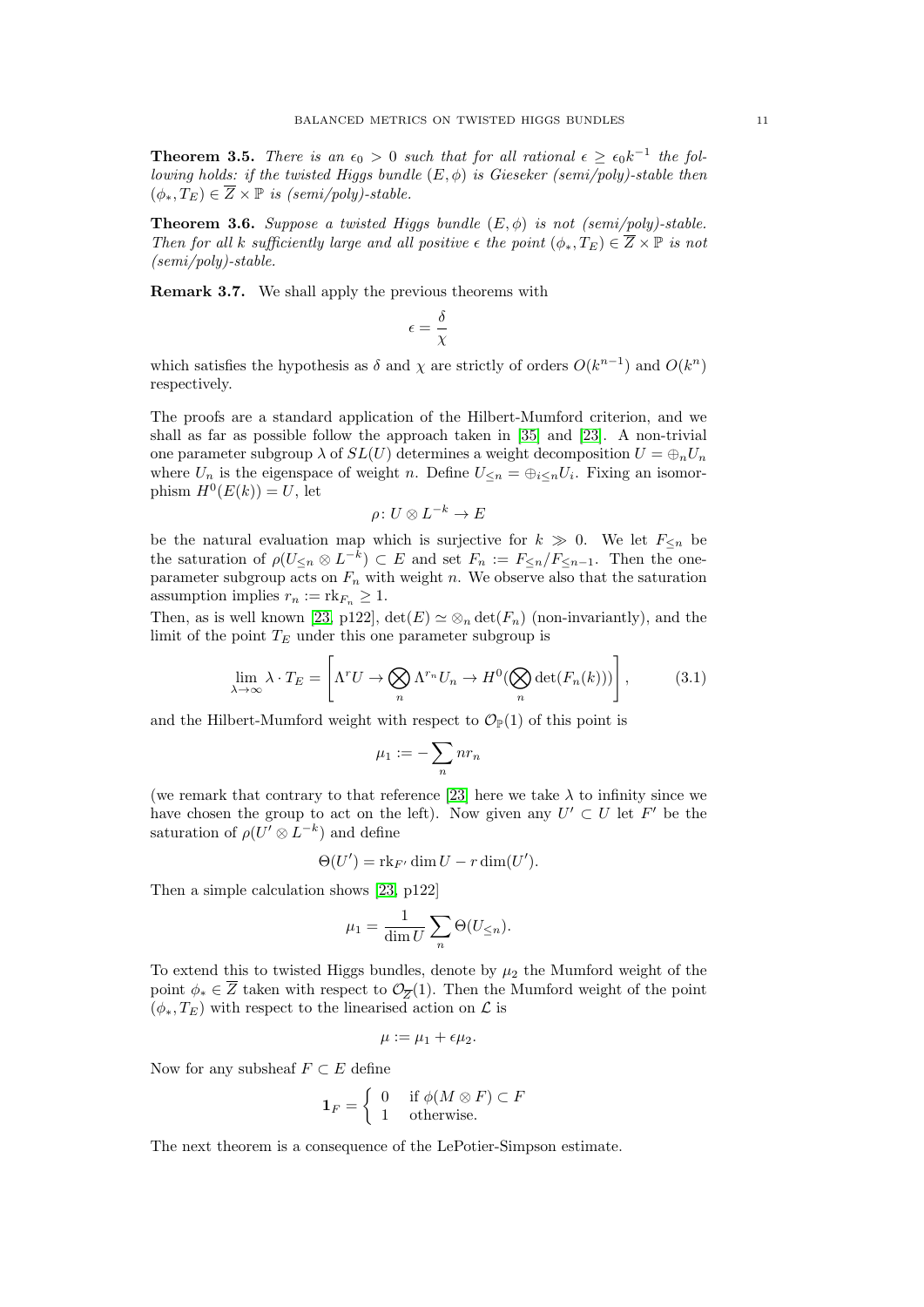<span id="page-11-1"></span>**Theorem 3.8.** Suppose  $(E, \phi)$  is (semi)stable. Then there is a  $C > 0$  such that for k sufficiently large and all subsheaves  $F \subset E$  of rank  $0 < \text{rk}_F < \text{rk}_E$  we have

<span id="page-11-0"></span>
$$
\frac{1}{\text{rk}_F}h^0(F(k))(\leq \frac{1}{\text{rk}_E}h^0(E(k)) + C\mathbf{1}_F k^{n-1}
$$
\n(3.2)

Moreover if equality holds then F is invariant under  $\phi$  and  $P_F / \text{rk}_F = P_E / \text{rk}_E$ .

*Proof.* The proof follows [\[23,](#page-30-22) 4.4.1] which is adapted from Simpson [\[37\]](#page-30-27). Let  $F \subset E$ and we split into two cases depending on whethere  $\mu(F)$  is greater or less than  $\mu(E) - C_2$  for some large number  $C_2$ .

Observe that it is sufficient to assume in  $(3.2)$  that F is saturated. Now, the set of all saturated subsheaves F of E such that  $\mu(F) \geq \mu(E) - C_2$  is bounded. Thus we can take k sufficiently large any such that  $(1)$  any such subsheaf is globally generated and has no higher cohomology, and  $(2)$  if  $P_F$  denotes the Hilbert polynomial of such a sheaf then  $P_F(k)/r$  rk $_F \leq P_E(k)/r$  kg holds if and only if  $P_F/r$  rk $_F \leq P_E/r$  kg, and similarly for equality (this is possible as the set of Hilbert-polynomials that appear among sheaves in a bounded family is finite). Hence for any subsheaf  $F$  of this form that is  $\phi$ -invariant the (semi)stability of  $(E, \phi)$  implies [\(3.2\)](#page-11-0). On the other hand, if  $F \subset E$  has  $\mu(F) \ge \mu(E) - C_2$  and is not invariant under  $\phi$  then

$$
\frac{h^0(F(k))}{\text{rk}_F} - \frac{h^0(E(k))}{\text{rk}_E} = \frac{P_F(k)}{\text{rk}_F} - \frac{P_E(k)}{\text{rk}_E}
$$

is a polynomial of order  $O(k^{n-1})$ . Since there are only finitely many polynomials appearing in this way, we can choose C so that this quantity is bounded by  $Ck^{n-1}$ for all such F. Thus we have proved [\(3.2\)](#page-11-0) for subsheaves  $F \subset E$  with  $\mu(F) \ge$  $\mu(E) - C_2.$ 

For sheaves with  $\mu(F) \leq \mu(E) - C_2$  we can argue using the Le-Potier Simpson estimate exactly as in  $[23, 4.4.1]$  $[23, 4.4.1]$  to deduce that the inequality  $(3.2)$  always holds strictly.

It remains only to prove the last statement. So suppose that equality holds in [\(3.2\)](#page-11-0) for some subsheaf  $F \subset E$ . Then from the above we know  $\mu(F) \ge \mu(E) - C_2$  and F is invariant under  $\phi$ . Furthermore it is clear that equality also holds in  $(3.2)$  for the saturation  $F^{sat}$ . But then  $\mu(F^{sat}) \ge \mu(F) \ge \mu(E) - C_2$ , and we can choose k large enough so that  $F^{sat}(k)$  is globally generated. Thus since  $h^0(F(k)) = h^0(F^{sat}(k))$ we deduce that  $F = F^{sat}$  and so F is saturated. Thus the equality in [\(3.2\)](#page-11-0) in fact implies  $P_F(k)/r$ k $_F = P_E(k)/r$ k $_E$ , and so again by our choice of k we deduce that  $P_F / \text{rk}_F = P_E / \text{rk}_E$  as required.

<span id="page-11-2"></span>Corollary 3.9. Suppose  $(E, \phi)$  is (semi)stable and k be sufficiently large. Then there is a constant C such that for all  $U' \subset U$ 

$$
\Theta(U')(\geq) - C \mathbf{1}_{F'} k^{n-1}
$$

where F' denotes the saturation of  $\rho(U' \otimes L^{-k})$ . Moreover if equality holds then F' is invariant under  $\phi$  and  $P_F / \text{rk}_F = P_E / \text{rk}_E$ .

*Proof.* This follows from the previous Theorem since  $U' \subset H^0(F'(k))$  and dim  $U =$  $h^0$  $(E(k)).$ 

Remark 3.10. We have not stated the strongest possible form of Theorem [3.8.](#page-11-1) In fact using an argument of Nitsure [\[30,](#page-30-20) Prop 3.2] one can prove that the set of all semistable twisted Higgs bundles of a given topological type is bounded, and using this the argument above needs only a little modification to conclude that in fact  $k$  can be chosen uniformly, and also that that the converse is true. It is almost certainly the case that a much stronger version of Theorem [3.6](#page-10-1) holds, and that one can make a uniform choice of  $k$  (which is what one would need to construct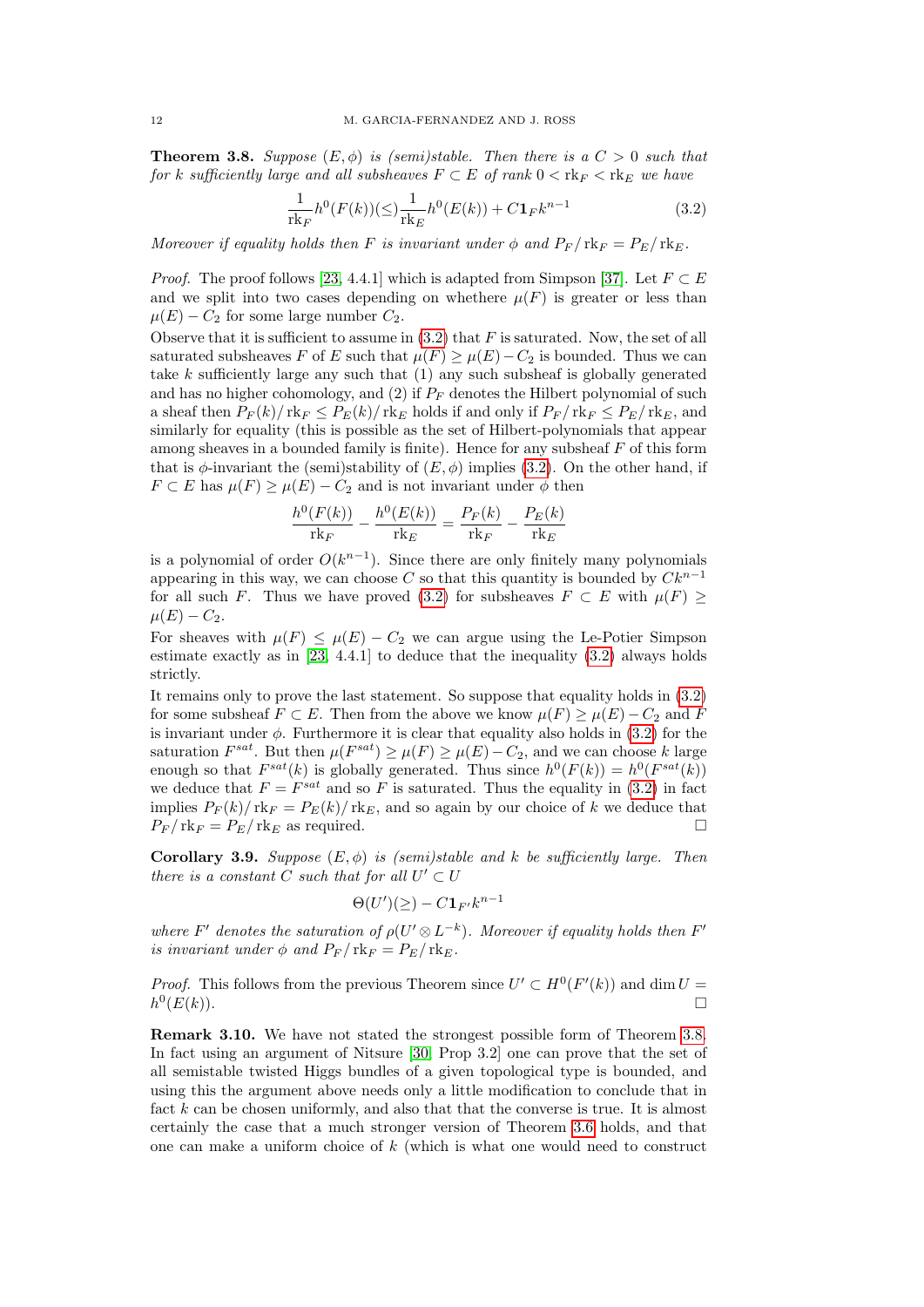moduli). We shall not discuss further these stronger statements since we will not need them.

To analyse  $\mu_2$  write the decomposition of  $\phi_* : H^0(M) \otimes U \to U$  as

<span id="page-12-0"></span>
$$
\phi_* = \oplus_{ab} \phi_*^{ab} \in \bigoplus_{ab} H^0(M)^* \otimes U_b^* \otimes U_a.
$$

Thus  $\phi_*^{ab}$  is acted on by the one-parameter subgroup with weight  $a - b$ .

<span id="page-12-2"></span>**Lemma 3.11.** If all  $\phi_*^{ab}$  with  $a - b \geq 0$  are zero then  $\mu_2 = 0$  and otherwise

$$
\mu_2 = \max\{a - b : a \ge b \text{ and } \phi_*^{ab} \neq 0\}
$$
  
=  $\max\{a - b : a \ge b \text{ and } \phi_*(H^0(M) \otimes U_b) \cap U_a \neq \{0\}\}.$  (3.3)

*Proof.* If all  $\phi_*^{ab}$  with  $a - b \geq 0$  are zero the the limit of  $[\phi_*.1] \in \overline{Z}$  as  $\lambda$  tends to infinity is [0, 1] and  $\mu_2 = 0$ . Otherwise let w be the maximum appearing on the right hand side of [\(3.3\)](#page-12-0). Then the limit as  $\lambda$  tends to infinity of  $[\phi_*, 1]$  is  $[\oplus_{a-b=w} \phi_*^{ab}, 1]$ and so  $\mu_2 = w$  as claimed.

Now define  $n(1) < \cdots < n(s)$  to be the points at which the sheaves  $F_{\leq n}$  "jump", i.e.

$$
F_{\leq n(i)} = F_{\leq n(i)+1} = \cdots F_{\leq n(i+1)-1} \neq F_{\leq n(i+1)},
$$

and set  $\alpha(i) = n(i+1) - n(i)$ . Thus  $\{F_{\leq n(i)} : 1 \leq i \leq s\}$  is the set of distinct elements among  ${F<sub>n</sub>}$ , and so for reasons of rank we see  $s \leq r = \text{rk}_E$ . Finally set

$$
I = \{i : F_{\leq n(i)} \text{ is not invariant}\}
$$

and if  $I$  is non-empty let

$$
\alpha:=\max_{i\in I}\{\alpha(i)\}.
$$

The information we need about the weight is summarized in the next result.

<span id="page-12-3"></span>Proposition 3.12. The Hilbert-Mumford weight of any one-parameter subgroup with weight spaces  $U = \bigoplus U_n$  is given by

$$
\mu = \mu_1 + \mu_2
$$

where

$$
\mu_1 = \frac{1}{\dim U} \sum_n \Theta(U_{\leq n})
$$

and if  $F_{\leq n(i)}$  is invariant for all i then  $\mu_2 \geq 0$  and otherwise

$$
\mu_2 \geq \alpha.
$$

*Proof.* All that remains to be done is to prove the statement about  $\mu_2$ . We first claim that if

<span id="page-12-1"></span>
$$
\phi(H^0(M) \otimes U_{\leq n(i)}) \subset U_{\leq n(i+1)-1} \tag{3.4}
$$

then  $F_{\leq n(i)}$  is invariant under  $\phi$ . But this is clear since if [\(3.4\)](#page-12-1) holds and  $G_{\leq n(i)}$ :=  $\rho(U_{\leq n(i)} \otimes L^{-k})$  then Lemma [3.4\(](#page-9-0)1) implies  $\phi(M \otimes G_{\leq n(i)}) \subset G_{\leq n(i+1)-1}$  and hence  $\phi$  also maps the saturation of  $M \otimes G_{\leq n(i)}$  (which is  $M \otimes F_{\leq n(i)}$ ) to the saturation of  $G_{\leq n(i+1)-1}$  (which is  $F_{\leq n(i)}$ ) proving the claim.

Now we clearly always have  $\mu_2 \geq 0$ . Suppose that not all the  $F_{\leq n(i)}$  are invariant under  $\phi$ . Observe that by the above claim this implies there must be some  $a > b$ such that  $\phi_*(H^0(M) \otimes U_b) \cap U_a \neq \{0\}$  so [\(3.3\)](#page-12-0) holds. If  $i \in I$  then  $F_{\leq n(i)}$  is not invariant and thus  $\phi(H^0(M) \otimes U_{\leq n(i)})$  is not contained in  $U_{\leq n(i+1)-1}$ . Thus there is an  $a \geq n(i+1)$  and  $b \leq n(i)$  such that  $\phi(H^0(M) \otimes U_b) \cap U_a$  is non-zero, and hence by Lemma [3.11](#page-12-2)  $\mu_2 \ge a - b \ge n(i + 1) - n(i) = \alpha(i)$ . Taking the maximum over all  $i \in I$  completes the proof.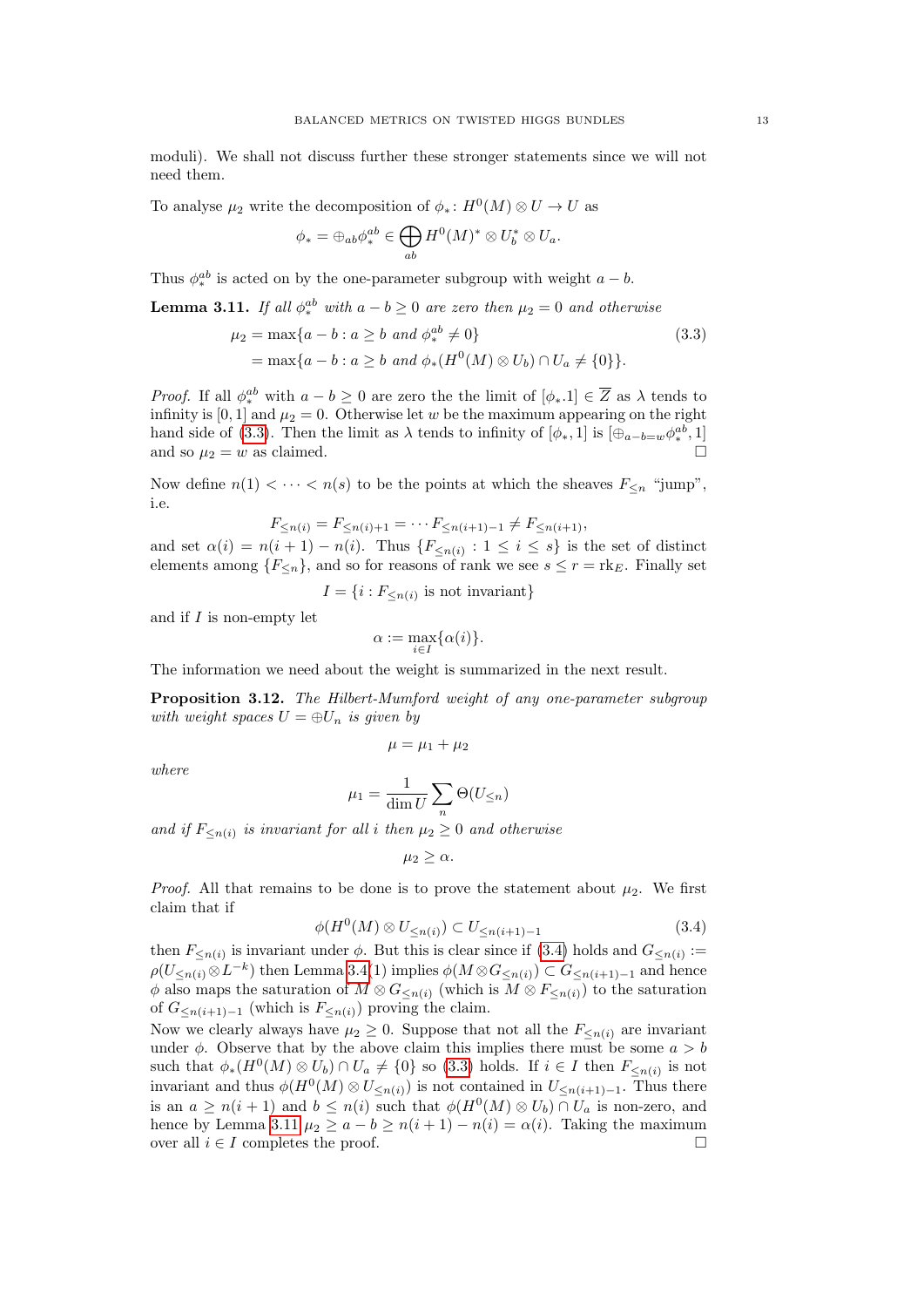*Proof of Theorem [3.5.](#page-10-0)* Let  $(E, \phi)$  be (semi)stable and  $U = \bigoplus U_n$  be the weight spaces of a non-trivial one-parameter subgroup. With the above notation suppose that  $F_{\leq n(i)}$  is invariant under  $\phi$  for all i. Then by Corollary [3.9](#page-11-2) and the fact that  $\mu_2 \geq 0$  we have  $\mu(\geq)0$ .

Suppose instead that at least one of the  $F_{\leq n(i)}$  is not invariant under  $\phi$ . Observe that from construction

$$
\sum_{n} \Theta(U_{\leq n}) \geq \sum_{i=1}^{s} \alpha(i) \Theta(U_{\leq n(i)}).
$$

Hence using Corollary [3.9](#page-11-2) and Proposition [3.12](#page-12-3) we conclude

$$
\mu = \frac{1}{\dim U} \sum_{n} \Theta(U_{\le n}) + \epsilon \mu_2
$$
  
\n
$$
\left(\ge\right) - \frac{1}{\dim U} C k^{n-1} \sum_{i \in I} \alpha(i) + \epsilon \alpha
$$
  
\n
$$
\ge \left( -\frac{C r k^{n-1}}{\dim U} + \epsilon \right) \alpha
$$

(compare Schmitt [\[35,](#page-30-21) p39]). Hence for  $\epsilon > \frac{Crk^{n-1}}{\dim U} = O(k^{-1})$  we have  $\mu > 0$ . Since this one parameter group was arbitrary, the Hilbert-Mumford criterion thus gives  $(\phi_*, T_E)$  is (semi)stable in the sense of Geometric Invariant Theory.

Finally we consider the case that  $(E, \phi)$  is polystable. Then it is semistable so certainly  $\mu \geq 0$ . Moreover if  $\mu = 0$  then  $\mu_1 = \mu_2 = 0$  so by the final statement in Corollary [3.9](#page-11-2) each  $F_{\leq n(i)}$  is invariant and  $P_{F_{\leq n(i)}}/\text{rk}\, F_{\leq n(i)} = P_E/\text{rk}_E$ . But as  $(E, \phi)$  is polystable this implies  $E \simeq \bigoplus_n F_n$  and  $\phi = \bigoplus \phi_n$ , and so  $(\phi_*, T_E)$  is polystable.

*Proof of Theorem [3.6.](#page-10-1)* Suppose that  $(E, \phi)$  is not (semi)stable. Thus there is a subsheaf  $F \subset E$  invariant under  $\phi$  such that for all k sufficiently large  $P_F(k)/\text{rk}_F(\geq)$  $)P_{E}(k)$  rk<sub>E</sub>. Moreover by replacing F by it saturation we may as well assume that  $F$  is saturated. Enlarging k if necessary we may suppose the sheaves  $F(k)$  and  $E(k)$  are globally generated and without higher cohomology. Set  $U := H^0(E(k)),$ let  $U' = H^0(F(k)) \subset U$  and  $U''$  be a complementary subspace to U'. We can write  $U = \bigoplus_n U_n$  where

$$
U_n = \begin{cases} U' & \text{if } n = -\dim U''\\ U'' & \text{if } n = \dim U'\\ 0 & \text{otherwise} \end{cases}
$$

So by construction the one-parameter subgroup of  $GL(U)$  that acts on  $U_n$  with weight n factors through  $SL(U)$ . Moreover  $F_{-\dim U''} = F$  which is invariant under  $\phi$  and  $F_{\dim U} = E/F$ . By Lemma [3.4\(](#page-9-0)1) we know that  $U' = H^0(F(k))$  is invariant under  $\phi_*$ , and thus by the first statement in Lemma [3.11](#page-12-2) we have  $\mu_2 = 0$ . So by Proposition [3.12](#page-12-3) the Mumford-weight is

$$
\mu = \mu_1 = \frac{1}{\dim U} \Theta(U_{-\dim U''})
$$
  
= rk<sub>F</sub> dim *U* - rk<sub>E</sub> dim *U'* = rk<sub>F</sub> h<sup>0</sup>(E(k)) - rk<sub>E</sub> h<sup>0</sup>(F(k))  
= rk<sub>F</sub> P<sub>E</sub>(k) - rk<sub>E</sub> P<sub>F</sub>(k)(≤)0.

Thus the point  $(\phi_*, T_E)$  is not Hilbert-Mumford (semi)stable. If  $(E, \phi)$  is semistable but not polystable then we can find a subsheaf F that is invariant under  $\phi$  with  $P_F / \text{rk}_F = P_E / \text{rk}_E$  but so E is not isomorphic to  $F \oplus E/F$  as a twisted Higgs bundle. Then the Hilbert-Mumford weight of this one-parameter subgroup is zero, but its limit  $F \oplus E/F$  is not isomorphic (as a twisted Higgs bundle) to E, and so the limits lies outside the orbit of  $(\phi_*, T_E)$ .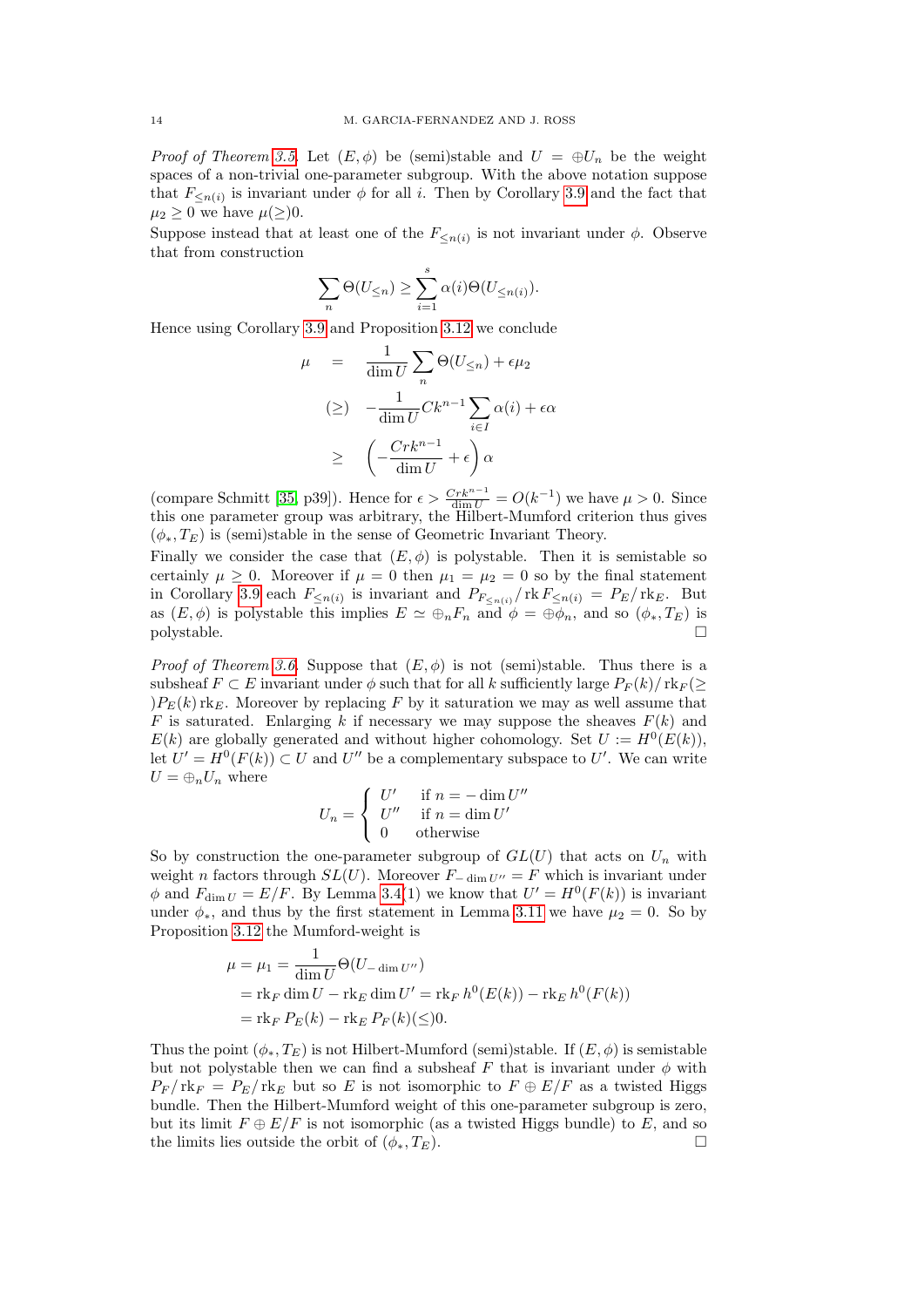## 4. Stability and the Existence of a Balanced Metric

<span id="page-14-0"></span>In this section we study the relation between the existence of balanced metrics and Gieseker stability.

4.1. Necessity of Stability for the Existence of a Balanced Metric. As an application of the moment map interpretation of the balanced condition, we next give a direct proof of the fact that stability is a necessary condition for the existence of a balanced metric. A different proof will be given in Section [4.2,](#page-16-0) using our Geometric Invariant Theory results (Theorem [3.6\)](#page-10-1). We stress that this section is completely independent of §[3.](#page-8-0) For the proof we need the following.

<span id="page-14-1"></span>**Lemma 4.1.** Let k, l be large enough. For any choice of basis  $\underline{s}$  of  $H^0(E(k))$ , there is a natural identification between the group  $Aut(E, \phi)$  and the isotropy group of  $f_s: X \to \overline{Z} \times \mathbb{G}$  in  $GL(N)$ .

*Proof.* If  $g \in Aut(E, \phi)$ , by action on the basis <u>s</u> it clearly defines  $g_* \in GL(N)$ fixing  $\iota_s$ . Moreover,  $\phi \circ (\text{Id} \otimes g) = g \circ \phi$  so it fixes  $\phi_*$  and hence  $f_s$  as claimed. The action of  $g_*$  on the universal quotient bundle W over G recovers g, and hence  $g \to g_*$  is an injective homomorphism. On the other direction, if  $g_* \in GL(N)$ fixes  $f_{\underline{s}}$  its action on W induces an automorphism of  $E(k) = \iota_{\underline{s}}^* \mathcal{W}$ . This defines an automorphism  $g \in \text{Aut}(E) \cong \text{Aut}(E(k))$  which preserves  $\phi$ . To see this, let  $x \in X$ and note that

$$
(\phi \circ \mathrm{Id} \otimes g(t \otimes s))(x) = (\phi(t \otimes g_*s))(x) = (g_*\phi_*(t \otimes s))(x) = (g \circ \phi(t \otimes s))(x)
$$

for any  $t \in H^0(M)$  and  $s \in H^0(E(k))$ , which proves the claim as the evaluation map

$$
e_{2,x} : H^0(M) \otimes H^0(E(k)) \to M \otimes E(k).
$$

is surjective by assumption on k. Then  $g_* \to g$  provides an inverse for the previous homomorphism.  $\square$ 

**Theorem 4.2.** Assume that  $M$  is globally generated. If a twisted Higgs bundle  $(E, \phi)$  is balanced for all k sufficiently large then it is Gieseker semistable. If in addition  $(E, \phi)$  is simple, then it is Gieseker stable.

*Proof.* Let  $\leq$  be a balanced basis at level k. By Corollary [2.11](#page-7-1)  $\leq$  is such that  $\mu(f_s) = 0$  where  $\mu$  is the  $SU(N_k)$  moment map induced by [\(2.10\)](#page-6-0). Therefore, given  $\zeta \in \mathfrak{su}(N_k)$  we have

<span id="page-14-3"></span>
$$
w(\underline{s}, \lambda) := \lim_{t \to +\infty} \langle \mu(e^{i\zeta} f_{\underline{s}}), \zeta \rangle = \int_0^\infty |Y_{\zeta|e^{i\zeta} f_{\underline{s}}}|^2 ds \ge 0, \tag{4.1}
$$

where  $t \in \mathbb{R}$  and  $Y_{\zeta|e^{i\zeta}f_{\zeta}}$  denotes the infinitesimal action of  $\zeta$  on  $f_{\zeta}$  in the space of embeddings S. Moreover equality holds only if  $i\zeta$  is an infinitesimal automorphism of  $f_s$  and hence by Lemma [4.1](#page-14-1) this is excluded when  $(E, \phi)$  simple.

The proof follows now evaluating the *maximal weight*  $w(s, \lambda)$  on a special 1-parameter subgroup, constructed as follows (which is similar to the one considered in the proof of Theorem [3.6\)](#page-10-1). Let  $F \subset E$  an coherent subsheaf — that we may assume to be saturated — and consider the vector space  $H = H^0(F(k))$ . Consider the orthogonal complement

<span id="page-14-2"></span>
$$
H^0(E(k)) \cong_{\underline{s}} \mathbb{C}^{N_k} = H \oplus H^{\perp}
$$
\n(4.2)

given by the balanced metric on  $H^0(E(k))$ . Set

$$
\nu := \frac{h^0(F(k))}{h^0(E(k)) - h^0(F(k))}
$$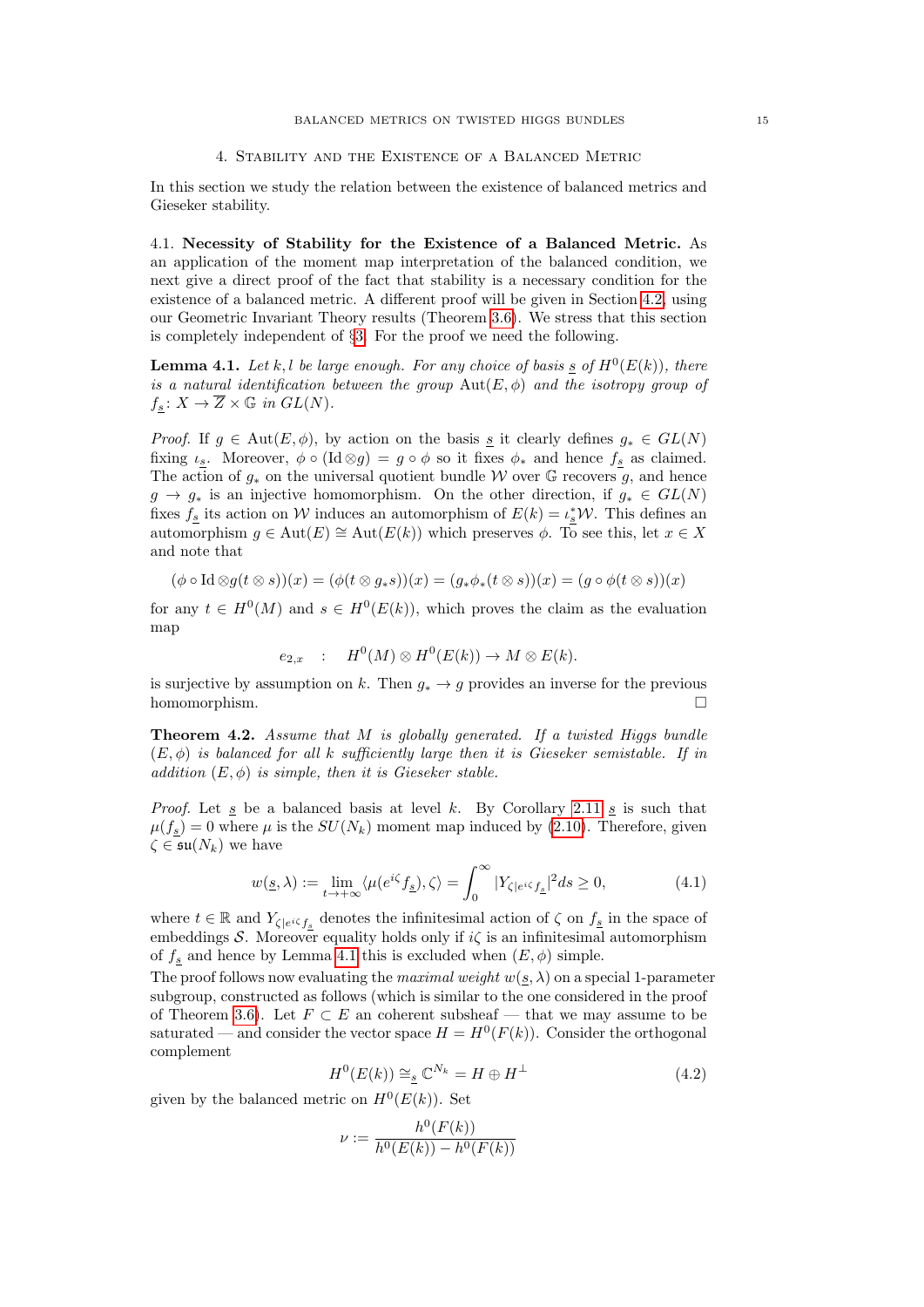and define a one parameter subgroup

$$
\lambda \colon \mathbb{C}^* \to SL(N_k, \mathbb{C}) \colon t \to \lambda(t) = \begin{cases} t & \text{on } H \\ t^{-\nu} & \text{on } H^\perp \end{cases}
$$
 (4.3)

with generator of the  $U(1) \subset \mathbb{C}^*$ -action given by

$$
\zeta = i \begin{pmatrix} \mathrm{Id}_H & 0 \\ 0 & -\nu \mathrm{Id}_{H^\perp} \end{pmatrix} . \tag{4.4}
$$

Considering the natural action of  $\mathbb{C}^*$  on  $\mathrm{Ext}^1(F, E/F)$  and pulling back the universal extension we obtain a  $\mathbb{C}^*$ -equivariant family of framed coherent sheaves

$$
\mathbb{C}^* \curvearrowright \bigoplus_{X \times \mathbb{C}^*} (\mathcal{E}, \underline{\vartheta}) \tag{4.5}
$$

flat over  $\mathbb{C}^*$ , with general fibre isomorphic to  $(E(k), \underline{s})$  and central fiber

$$
(\mathcal{E},\underline{\vartheta})_0 \cong (F(k) \oplus E/F(k),\underline{s}' \oplus \underline{s}'')
$$

for suitable basis  $\underline{s}'$  of  $H^0(F(k))$  and  $\underline{s}''$  of  $H^0(E/F(k))$ . Morever the induced  $\mathbb{C}^*$ action on this central fibre respects the splitting and  $\lambda$  acts as  $(\lambda, 1)$ . By flatness, we can regarding  $\vartheta$  as a family of smooth sections on the smooth complex vector bundle underlying E. Then, by universality of the family  $(\mathcal{E}, \underline{\vartheta})$  and continuity of the integral (cf. argument in [\[46,](#page-31-10) Theorem 26])

$$
w(\underline{s}, \lambda) = w_1 + \frac{\delta}{2\chi} w_2
$$

where

$$
w_1 = -\frac{i}{2} \operatorname{tr}_H \left( \int_X (s'_j, s'_l)_{f^*_{\underline{s}'} h_{FS}} \omega^n \right) \zeta_{|H} - \frac{i}{2} \operatorname{tr}_{H^\perp} \left( \int_X (s''_j, s''_l)_{f^*_{\underline{s}''}} h_{FS} \omega^n \right) \zeta_{|H^\perp}
$$
  
\n
$$
= \frac{\operatorname{Vol}(X)}{2} \left( \operatorname{rk}_F - (\operatorname{rk}_E - \operatorname{rk}_F) \nu \right)
$$
  
\n
$$
= \frac{\operatorname{Vol}(X) \operatorname{rk}_E \operatorname{rk}_F}{2(h^0(E(k)) - h^0(F(k)))} \left( \frac{h^0(E(k))}{\operatorname{rk}_E} - \frac{h^0(F(k)}{\operatorname{rk}_F} \right),
$$
  
\n
$$
w_2 = i \lim_{t \to +\infty} \operatorname{tr}_{\mathbb{C}^{N_k}} \left( \frac{\phi_* e^{-2it\zeta}(\phi_*)^* e^{2it\zeta} - e^{-2it\zeta}(\phi_*)^* e^{2it\zeta} \phi_*}{1 + \operatorname{tr} e^{-2it\zeta}(\phi_*)^* e^{2it\zeta} \phi_*} \right) \zeta
$$

Consider now the orthogonal splitting of  $V = H^0(M) \otimes H^0(E(k))$  induced by [\(4.2\)](#page-14-2)

$$
V = V' \oplus V^{'\perp} = (H^0(M) \otimes H) \oplus (H^0(M) \otimes H^{\perp}).
$$

and the corresponding block decomposition of  $\phi_*$  and  $(\phi_*)^*$ 

$$
(\phi_*)^* = \left( \begin{array}{cc} E_{11}^* & E_{21}^* \\ E_{12}^* & E_{22}^* \end{array} \right), \quad \text{for } \phi_* = \left( \begin{array}{cc} E_{11} & E_{12} \\ E_{21} & E_{22} \end{array} \right),
$$

where  $E_{11}$ :  $V' \rightarrow H$  and similarly for the other blocks  $E_{12}, E_{21}, E_{22}$ . The adjoints in the previous expression are taken with respect to the induced metrics on the direct sum decompositions of  $V$  and  $U$ . Now, a direct calculation shows that

$$
-i \operatorname{tr}_{\mathbb{C}^{N_k}} \left( \phi_* e^{-2it\zeta} (\phi_*)^* e^{2it\zeta} \right) \zeta = \|E_{11}\|^2 - \nu \|E_{22}\|^2 + e^{-2(1+\nu)t} \|E_{12}\|^2 - \nu e^{2(1+\nu)t} \|E_{21}\|^2
$$
  

$$
-i \operatorname{tr}_{\mathbb{C}^{N_k}} \left( e^{-2it\zeta} (\phi_*)^* e^{2it\zeta} \phi_* \right) \zeta = \|E_{11}\|^2 - \nu \|E_{22}\|^2 - \nu e^{-2(1+\nu)t} \|E_{12}\|^2 + e^{2(1+\nu)t} \|E_{21}\|^2
$$
  

$$
\operatorname{tr}_{\mathbb{C}^{N_k}} \left( e^{-2it\zeta} (\phi_*)^* e^{2it\zeta} \phi_* \right) = \|E_{11}\|^2 + \|E_{22}\|^2 + e^{-2(1+\nu)t} \|E_{12}\|^2 + e^{2(1+\nu)t} \|E_{21}\|^2
$$

where  $||E_{ij}||^2 := \text{tr}(E_{ij}^* E_{ij})$  and therefore

<span id="page-15-0"></span>
$$
w_2 = \lim_{t \to +\infty} \frac{\left(1 + \nu\right) \left(e^{2(1+\nu)t} \|E_{21}\|^2 - e^{-2(1+\nu)t} \|E_{12}\|^2\right)}{1 + \|E_{11}\|^2 + \|E_{22}\|^2 + e^{-2(1+\nu)t} \|E_{12}\|^2 + e^{2(1+\nu)t} \|E_{21}\|^2}.
$$
 (4.6)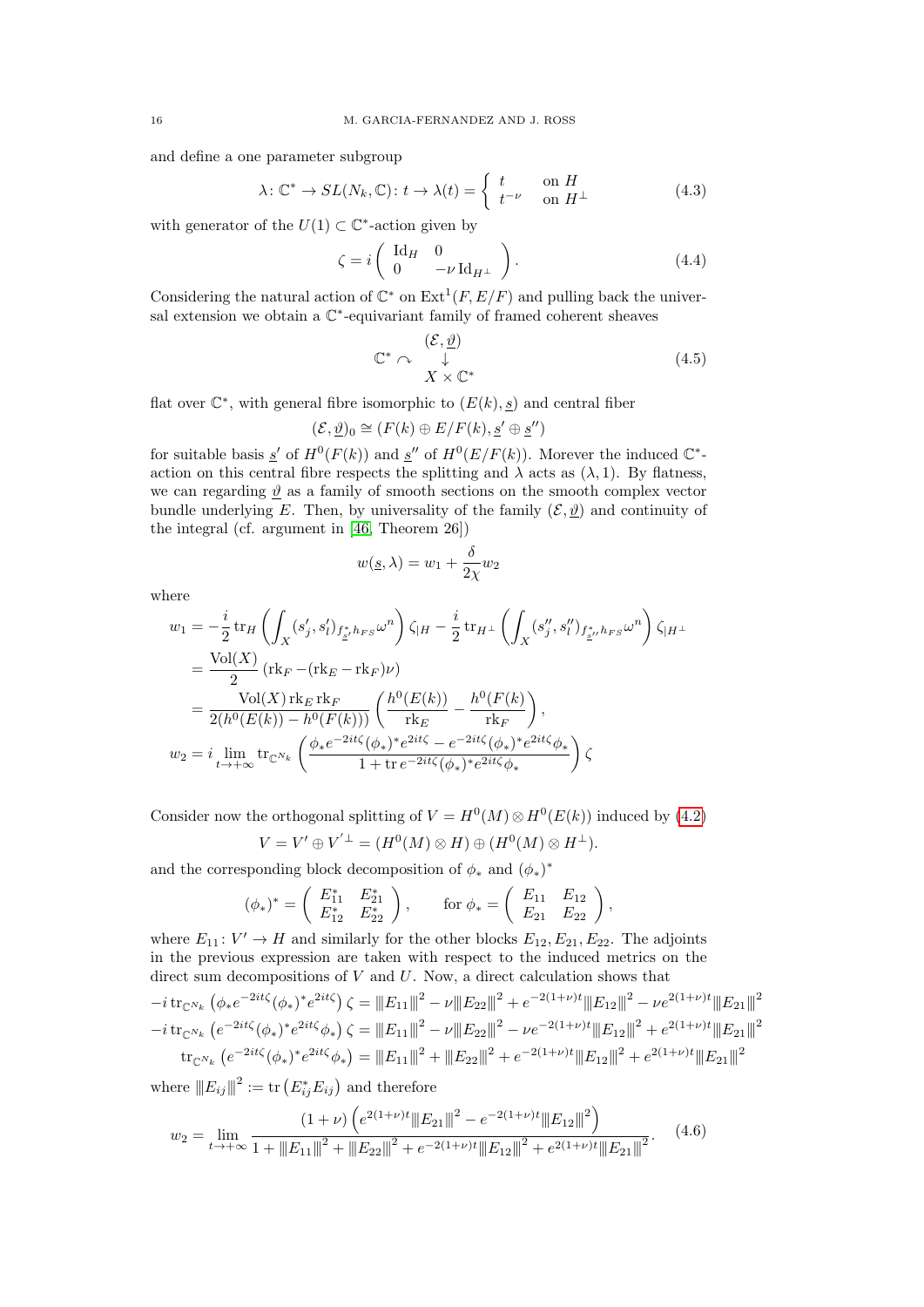Assuming now that  $F \subset E$  is invariant under  $\phi$  we have  $E_{21} = 0$ , and since  $\nu > 0$ for  $k$  large

$$
w_2 = \lim_{t \to +\infty} \frac{-(1+\nu)e^{-2(1+\nu)t} \|E_{12}\|^2}{1 + \|E_{11}\|^2 + \|E_{22}\|^2 + e^{-2(1+\nu)t} \|E_{12}\|^2} = 0.
$$

Then, the formula for  $w_1 = w(g, \lambda)$  jointly with [\(4.1\)](#page-14-3) gives  $\frac{h^0(E(k))}{\text{rk } E}$  $\frac{(E(k))}{\text{rk}_E} \geq \frac{h^0(F(k))}{\text{rk}_F}$  $\frac{(F(k))}{\text{rk}_F}$  with strict inequality when  $(E, \phi)$  is simple.

**Remark 4.3.** Note that  $(4.6)$  implies that the inequality  $(3.2)$  holds for any coherent subsheaf  $F \subset E$  provided that  $(E, \phi)$  is balanced for all k sufficiently large.

Remark 4.4. The previous proof is based on [\[46,](#page-31-10) Theorem 26], which itself relies on the original application of the notion of balanced embedding used to characterize asymptotic Chow stability of a polarised manifold [\[27,](#page-30-28) [51\]](#page-31-11).

<span id="page-16-0"></span>4.2. Characterization of the balanced condition. We now prove Theorem [1.3](#page-1-1) in the introduction, namely that for a twisted Higgs bundle  $(E, \phi)$  the existence of a balanced metric is equivalent to Gieseker-polystability.

Let  $Z = \text{Hom}(H^0(M) \otimes \mathbb{C}^{N_k}, \mathbb{C}^{N_k})$  be endowed with hermitian metric as in §[2.3.](#page-6-1) Let  $\|\cdot\|_{\text{Hom}_k}$  be a Hermitian metric on

$$
\operatorname{Hom}_k = \operatorname{Hom}(\Lambda^r H^0(E(k)), H^0(\det(E(k)))).
$$

Let  $\omega_{\overline{Z}} \in c_1(\mathcal{O}_{\overline{Z}}(1))$  and  $\omega_{\mathbb{P}} \in c_1(\mathcal{O}_{\mathbb{P}}(1))$  be the associated curvature forms and for  $\epsilon = \delta/\chi$  consider the semi-positive Kähler metric on  $\overline{Z} \times \mathbb{P}$ 

$$
\omega_{\delta}=\omega_{\mathbb{P}}+\epsilon\omega_{\overline{Z}},
$$

Associated to  $\omega_{\delta}$  we have the Kempf-Ness functional  $L': SL(N_k)/SU(N_k) \to \mathbb{R}$ given by

$$
L'([e^{i\zeta}]) = \frac{1}{4} \log \frac{\|e^{i\zeta} T_E\|_{\operatorname{Hom}_k}^2}{\|T_E\|_{\operatorname{Hom}_k}^2} + \frac{\delta}{4\chi} \log \frac{\|e^{i\zeta}\phi_*\|_Z^2}{\|\phi_*\|_Z^2}
$$

for  $\zeta \in \mathfrak{su}(N_k)$ . We wish to compare L' with the integral of the moment map [\[29\]](#page-30-29) which defines the balanced condition, i.e. with the function  $L: SL(N_k)/SU(N_k) \rightarrow$ R given by

$$
L([e^{i\zeta}]) = \int_0^1 \langle \mu(e^{is\zeta} f_{\underline{s}}), \zeta \rangle ds.
$$

for  $\mu$  as in [\(2.7\)](#page-6-2) and  $\zeta \in \mathfrak{su}(N_k)$ . Recall that L is convex along geodesics  $t \to [ge^{it\zeta}]$ on the symmetric space  $SL(N_k)/SU(N_k)$  and its critical points correspond to zeros of the moment map  $\mu$  on the  $SL(N_k)$  orbit of  $f_s$ , i.e. to balanced basis. Following [\[31\]](#page-30-8), we make the following choice of metric in  $\text{Hom}_k$ , that we shall denote  $\|\cdot\|_{PS}$ . Take a basis  $\{\tau^{\mu}\}\$  of  $H^0(\det(E(k))$  and define a metric for  $a = (a^{\mu}_{i_1,\dots,i_{r_k}E}) \in \text{Hom}_k$ by

$$
\log \|a\|_{PH}^2 = \int_X \log \sum |a^\mu_{i_1,\ldots,i_{\mathrm{rk}_E}} \tau^\mu(x)|^2_{h_0} \omega^n,
$$

for a choice of Hermitian metric  $h_0$  on  $\det(E(k))$ . Note that for a different choice of  $h_0$  the quantity  $||a||_{PS}$  differs by a constant and hence  $|| \cdot ||_{PS}$  is canonical up to rescaling.

## <span id="page-16-1"></span>Lemma 4.5.

$$
L = \frac{1}{4} \int_X \log \frac{\sum_{i_1 < ... < i_{r_E}} |e^{i\zeta} s_{i_1} \wedge ... \wedge e^{i\zeta} s_{i_{r_E}}|_{h_0}^2}{\sum_{i_1 < ... < i_{r_E}} |s_{i_1} \wedge ... \wedge s_{i_{r_E}}|_{h_0}^2} \omega^n + \frac{\delta}{\chi} \int_0^1 \langle \mu_{\overline{Z}}(e^{is\zeta} \phi_*) , \zeta \rangle ds = L'
$$

*Proof.* The first equality follows from [\[45,](#page-31-2) eq. (10)]. The equality  $L = L'$  follows from the choice of metric on  $\text{Hom}_k$  [\[31,](#page-30-8) Theorem 2], combined with the fact that  $\omega_{\overline{Z}}$  admits the potential  $\log(1 + \| \cdot \|_Z^2)$  on  $Z \subset \overline{Z}$ .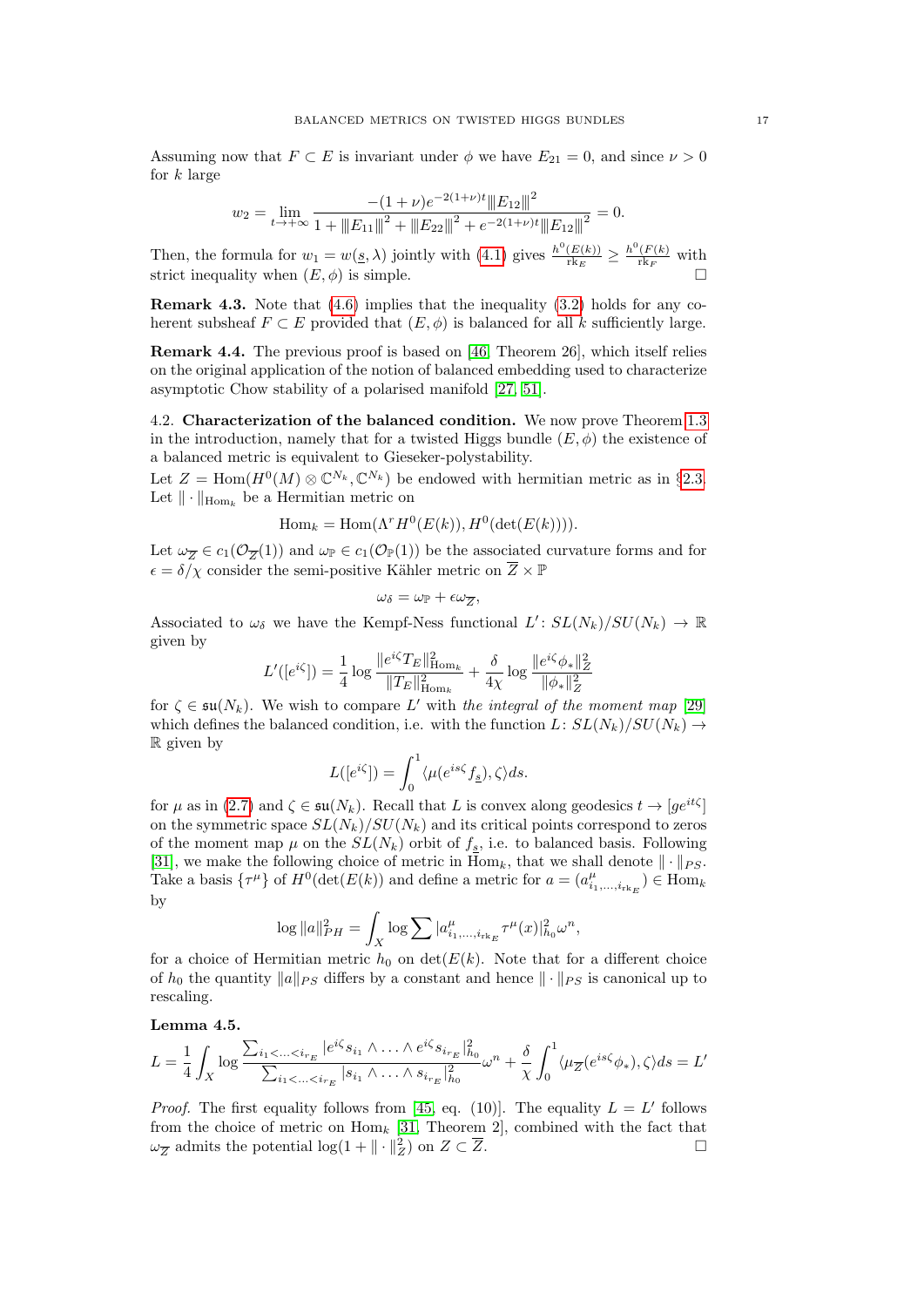By direct application of the Kempf-Ness Theorem [\[25\]](#page-30-30) we now obtain the following.

**Lemma 4.6.** Let  $(E, \phi)$  be a twisted Higgs bundle and assume that M is globally generated. Then there is a  $k_0 > 0$  such that for all  $k \geq k_0$  the following holds:  $(E, \phi)$  is balanced at level k if and only if  $(\phi_*, T_E) \in \overline{Z} \times \mathbb{P}$  is polystable with respect to the natural linearisation of  $SL(N_k)$  on  $\mathcal{O}_{\overline{Z}}(\epsilon) \otimes \mathcal{O}_{\mathbb{P}}(1)$ .

*Proof.* By the Kempf-Ness Theorem [\[25,](#page-30-30) Theorem 0.2], the  $SL(N)$ -orbit of a lift of  $(\phi_*, T_E)$  to  $\mathcal{O}_{\overline{Z}}(\epsilon) \otimes \mathcal{O}_{\mathbb{P}}(1)$  is closed if and only if  $L'$  attains a minimum. By Lemma [4.5](#page-16-1) we have  $\overrightarrow{L} = L'$ , so critical points of L' correspond to balanced basis.

As a straightforward consequence of this result, combined with Theorem [3.5](#page-10-0) and Theorem [3.6,](#page-10-1) we obtain the desired characterization of the balanced condition in Theorem [1.3.](#page-1-1)

## 5. Asymptotics of the Balanced Condition

<span id="page-17-0"></span>We next start our study of the asymptotic behaviour of the balanced condition as k gets large. Fix a twisted Higgs bundle  $(E, \phi: M \otimes E \to E)$  with globally generated M and fix also a hermitian metric  $H_M$  on M which induces an  $L^2$ -metric on  $H^0(M)$ .

Our goal will be to understand the asymptotics of the endomorphism

<span id="page-17-3"></span>
$$
P = P_k = \chi^{-1} \left( \text{Id} + \frac{\delta}{1 + ||\phi_*||^2} [\phi_*, (\phi_*)^*] \right) \tag{5.1}
$$

of  $H^0(E(k))$  that appears in the definition balanced condition [\(2.8\)](#page-6-3). We recall that  $\chi$  is a topological constant strictly of order  $O(k^n)$ , that  $\delta = O(k^{n-1})$  and that F depends on choice of metric  $\|\cdot\| = \|\cdot\|_k$  on  $H^0(E(k))$  that is used to define  $(\phi_*)^*$ . The aim is to give an asymptotic expansion of  $P$  in powers of  $k$  which of course can only be done under some assumptions on the chosen metrics.

**Definition 5.1.** We say a sequence  $\|\cdot\| = \|\cdot\|_k$  of metrics on  $H^0(E(k))$  is weakly *geometric* (with respect to  $\phi$ ) if there is a constant  $c' > 0$  such that

$$
\frac{c'}{\operatorname{rk}_E}k^n \le \|\phi_*\|^2\tag{5.2}
$$

<span id="page-17-4"></span><span id="page-17-2"></span>
$$
\|\phi_*\| \le c',\tag{5.3}
$$

where the operator norm and Frobenius norm are those induced by  $\|\cdot\|$ .

Remark 5.2. We shall justify this terminology in an appendix, by showing that if  $\|\cdot\|$  is a *geometric* sequence (by which we mean it is the sequence of  $L^2$ -metrics induced by some hermitian metric on  $E$ ), then it is weakly geometric.

The weakly geometric hypothesis implies that  $\chi P$  is close to the identity; in fact since  $\delta = O(k^{n-1})$  it implies

$$
\chi P - \text{Id} = O(1/k).
$$

To get a stronger statement we need a further hypothesis. Recall  $\|\cdot\|_k$  on  $H^0(E(k))$ determines a Fubini-Study metric  $H_{FS,k}$  on E, which in turn induces an  $L^2$ -metric on  $H^0(E(k))$  that we shall denote by  $\|\cdot\|' = \|\cdot\|'_{k}$ . We shall assume that

<span id="page-17-1"></span>
$$
(\cdot, \cdot)' = (P \cdot, \cdot) \quad \text{for all } k \tag{5.4}
$$

which we recall is one half of the balanced condition appearing in Proposition [2.12.](#page-7-2) The main result of this section is the following: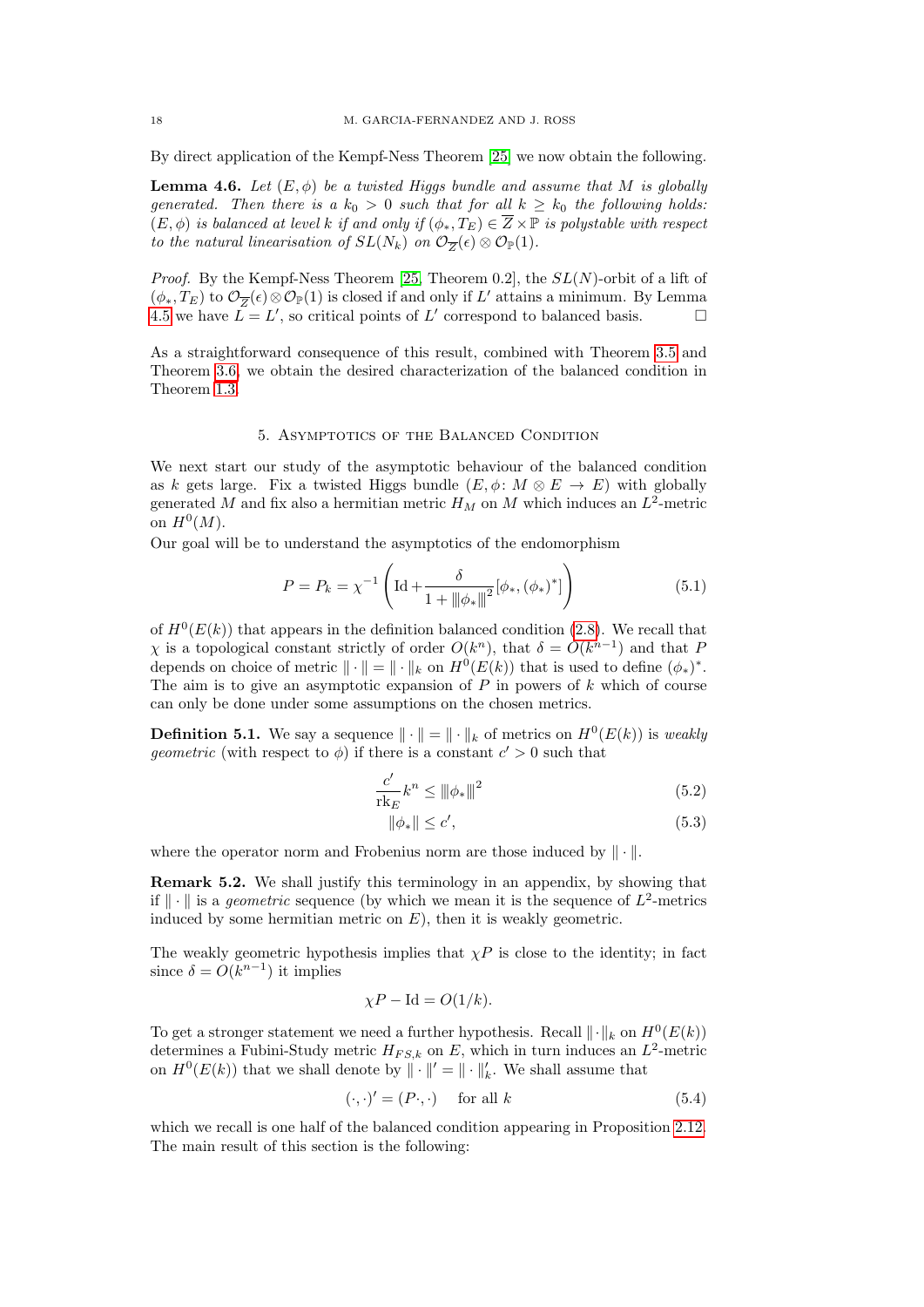<span id="page-18-0"></span>**Theorem 5.3.** Suppose that the sequence  $\|\cdot\|_k$  is weakly geometric and that [\(5.4\)](#page-17-1) holds and that the sequence of hermitian metrics  $H_{FS,k}$  on E are bounded independent of k. Then there exist endomorphisms  $A_j = A_{jk} : H^0(E(k)) \to H^0(E(k))$ such that

- (1) For each j the the operator  $A_i$  is bounded uniformly over k taken in the operator norm induced by  $\|\cdot\|'$ .
- (2) For any  $N \geq 0$  there is an asymptotic expansion

$$
\chi P = \sum_{j=0}^{N} k^{-j} A_j + O(k^{-N-1}),
$$

where the error is in the operator norm induced by  $\|\cdot\|'$ .

(3) We may take  $A_0 = \text{Id}$  and  $A_1 = \frac{\delta k}{1 + ||\phi_*||^2} [\phi_*, (\phi_*)^*]$ , where  $(\phi_*)^{*'}$  is the adjoint taken with respect to  $\|\cdot\|'_k$ .

<span id="page-18-3"></span>5.1. Linear algebra Conventions. Before moving on we discuss in detail some useful conventions and abuses of notation. We will be interested in linear maps

$$
\alpha\colon U\otimes H\to U
$$

where  $U, H$  are finite dimensional vector spaces. Moreover  $H$  will come with a fixed metric (which we recall always means a metric induced by a hermitian inner product), that will not change in the discussion, and U with a metric  $\|\cdot\|_U$ . These together induce a metric on  $U \otimes H$  which depends on both of these metrics, but we will denote it simply by  $\|\cdot\|_U$ . The operator norm of  $\alpha$  is then given by

$$
\|\alpha\|_{U} = \sup_{0 \neq \zeta \in V \otimes H} \left\{ \frac{\|\alpha(\zeta)\|_{U}}{\|\zeta\|_{U}} \right\}.
$$

We shall denote the induced linear map  $U \to U \otimes H^*$  also by  $\alpha$ , and observe that the operator norm  $\|\alpha\|_{U}$  is unaffected by this abuse of notation.

The metrics on U and H provide two adjoint maps associated to  $\alpha$ , namely maps  $U \to U \otimes H$  and the map  $U \otimes H^* \to U$ , and we denote both of these simply by  $\alpha^*$ . Observe the identity  $\|\alpha^*\|_U = \|\alpha\|_U$  holds, irrespective of which of the two possibilities is being considered for either side of the identity. The Frobenius-norm of  $\alpha$  will denoted by  $|||\alpha|||^2 = \text{tr}(\alpha \alpha^*) = \sum_i ||\alpha(u_i)||_U^2$  where  $\{u_i\}$  is any orthonormal basis for  $U \otimes H$ .

Now given two linear maps  $\alpha, \beta \colon U \otimes H \to U$  we let

<span id="page-18-1"></span>
$$
[\alpha, \beta] = \alpha \beta - \beta \alpha \tag{5.5}
$$

which will always considered as an element of  $End(U)$ . Thus the two instances of  $\alpha$  (resp.  $\beta$ ) in the right hand side of [\(5.5\)](#page-18-1) are denoting different linear maps. As a last abuse of notation, if  $A \in \text{End}(U)$  we will denote the induced element in End( $U \otimes H$ ) obtained by tensoring with the identity also by A (again, this change of view does not change the norm of A). Thus if  $A, B \in End(U)$  the quantity

$$
[\alpha, A\beta B] = \alpha A\beta B - A\beta B\alpha
$$

is a well-defined element of  $End(U)$ .

5.2. Asymptotic Expansion. The theorem we want will follow from a statement about sequences of operators on hermitian vector spaces. To make this selfcontained, suppose  $V_k$  is a sequence of finite-dimensional vector spaces with metrics  $\|\cdot\|' = \|\cdot\|'_{k}$ . Assume that  $\alpha = \alpha_k : V_k \to V_k$  is a linear map and set  $\beta = \alpha^{*'}$ , the adjoint with respect to  $\|\cdot\|'$ . Assume also that

<span id="page-18-2"></span>
$$
\|\beta_k\|_k' = \|\alpha_k\|_k' = O(k^0). \tag{5.6}
$$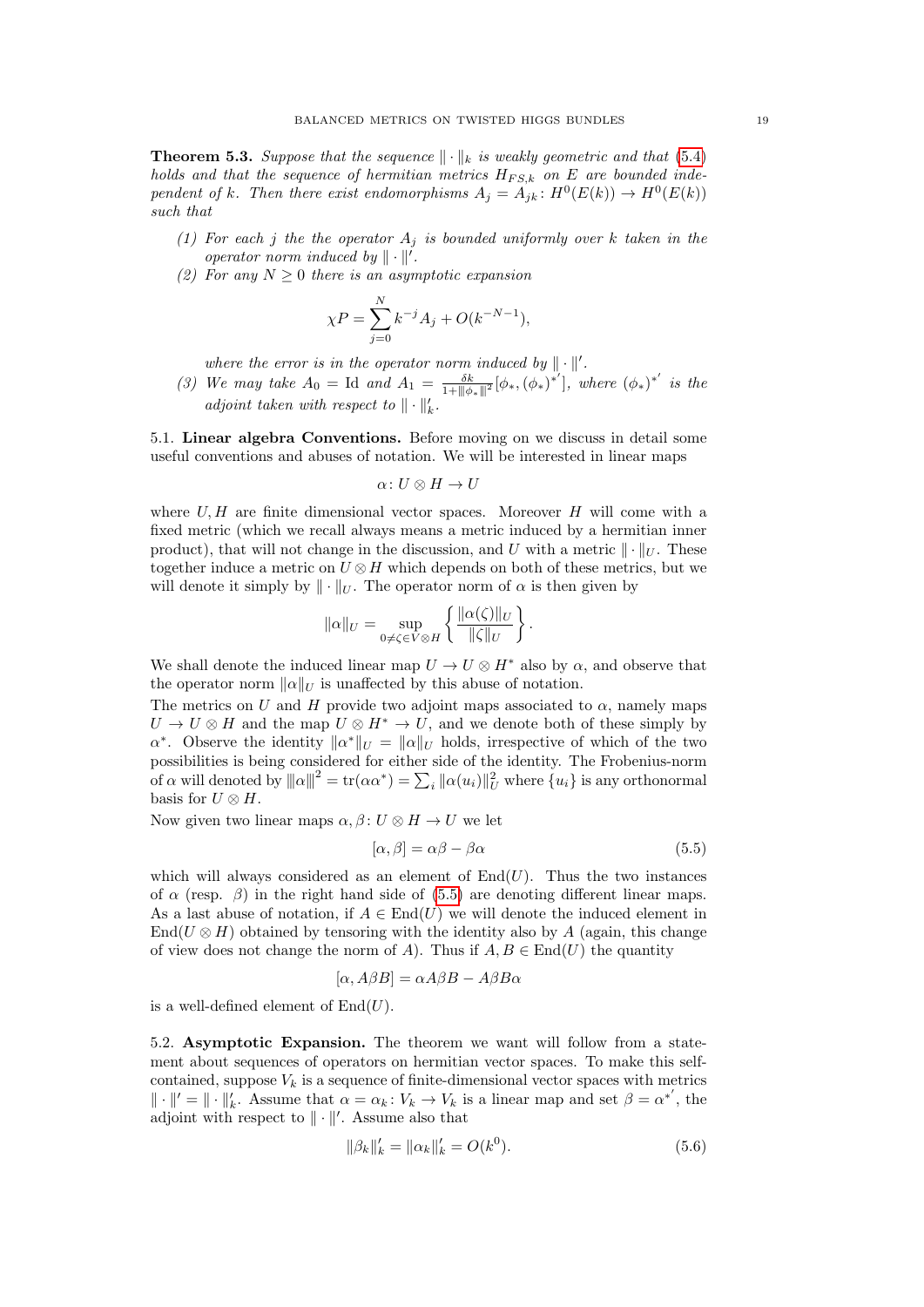Also let  $\chi = \chi_k$  be a sequence of real number that is strictly  $O(k^n)$  and  $\epsilon = \epsilon_k$  be a sequence of real numbers with  $\epsilon_k = O(k^0)$ .

Now for fixed k define operators  $A_j = A_{jk}$  and  $B_j = B_{jk}$  on  $V_k$  recursively by

$$
A_0 = B_0 = \text{Id}
$$
  
\n
$$
A_{j+1} = \epsilon \sum_{i=0}^{j} [\alpha, A_i \beta B_{j-i}]
$$
  
\n
$$
B_{j+1} = -\sum_{i=0}^{j} B_i A_{j+1-i}.
$$

Thus the  $A_j$  are universal quantities that depend on  $\alpha, \beta$  and  $\epsilon$ . The first few are given by

$$
A_0 = \text{Id}
$$
  
\n
$$
A_1 = \epsilon[\alpha, \beta]
$$
  
\n
$$
A_2 = \epsilon^2[\alpha, [[\alpha, \beta], \beta]]
$$
  
\n
$$
A_3 = \epsilon^3[\alpha, [[\alpha, [\alpha, \beta], \beta]], \beta] - [\alpha, \beta]\beta[\alpha, \beta] + \beta[\alpha, \beta]^2].
$$

Fix a constant  $C > 0$  and consider the ball

$$
D = D_k := \{ Q \in \text{End}(V_k) : ||\chi Q - \text{Id}||' \leq C k^{-1} \}.
$$

<span id="page-19-0"></span>**Theorem 5.4.** Assume that  $C$  is sufficiently large. Then

- (1) For each j the norm of  $A_j$  is bounded independent of k.
- (2) Suppose a sequence  $P_k \in D_k$  satisfies the equation

$$
P_k = \chi^{-1} (\text{Id} + \frac{\epsilon}{k} [\alpha, P_k \beta P_k^{-1}]).
$$

Then for any given  $N \geq 1$  we have

$$
\chi P_k = \sum_{j=0}^{N} k^{-j} A_j + O(k^{-N-1})
$$

where the error term is taken in the operator norm induced by  $\|\cdot\|'$ .

Remark 5.5. It may help the reader to consider the following formal argument that explains why Theorem [5.4](#page-19-0) holds. Consider the series

$$
P := \chi^{-1}(A_0 + \frac{A_1}{k} + \frac{A_2}{k^2} + \cdots).
$$

We treat the above merely as a formal expansion, and no convergence is implied. We claim that  $P$  satisfies the equation

$$
P = \chi^{-1} \left( \text{Id} + \frac{\epsilon}{k} [\alpha, P \beta P^{-1}] \right).
$$

To see this observe that by construction  $A_0 B_0 = Id$  and if  $j \geq 1$  then  $\sum_{i=0}^{j} B_i A_{j-i} =$ 0. Hence  $\chi P(B_0 + B_1/k + \cdots) =$  Id so formally  $P^{-1} = \chi(B_0 + B_1k^{-1} + \cdots)$ . Thus

$$
\frac{\epsilon}{k}[\alpha, P\beta P^{-1}] = \frac{\epsilon}{k}[\alpha, \sum_{j\geq 0} k^{-j}A_j\beta \sum_{j\geq 0} k^{-j}B_j] = \frac{\epsilon}{k}[\alpha, \sum_{j\geq 0} k^{-j} \sum_{i=0}^j A_i\beta B_{j-i}] \n= \sum_{j\geq 0} k^{-j-1}\epsilon[\alpha, \sum_{i=0}^j A_i\beta B_{j-i}] = \sum_{j\geq 0} k^{-j-1}A_{j+1} \n= \chi P - \text{Id}.
$$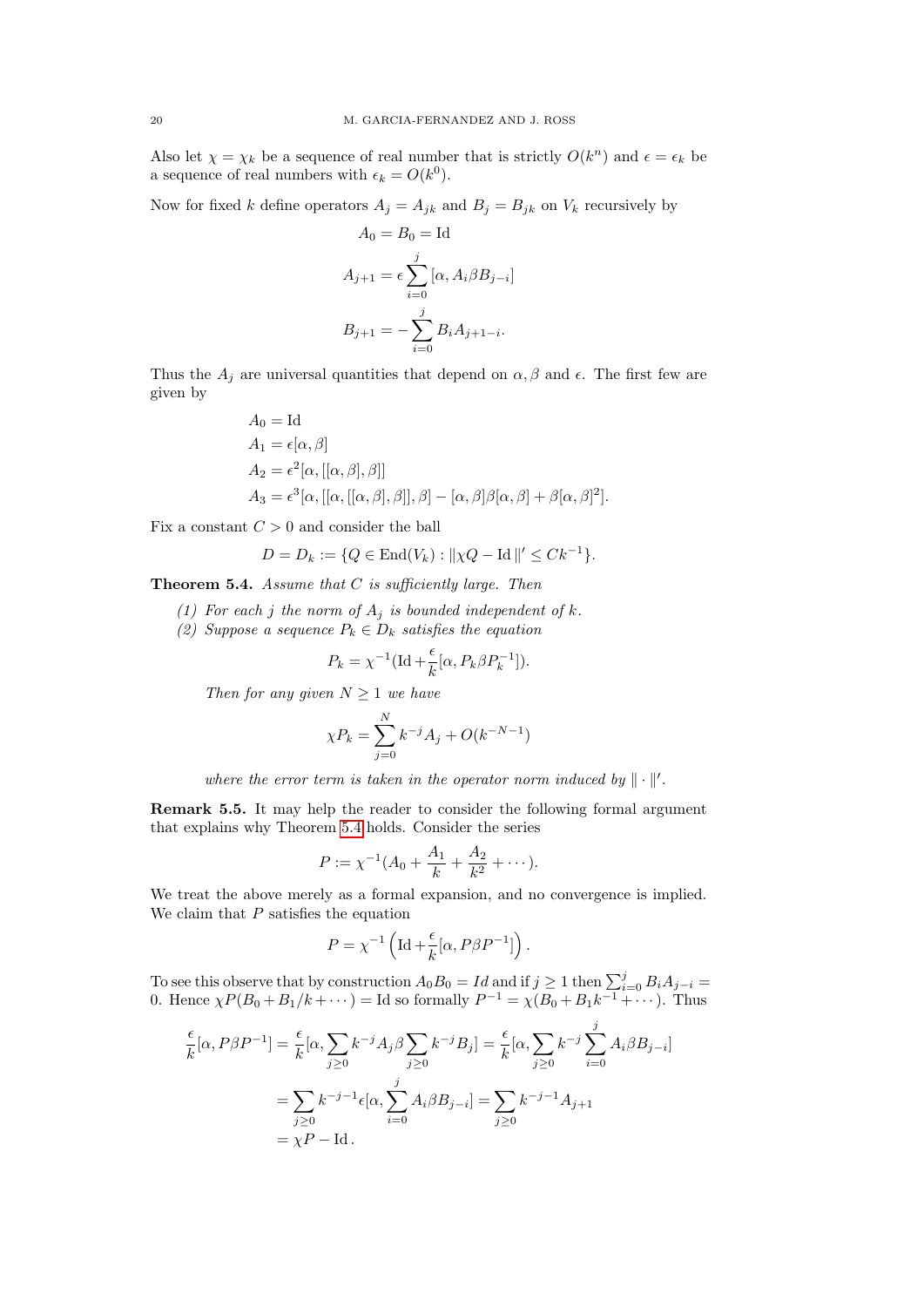Of course we have no reason to expect that the above series converges, and thus the actual proof of Theorem [5.4](#page-19-0) is a little longer. We start with the uniform bounds on the operators  $A_i$ .

<span id="page-20-0"></span>**Lemma 5.6.** The norms  $||A_j||'$  and  $||B_j||'$  are bounded independent of k; that is there exist constants  $C_j$  such that

$$
||A_j||' \le C_j \text{ and } ||B_j||' \le C_j \quad \text{ for all } k.
$$

Proof. This is immediate from the recursive formula as

$$
||A_{j+1}||' = \epsilon ||[\alpha, \sum_{i=0}^{j} A_i \beta B_{j-i}]||' \le 2\epsilon \sum_{i=0}^{j} ||\alpha||' ||A_i||' ||\beta||' ||B_{j-i}||'
$$
  
=  $2\epsilon ||\alpha||'^2 \sum_{i=0}^{j} C_i C_{j-i}.$ 

Thus the bound we want follows as  $||\alpha||' = O(k^0)$ . The argument for  $B_j$  is the  $\Box$  same.

Now fix some integer  $N \geq 0$  and choose a constant  $C = C_N$  large enough so

$$
C \geq \sum_{j=1}^N C'_j
$$

where  $C_i$  as in Lemma [5.6.](#page-20-0)

<span id="page-20-1"></span>**Lemma 5.7.** If  $Q \in D_k = \{Q \in \text{End}(V_k) : ||\chi Q - \text{Id}||' \leq Ck^{-1}\}\$  then  $Q$  is invertible and for all k sufficiently large

$$
||Q||' \le 2\chi^{-1} \text{ and } ||Q^{-1}||' \le 2\chi.
$$

*Proof.* For k large we have  $Ck^{-1} \leq 1/2$  so  $||Q||' \leq ||Q - \chi^{-1} \operatorname{Id}||' + \chi^{-1}||\operatorname{Id}||' \leq$  $2\chi^{-1}$ . On the other hand  $\chi Q = \text{Id} + R$  where  $||R||' \leq Ck^{-1} \leq 1/2$ , so  $\chi$ P  $^{-1}Q^{-1} =$  $n \geq 0$  R<sup>n</sup> exists and  $||\chi^{-1}Q^{-1}|| \leq 2$ .

Next set

$$
R_k = \chi^{-1} \sum_{j=0}^{N} k^{-j} A_j.
$$

We will prove that  $R_k$  is asymptotically close to satisfying the same defining equation as  $P_k$ , and use this fact to show that  $R_k$  and  $P_k$  are themselves asymptotically close.

Lemma 5.8. We have

$$
R_k \in D_k \text{ for all } k.
$$

Moreover the inverse of  $R_k$  satisfies

$$
\chi^{-1}R_k^{-1} = B_0 + \dots + k^{-N}B_N + O(k^{-N-1}).
$$
\n(5.7)

Proof. The first statement is clear from the definition as

$$
||R_k - \chi^{-1}Id||' \leq \chi^{-1} \sum_{j=1}^N k^{-j} ||A_j||' \leq \chi^{-1}k^{-1} \sum_{j=1}^N C_j \leq \chi^{-1}k^{-1}C.
$$

For the second statement let  $g(Q) = \chi Q R_k$ . Then  $g^{-1}(Q) = \chi^{-1} Q R_k^{-1}$  which gives  $||Dg^{-1}|_Q|| \leq \chi^{-1}||R_k^{-1}|| \leq 2$ . Moreover  $g(\chi^{-1}R_k^{-1}) = \text{Id}$  and  $g(\sum_{j=0}^N k^{-j}B_j) =$ Id + $O(k^{-N-1})$ . Thus  $\|\chi^{-1}R_k - \sum_{j=0}^N k^{-j}B_k\| = \|g^{-1}(\text{Id}) + g^{-1}(\text{Id} + O(k^{-N-1})\|$  $O(k^{-N-1})$  by the Mean value theorem applied to  $g^{-1}$ .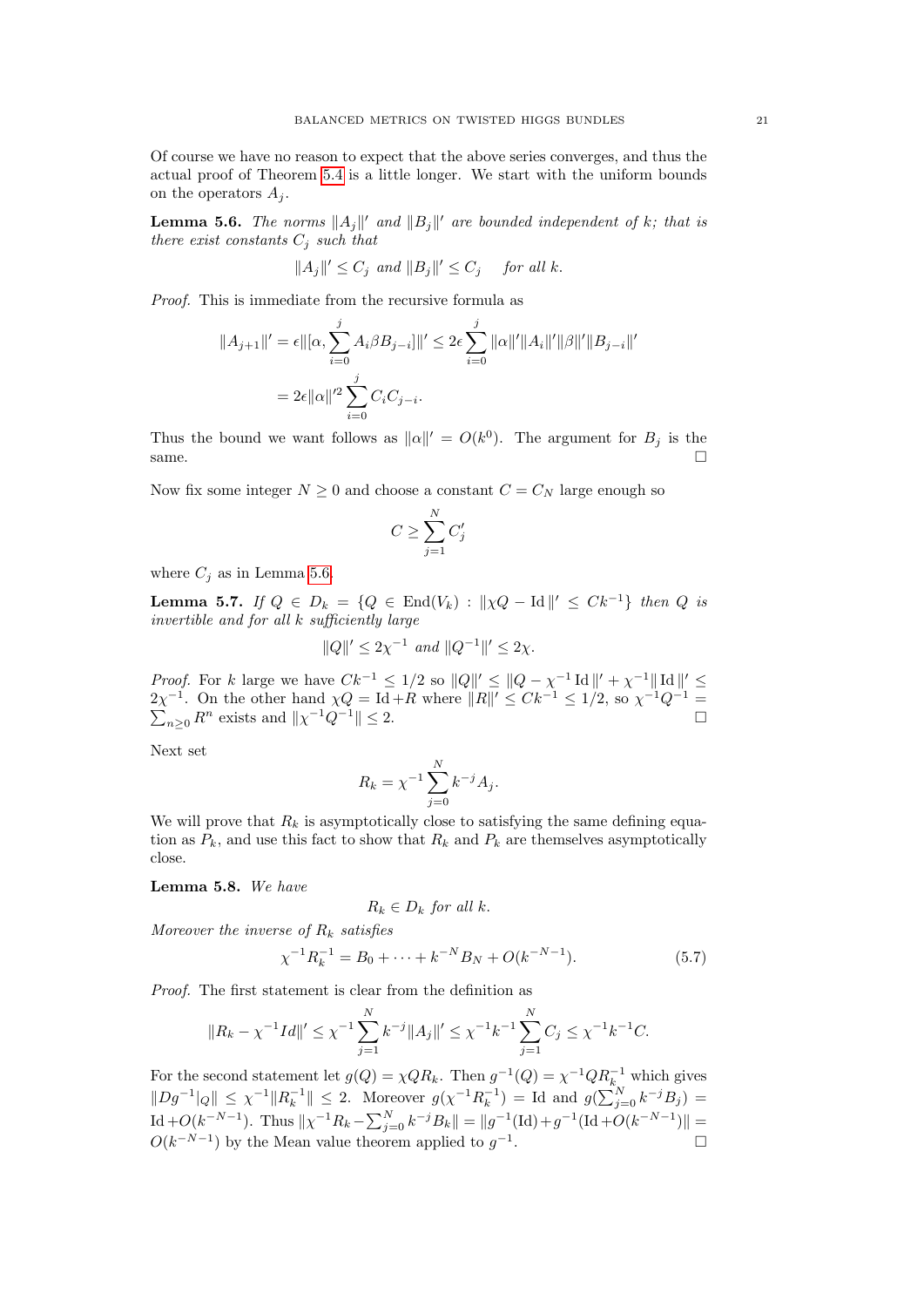<span id="page-21-0"></span>Lemma 5.9.

$$
R_k = \chi^{-1}\left(\operatorname{Id} + \frac{\epsilon}{k}[\alpha, R_k \beta R_k^{-1}] + O(k^{-N-1})\right)
$$

where the error term is taken in the operator norm induced by  $\|\cdot\|'$ .

*Proof.* For convenience, for this proof we redefine the  $A_i, B_i$  by declaring that  $A_0 = B_0 = Id,$ 

$$
A_{j+1} = \epsilon[\alpha, \sum_{i=0}^{j} A_i \beta B_{j-i}] \quad \text{for } 1 \le j \le N - 1
$$

$$
B_{j+1} = -\sum_{i=0}^{j} B_i A_{j+1-i} \quad \text{for } 1 \le j \le N - 1
$$

and  $A_j = B_j = 0$  for  $j > N$ . Then  $R_k = \sum_{j \geq 0} k^{-j} A_j$  and  $\chi^{-1} R_k^{-1} = \sum_j k^{-j} B_j +$  $O(k^{-N-1})$ . So

$$
\begin{split} \mathrm{Id} + \frac{\epsilon}{k} [\alpha, R_k \beta R_k^{-1}] &= Id + \frac{\epsilon}{k} \left[ \alpha, \sum_{j \ge 0} k^{-j} A_j \beta \left( \sum_{j \ge 0} k^{-j} B_j + O(k^{-N-1}) \right) \right] \\ &= \mathrm{Id} + \frac{\epsilon}{k} [\alpha, \sum_{j \ge 0} k^{-j} \sum_{i=0}^j A_i \beta B_{j-i}] + O(k^{-N-2})] \text{ by (5.6), (5.6)} \\ &= \mathrm{Id} + \sum_{j \ge 0} k^{-j-1} \epsilon [\alpha, \sum_{i=0}^j A_i \beta B_{j-i}] + O(k^{-N-2}). \end{split}
$$

Thus letting

$$
\Delta := \sum_{j \ge N} k^{-j-1} \epsilon[\alpha, \sum_{i=0}^{j} A_i \beta B_{j-i}]
$$

we have

$$
\begin{aligned} \mathrm{Id} + \frac{\epsilon}{k} [\alpha, R_k \beta R_k^{-1}] &= \mathrm{Id} + \sum_{j=0}^{N-1} k^{-j-1} A_{j+1} + \Delta + O(k^{-N-2}) \\ &= \mathrm{Id} + \sum_{j=1}^{N} k^{-j} A_j + \Delta + O(k^{-N-2}) \\ &= \chi R_k + \Delta + O(k^{-N-2}). \end{aligned}
$$

So all that remains to prove that  $\Delta = O(k^{-N-1})$ . But this is clear since if  $j > 2N$ and  $0 \leq i \leq j$  then either  $A_i$  or  $B_{j-i}$  are zero, so in fact

$$
\Delta = \sum_{j=N}^{2N} k^{-j-1} \epsilon[\alpha, \sum_{i=0}^{j} A_i \beta B_{j-i}].
$$

Thus the required bound on  $\Delta$  comes from [\(5.6\)](#page-20-0) and Lemma (5.6).  $\Box$ 

*Proof of Theorem [5.4.](#page-19-0)* Let  $W = \text{End}(V_k)$ , which is given the operator norm  $\|\cdot\|_k'$ . Define a function  $f: W \to W$  by

$$
f(Q) = \chi^{-1} \left( \text{Id} + \frac{\epsilon}{k} [\alpha, Q\beta Q^{-1}] \right).
$$

By hypothesis  $f(P_k) = P_k$  and Lemma [5.9](#page-21-0) implies

$$
R_k = f(R_k) + \chi^{-1} O(k^{-N-1})
$$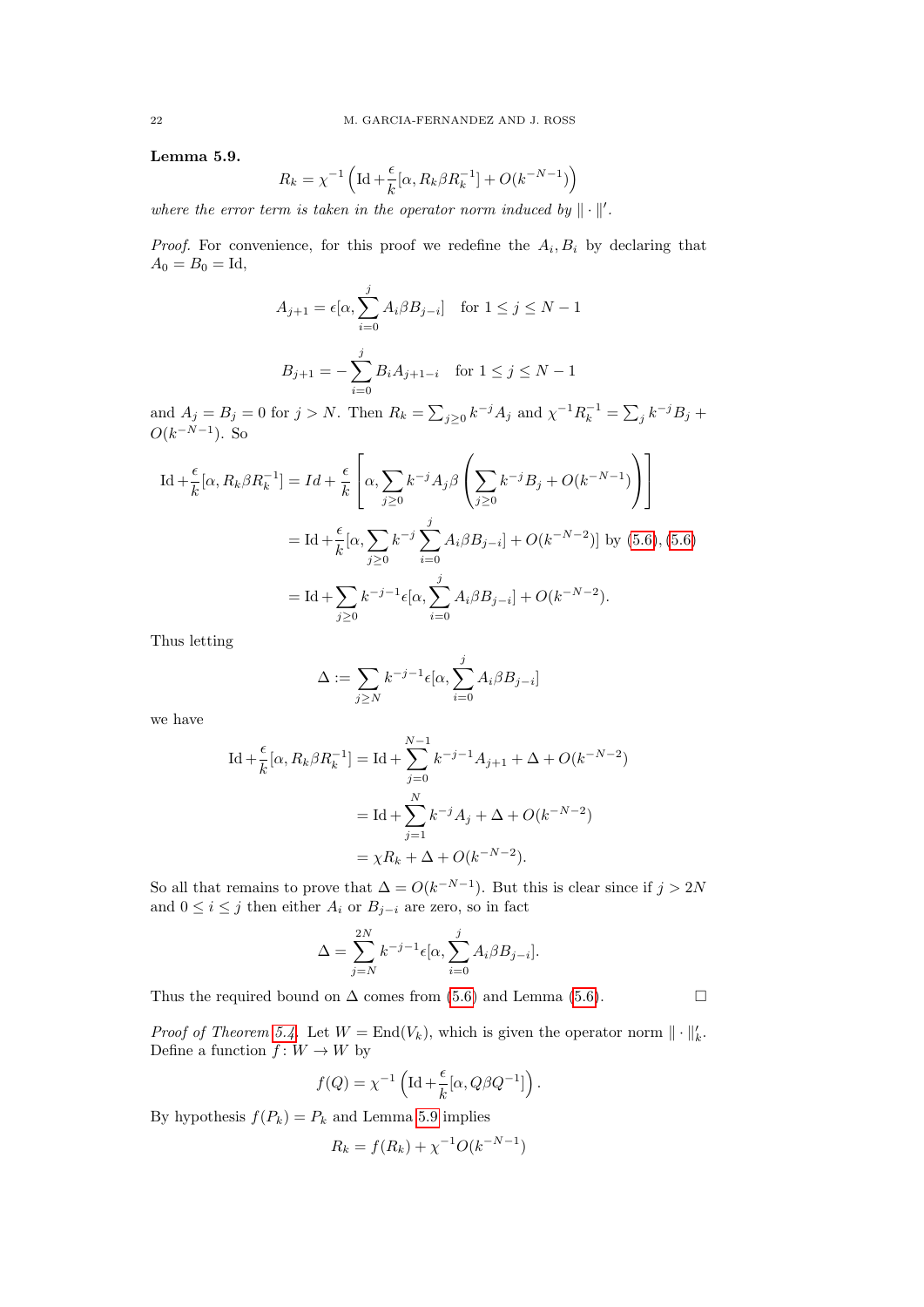By the Mean-Value theorem and the bound on the derivative of  $f$  over  $D_k$  that we shall show below (Lemma [\(5.10\)](#page-22-0)) we conclude

$$
||f(P) - f(R_k)||' \le C'' k^{-1} ||P - R_k||'
$$

So

$$
||P - R_k||' \le ||f(P) - f(R_k)||' + \chi^{-1}O(k^{-N-1}) \le C''k^{-1}||P - R_k||' + \chi^{-1}O(k^{-N-1})
$$
  
Thus

$$
||P - R_k||'(1 - C''k^{-1}) = \chi^{-1}O(k^{-N-1})
$$

For k sufficiently large we will certainly have  $1 - C''k^{-1} \geq 1/2$ . Thus we conclude  $P_k - R_k = \chi^{-1} O(k^{-N-1})$  as required.

<span id="page-22-0"></span>**Lemma 5.10.** For all  $Q \in D_k$  the derivative of f is bounded by

$$
||Df|_{Q}||' = O(k^{-1})
$$

where  $Df|_Q \colon W \to W$ .

*Proof.* If  $E \in W$  then  $(Q + tE)^{-1} = Q^{-1} - tQ'^{-1}EQ^{-1} + O(t^2)$ . Thus thinking of  $Df|_Q \colon W \to W$  we have

$$
Df|_{Q}(E) = \chi^{-1} \epsilon k^{-1} [\alpha, E\beta M^{'-1} - D\beta D^{-1} E M^{'-1}].
$$

So

$$
||Df|_Q(E)||' \leq \chi^{-1}\epsilon k^{-1}2||\alpha||'(||\beta||'||D^{-1}||' + ||D||'||\beta||'||D^{-1}||'^2)||E||,
$$

and using  $(5.7)$  and  $(5.6)$ , this implies

$$
||Df|_Q||' \le C' \epsilon k^{-1}
$$

as required.  $\Box$ 

5.3. **Synthesis.** Let  $\|\cdot\|_k$  be a weakly geometric sequence of metrics on  $H^0(E(k))$ and let  $\|\cdot\|_k^{\prime}$  be the  $L^2$ -metric of the induced Fubini-Study metric  $H_{FS,k}$ . Let  $\delta = \delta_k = O(k^{n-1})$ . We shall apply the results of the previous section to the vector spaces  $V_k$  and morphisms

$$
\alpha := \phi_* \colon H^0(M) \otimes H^0(E(k)) \to H^0(E(k)).
$$

So let  $\alpha^*$  be the adjoint of  $\alpha$  with respect to  $\|\cdot\|_k$  and  $\beta$  be the adjoint with respect to  $\|\cdot\|'_k$ . Also let

<span id="page-22-4"></span>
$$
\epsilon = \epsilon_k = \frac{\delta k}{1 + \|\alpha\|^2} \tag{5.8}
$$

where the Frobenius norm used to define  $\epsilon$  depends on the original metric  $\|\cdot\|$ , and not on  $\|\cdot\|'$ . Then as  $\delta = O(k^{n-1})$  we have by the weakly geometric hypothesis on  $\|\cdot\|_k$  that  $\epsilon = O(k^0)$ .

<span id="page-22-3"></span>**Lemma 5.11.** Suppose that the sequence of Fubini-Study metrics  $H_{FS,k}$  lie in a bounded set. Then  $\|\beta\|'_{k} = \|\alpha\|'_{k} = O(k^{0}).$ 

*Proof.* This is clear since by definition  $\beta$  is the adjoint of  $\alpha$  with respect to the inner product determined by  $\|\cdot\|'_k$  giving the first equality. The second follows since  $\alpha$  is the linear map induced by  $\phi \colon M \otimes E \to E$  which is bounded pointwise, and  $\|\cdot\|'$ is the operator norm of a bounded sequence of hermitian metrics on  $E$ .

<span id="page-22-2"></span>**Lemma 5.12.** Suppose that  $(\cdot, \cdot)'_k = (P_k \cdot, \cdot)_k$ . Then

$$
\alpha^* = P_k \beta P_k^{-1}
$$

and moreover there is a constant C such that

<span id="page-22-1"></span>
$$
||P_k - \chi^{-1} \operatorname{Id} ||_k = ||P_k - \chi^{-1} \operatorname{Id} ||_k \leq \chi^{-1} C k^{-1}.
$$
 (5.9)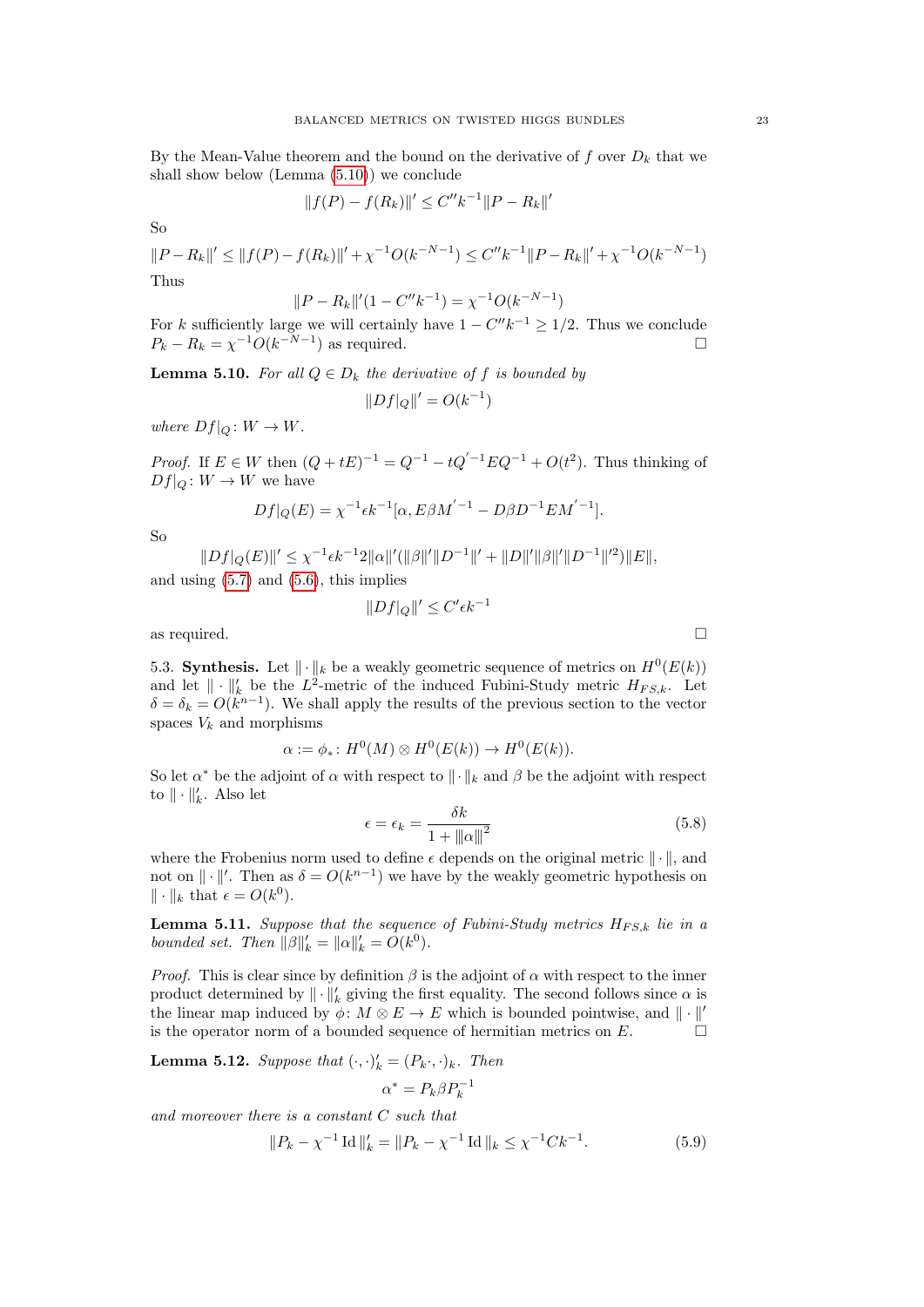Proof. The first statement is a straightforward calculation, which we emphasise should be read with the convention in  $\S 5.1$  $\S 5.1$  in mind. Thus it consists of two statements, namely that the equality holds as maps  $H^0(E(k)) \to H^0(E(k)) \otimes H^0(M)$ and also as maps  $H^0(E(k)) \otimes H^0(M)^* \to H^0(E(k)).$ 

To prove [\(5.9\)](#page-22-1) notice that

$$
||P_k - \chi^{-1} \operatorname{Id}|| \leq \chi^{-1} \frac{\epsilon}{k} ||[\alpha, \alpha^*]|| \leq \chi^{-1} \frac{2\epsilon}{k} ||\alpha||^2
$$

since the dual here is taken with respect to the  $\|\cdot\|_k$  metric so  $\|\alpha^*\| = \|\alpha\|$ . Thus from  $(5.3)$  we have

$$
||P_k - \chi^{-1} \operatorname{Id}||_k = \chi^{-1} O(k^{-1}). \tag{5.10}
$$

Finally the hypothesis  $(\cdot, \cdot)'_k = (P_k \cdot, \cdot)_k$ , and the fact that  $P_k^{1/2}$  $k^{1/2}$  is self-adjoint with respect to  $(\cdot, \cdot)$  and commutes with  $P_k - \chi^{-1}$  Id, yields [\(5.9\)](#page-22-1).

There is no loss in making  $C$  larger if necessary. Once again we set

$$
D_k = \{ Q \in End(H^0(E(k)) : ||\chi Q - \text{Id}||' \leq Ck^{-1} \}.
$$

<span id="page-23-2"></span>**Corollary 5.13.** Suppose that  $(\cdot, \cdot)^{k}_{k} = (P_{k}, \cdot)_{k}$ . Then  $P_{k} \in D_{k}$  for all k and satisfies

$$
P_k = \chi^{-1}\left(\operatorname{Id} + \frac{\epsilon}{k}[\alpha,P_k\beta P_k^{-1}]\right)
$$

*Proof.* The first statement comes from Lemma [5.12.](#page-22-2) In particular  $P_k$  is invertible by Lemma [5.7,](#page-20-1) and final statement combines the defining equation for  $P(5.1)$  $P(5.1)$  and Lemma [5.12.](#page-22-2)  $\Box$ 

Proof of Theorem [5.3.](#page-18-0) Corollary [5.13](#page-23-2) and Lemma [5.11](#page-22-3) mean that Theorem [5.4](#page-19-0) can be applied to the morphism  $\phi_* = \alpha \colon H^0(E(k)) \to H^0(E(k))$  giving the desired operators  $A_i$ .

### 6. Limits of balanced metrics

<span id="page-23-0"></span>In this section we prove Theorem [1.4](#page-2-0) in the introduction. Let  $\delta = \ell k^{n-1} + O(k^{n-2})$ with  $\ell > 0$  in our definition of balanced metric.

<span id="page-23-1"></span>Remark 6.1. As will be clear from the proof, if in Theorem [1.4](#page-2-0) the sequence of balanced metrics is weakly geometric with constant  $c'$  in  $(5.2)$ , then we have the bound

$$
\frac{\ell}{1 + \operatorname{rk}_E c'} \le c \le \frac{\ell}{1 + \operatorname{rk}_E^{-1} c'}.
$$

for the constant in the Hitchin equation.

6.1. **Hörmander estimate.** We first give a simple consequence of the Hörmanderestimate. Let  $L$  be positive with positive metric  $h$  and  $E$  be a holomorphic bundle with metric H. Together these determine a metric on  $E \otimes L^k$  which we denotes by  $H_k = H \otimes h^k$ . We write  $\|\cdot\|_{H_k}$  for the  $L^2$ -metric on  $C^{\infty}(E \otimes L^k)$  induced by  $H_k$ and the volume form  $\omega^{[n]}$  where  $\omega$  is the curvature of h. We also use this notation for the induced  $L^2$ -metric on the space of forms with values in  $E \otimes L^k$ . We denote by

$$
\Pi_k\colon C^\infty(E\otimes L^k)\to H^0(E\otimes L^k)
$$

the  $L^2$ -orthogonal projection.

**Theorem 6.2.** (Hörmander estimate) Let  $g_k$  be a  $\bar{\partial}$ -closed (0,1) form with values in  $E \otimes L^k$  with finite  $L^2$ -norm. Then there exists a smooth section  $v_k$  in  $E \otimes L^k$ such that

$$
\partial v_k = g_k
$$

$$
||v_k||_{H_k}^2 \le \frac{C}{k} ||g_k||_{H_k}^2
$$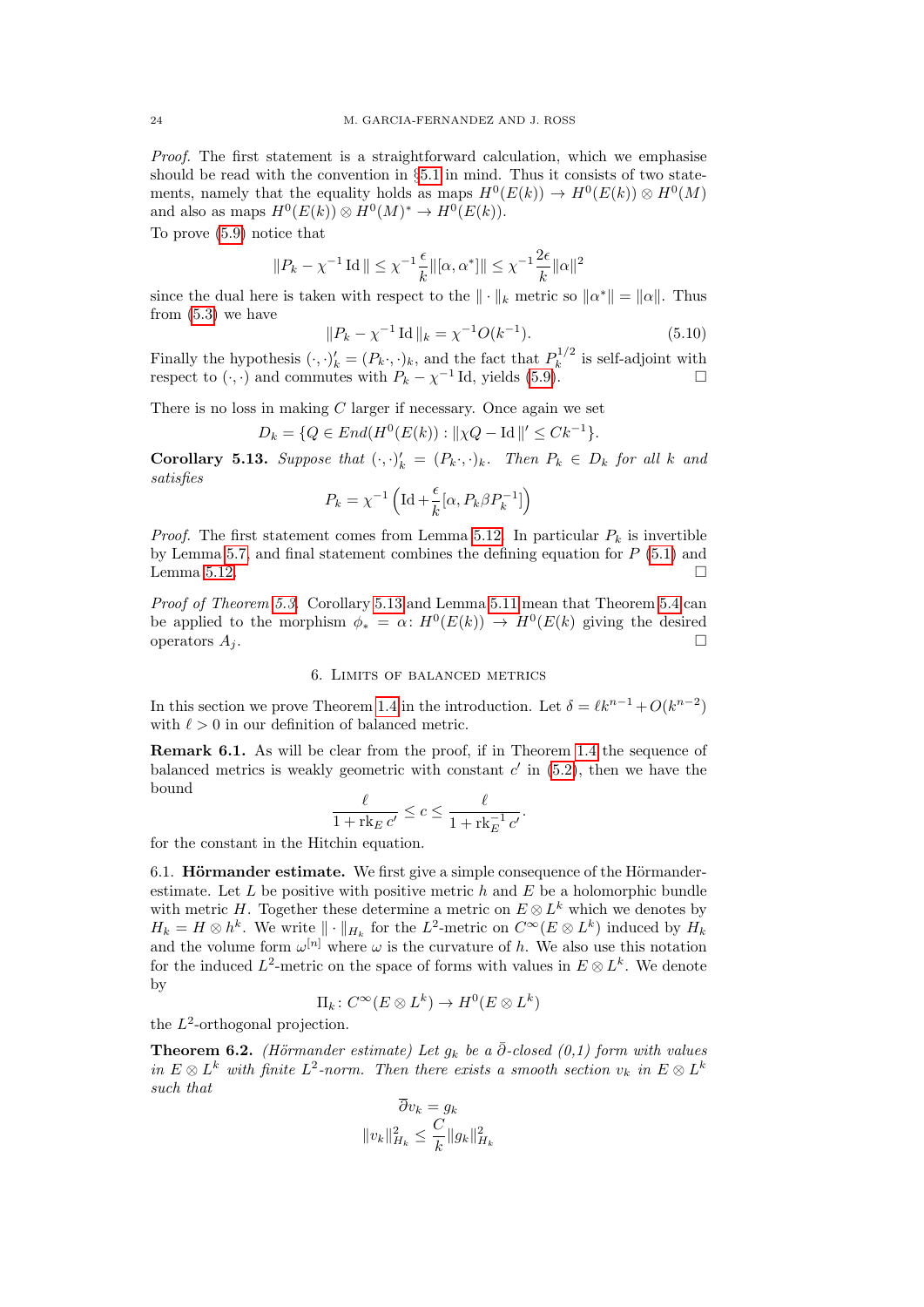<span id="page-24-1"></span>**Corollary 6.3.** Let  $f_k \in C^\infty(E \otimes L^k)$ . Then

$$
||f_k - \Pi_k(f_k)||_{H_k}^2 \leq \frac{C}{k} ||\bar{\partial} f_k||_{H_k}^2.
$$

*Proof.* Let  $u_k = f_k - \Pi_k(f_k)$ . Then by the definition of an orthogonal projection

$$
||u_k||_{H_k} \leq ||f_k - t||_{H_k}
$$

for all  $t \in H^0(EL^k)$ . Now apply the Hörmander estimate with  $g = \overline{\partial} f_k$  to deduce there is an  $v_k$  with  $\overline{\partial}v_k = \overline{\partial}f_k$  and

$$
||v_k||_{L^2}^2 \le \frac{C}{k} ||\overline{\partial} f_k||^2
$$

Put  $t = f_k - v_k$  so  $t \in H^0(E \otimes L^k)$ . Then

$$
||u_k||_{H_k}^2 \le ||f_k - t||_{H_k}^2 = ||v_k||_{H_k}^2 \le \frac{C}{k} ||\overline{\partial} f_k||_{H_k}^2
$$

as claimed.  $\hfill \square$ 

# 6.2. Proof of Theorem [1.4.](#page-2-0) Recall

$$
\phi_*\colon H^0(M)\otimes \mathbb{C}^N\to H^0(M\otimes E(k))\stackrel{\phi}{\to} H^0(E(k))\simeq \mathbb{C}^N,
$$

where the first map is the natural multiplication and the isomorphism  $H^0(E(k)) \simeq$  $\mathbb{C}^N$  is given by a choice of basis <u>s</u> of  $H^0(E(k))$ . Denote by  $(\cdot, \cdot)$  the standard hermitian metric on  $\mathbb{C}^N$  (i.e. corresponding to the metric on  $H^0(E(k))$  that makes the balanced basis  $\underline{s}$  orthonormal) and by  $(\phi_*)^*$  the corresponding adjoint. Define  $\epsilon = \epsilon(k)$  as in [\(5.8\)](#page-22-4).

Recall from Proposition [2.12](#page-7-2) that the basis  $\underline{s}$  of  $H^0(E(k))$  is balanced if and only if the corresponding embedding  $\iota_s$  and quantized Higgs field  $\phi_*$  satisfy

$$
\sum_{l} (Ps'_l)(\cdot, s'_l)_{H_k} = \text{Id},\tag{6.1}
$$

where  $s'_l = P^{1/2} s_l$  gives an orthonormal basis for the  $L^2$ -metric induced by  $H_k =$  $\iota_{\underline{s}}^* h_{FS}$  and P is given by the endomorphism [\(2.4\)](#page-6-4).

*Proof of Theorem [1.4.](#page-2-0)* Define a sequence of smooth endomorphism of  $E$  by

$$
T_k := \chi^{-1} (\text{Id} + \epsilon k^{-1} [\phi, \phi^{*k}]) B_k - \text{Id}.
$$

where  $B_k$  denotes the Bergman function of the balanced metric  $h_k$ .

We claim that by the asymptotic expansion of the Bergman function, it is enough to prove the following bound for the  $L^2$ -metric on  $C^{\infty}(\text{End } E)$ 

<span id="page-24-0"></span>
$$
||T_k||_{h_k} \le C k^{-1-\nu} \tag{6.2}
$$

for some  $\nu > 0$ . To see this, note that the asymptotics of the Bergman function imply

$$
\|\Lambda_k F_{h_k} + S_\omega/2 \operatorname{Id} + \epsilon[\phi, \phi^{*_k}] - \lambda \operatorname{Id}\|_{h_k} \le k \|T_k\|_{h_k} + C' k^{-1}
$$

and hence [\(6.2\)](#page-24-0) implies a pointwise equality

$$
\lim_{k\to\infty}\Lambda_kF_{h_k}+S_{\omega}/2\operatorname{Id}+\epsilon[\phi,\phi^{\ast_k}]=\lambda\operatorname{Id}.
$$

We have two cases. If  $[\phi, \phi^{*h}] = 0$  then, as  $\epsilon = \epsilon(k)$  is bounded by [\(5.2\)](#page-17-4), the previous equality implies that the limit metric  $h$  satisfies the Hermite-Einstein equations (equivalent to the Hitchin equations in this case) up to a conformal change. On the other hand, if there exists  $z \in X$  such that  $[\phi, \phi^{*_{h}}](z) \neq 0$  then by  $C^{0}$  convergence of the endomorphisms  $\Lambda_k F_{h_k}$  and  $[\phi, \phi^{*k}]$  we have that

$$
c=\lim_{k\rightarrow\infty}\epsilon(k)= -((\Lambda F_h+S_{\omega}/2\operatorname{Id}-\lambda\operatorname{Id})_z)_{ij}/([\phi,\phi^{*_h}]_z)_{ij}
$$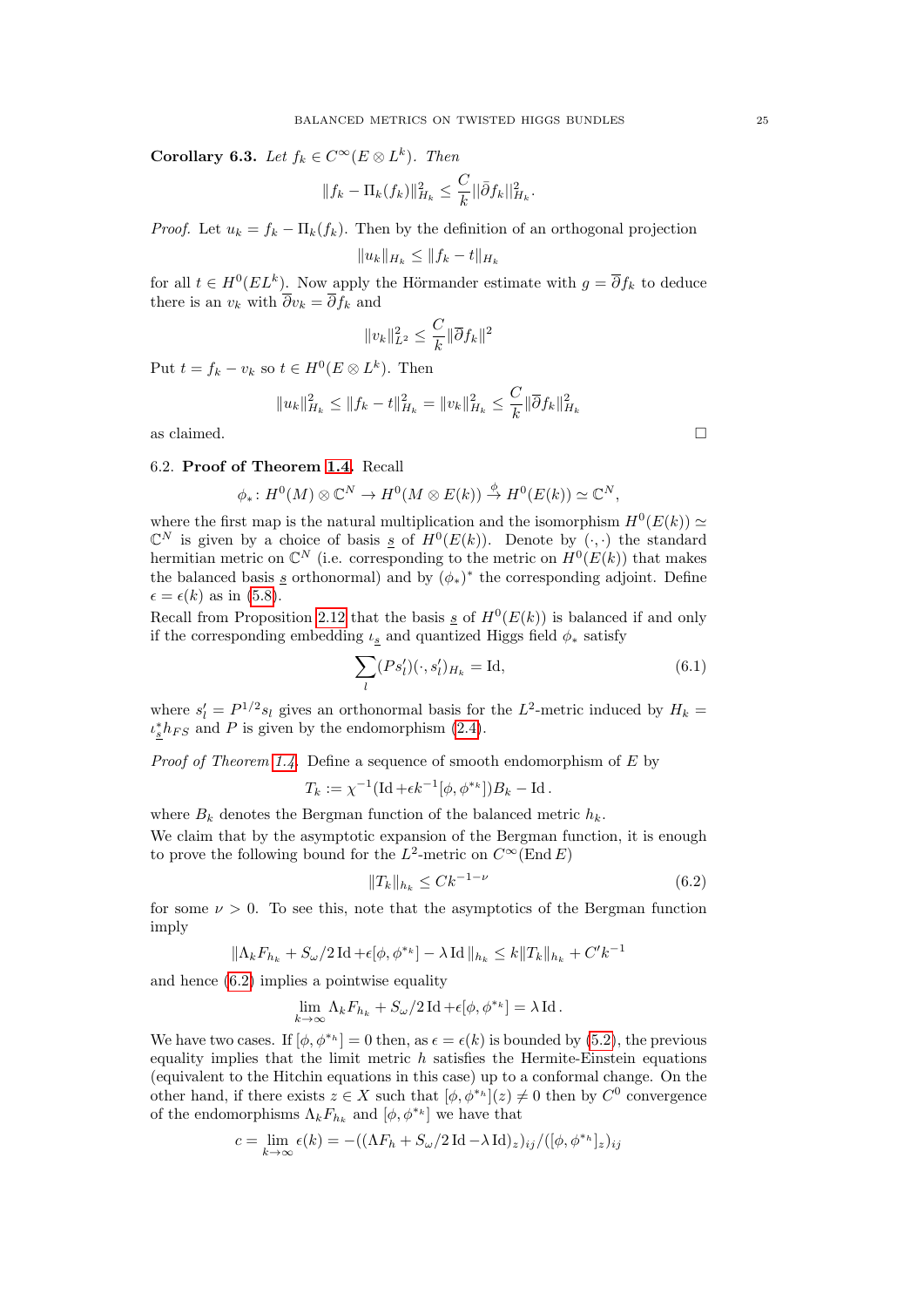where  $([\phi, \phi^{*h}]_z)_{ij}$  is the *ij* component of the endomorphism  $([\phi, \phi^{*h}]_z)$  after a choice of trivialization of  $E$  at  $z$ . Hence, the metric  $h$  satisfies the Hitchin equations with constant  $c$ . This proves the claim, and we observe also that the bound of  $c$ claimed in Remark [6.1](#page-23-1) follows again from [\(5.2\)](#page-17-4).

Remark 6.4. Another way to prove this is to take a convergent subsequence for the bounded sequence  $\epsilon(k)$ .

For the proof of the main estimate [\(6.2\)](#page-24-0), using Proposition [2.12](#page-7-2) we write

$$
T_k = \chi^{-1}(\text{Id} + \epsilon k^{-1}[\phi, \phi^{*k}])B_k - \sum_l (Ps'_l)(\cdot, s'_l)_{H_k}
$$
  
\n
$$
= \frac{\epsilon}{k\chi} \sum_l (((\phi, \phi^{*k}) - [\phi_{*,k}, (\phi_{*,k})^{*H_k}])s'_l)(\cdot, s'_l)_{H_k}
$$
  
\n
$$
- \sum_l ((P - P_1)s'_l)(\cdot, s'_l)_{H_k}
$$
  
\n
$$
= \frac{\epsilon}{k\chi} \sum_l ([\phi, \phi^{*k} - \Pi_k \phi^{*k}]s'_l)(\cdot, s'_l)_{H_k}
$$
  
\n
$$
- \sum_l ((P - P_1)s'_l)(\cdot, s'_l)_{H_k}
$$

where

$$
P_1 = \chi^{-1}(\text{Id} + \epsilon k^{-1}[\phi_*, (\phi_*)^{*H_k}]).
$$

and we have use the identity

$$
[\phi_*, (\phi_*)^{*_{H_k}}]s'_l = [\phi, \Pi_k \phi^{*_k}]s'_l.
$$

**Lemma 6.5.** For any linear map  $\alpha$ :  $H^0(E(k)) \to C^\infty(E(k))$ 

$$
\|\sum_{l}\alpha(s'_l)(\cdot,s'_l)_{H_k}\|_{h_k}\leq Ck^n\|\alpha\|_{H_k}
$$

for  $C>0$  independent of  $\alpha$  and  $k,$  where  $\lVert \cdot \rVert_{H_k}$  denotes the operator norm induced by  $H_k$ .

Proof. The lemma follows from the asymptotic expansion of the Bergman Kernel, which implies the following bound

$$
\|\sum_l |s_l'|^2_{H_k}\|_\infty \leq C k^n
$$

for a constant  $C$  indepedendent of  $k$ . Using this, we have

$$
\|\sum_{l} (\alpha(s'_{l}))(\cdot, s'_{l})_{H_{k}}\|_{h_{k}} = \left(\int_{X} |\sum_{l} \alpha(s'_{l})(\cdot, s'_{l})_{H_{k}}|_{h_{k}}^{2} \frac{\omega^{n}}{n!}\right)^{1/2} \le \left(\int_{X} \left(\sum_{l} |\alpha(s'_{l})|_{H_{k}}^{2}\right) \left(\sum_{l} |s'_{l}|_{H_{k}}^{2}\right) \frac{\omega^{n}}{n!}\right)^{1/2} \le C^{1/2} k^{n/2} \left(\sum_{l} \|\alpha(s'_{l})\|_{H_{k}}^{2}\right)^{1/2} \le C^{1/2} k^{n/2} \chi^{1/2} \|\alpha\|_{H_{k}}.
$$

Taking now  $L^2$ -metric on the last expression for  $T_k$  we obtain

$$
||T_k||_{h_k} \leq C \frac{\epsilon k^n}{k \chi} ||[\phi, \phi^{*k} - \Pi_k \phi^{*k}]||_{H_k} + C k^n ||P - P_1||_{H_k}
$$
  
\n
$$
\leq C' k^{-1} ||\phi||_{H_k} ||\phi^{*k} - \Pi_k \phi^{*k}||_{H_k} + C' k^{-2}
$$
  
\n
$$
\leq C'' k^{-2} ||\bar{\partial}(\phi^{*k})||_{H_k} + C' k^{-2} \leq C''' k^{-2}
$$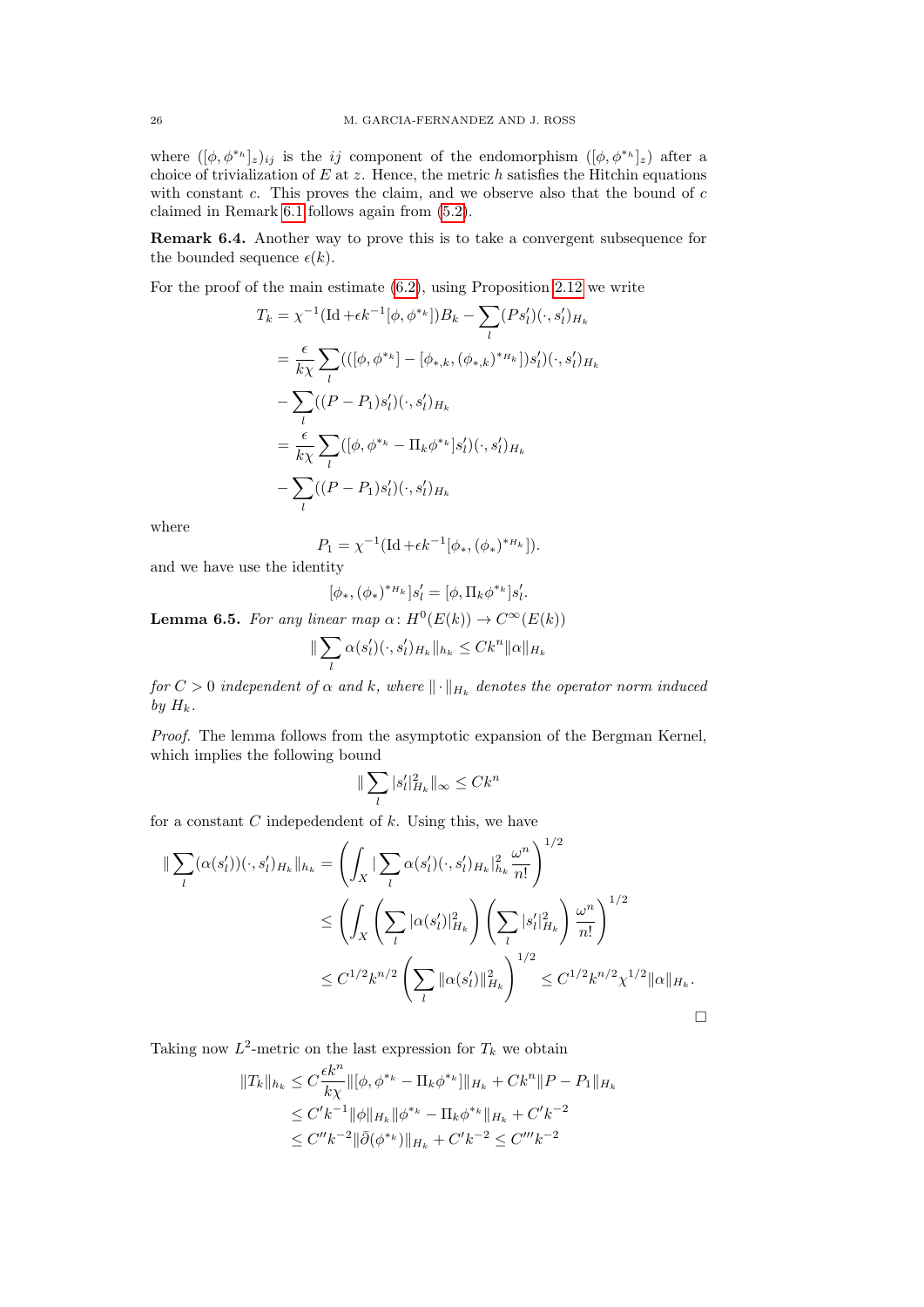as claimed. Here, for the second inequality we apply Theorem [5.3,](#page-18-0) while the third inequality follows from the Hörmander estimate Corollary [6.3.](#page-24-1)  $\Box$ 

Remark 6.6. Although we do not expect the geometric case to be particularly relevant, it may be worth mentioning that there exists a more direct proof of Theorem [1.4](#page-2-0) assuming this stronger hypothesis. For that, one uses the Hörmander estimate combined with the following characterization of the balanced condition (only valid in the geometric case)

$$
\Pi_k \left( \chi B_k^{-1} - \frac{\delta}{1 + \|\phi_*\|_{H_k}} (\phi \Pi_k \phi^{*_k} - \phi^{*_k} \phi) - \text{Id} \right) = 0. \tag{6.3}
$$

Here  $H_k = h_k \otimes h_L^k$  denotes the hermitian metric on  $E(k)$  whose  $L^2$  norm is  $\|\cdot\|_B$ and  $\Pi_k$  the corresponding projection onto  $H^0(E(k))$ .

## 7. Generalizations

<span id="page-26-0"></span>The results in this work generalize to twisted quiver bundles with relations, assuming that the twisting vector bundles are globally generated. A Hitchin-Kobayashi correspondence for these objects was proved in [\[2\]](#page-29-1), relating the existence of solutions of the *twisted quiver vortex equations* with the slope stability of a twisted quiver bundle. A notion of Gieseker stability for twisted quiver sheaves has been provided in [\[1,](#page-29-4) [36\]](#page-30-23) for the construction of a moduli space.

The twisted Higgs bundles we have considered above are precisely twisted Quiver bundles for the quiver consisting of a single vertex and arrow (with head and tail being this one vertex). One could instead consider a quiver  $Q$  with two vertices and one arrow

<span id="page-26-1"></span>
$$
\bullet_t \longrightarrow \bullet_h \tag{7.1}
$$

and a globally generated (twisting) holomorphic vector bundle  $M$ . An  $M$ -twisted Q-bundle over X is then given by a pair of holomorphic vector bundles  $E_t$  and  $E_h$ and a morphism

$$
\phi\colon E_t\otimes M\to E_h.
$$

Thus the difference here is that  $E_t$  and  $E_h$  may be different. Examples include holomorphic triples [\[17,](#page-30-31) [7\]](#page-30-32) and Bradlow pairs, and slope stability of the latter is related with the (classical) vortex equations [\[6\]](#page-30-33).

To parameterize such quiver bundles  $(E_t, E_h, \phi)$ , taking k a large positive integer, we associate an endomorphism

<span id="page-26-2"></span>
$$
H^{0}(M) \otimes H^{0}(E_{t}(k)) \longrightarrow H^{0}(E_{h}(k)) \tag{7.2}
$$

Let  $U_t$  and  $U_h$  be complex vector spaces and consider the parameter space Z given by the vector space

$$
Z = \text{Hom}(H^0(M) \otimes U_t, U_h)
$$

We denote by

$$
\overline{Z} = \mathbb{P}(Z \oplus \mathbb{C})
$$

its projective completion. Similarly as in Section [2.1,](#page-4-1) basis  $s_t$  for  $H^0(E_t(k))$  and  $\underline{s}_h$  for  $H^0(E_h(k))$  give isomorphisms  $H^0(E_t(k)) \simeq \mathbb{C}^{N_t}$  and  $H^0(E_h(k)) \simeq \mathbb{C}^{N_h}$ , and embedding

$$
\iota_{\underline{s}}\colon X\to \mathbb{G}:=\mathbb{G}(\mathbb{C}^{N_t};\mathrm{rk}_{E_t})\times \mathbb{G}(\mathbb{C}^{N_h};\mathrm{rk}_{E_h})
$$

and a point

$$
\phi_*\in Z\subset \overline{Z}
$$

where  $U_t \simeq C^{N_t}$ ,  $U_h \simeq \mathbb{C}^{N_h}$ .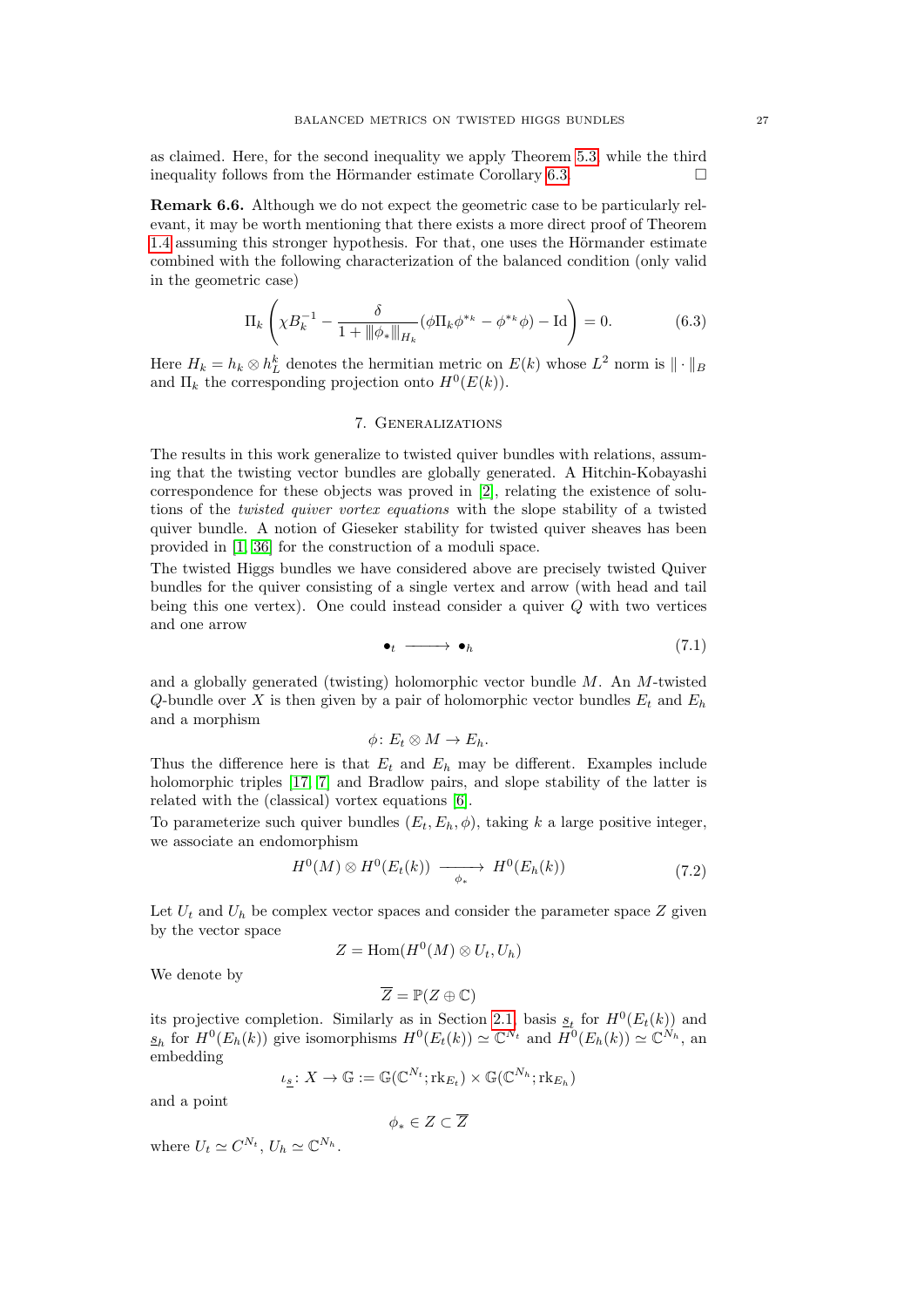The group  $SU(N_t) \times SU(N_h)$  acts in Hamiltonian fashion on the space of embeddings

$$
f = f_{\underline{s}} \colon X \to \overline{Z} \times \mathbb{G}, \text{ given by } f(x) = (\phi_*, \iota_{\underline{s}}(x)),
$$

preserving a Kähler structure, obtained from the Fubini-Study Kähler structures on the Grassmannians and  $\overline{Z}$ . Zeros of the moment map are by definition balanced basis for the quiver bundle in question. For the Geometric Invariant Theory, one may consider the group  $SL(N_t) \times SL(N_h)$  and the point

$$
(\phi_*, T_{E_t}, T_{E_h}) \in \overline{Z} \times \mathbb{P}_t \times \mathbb{P}_h \tag{7.3}
$$

where  $T_{E_t}, T_{E_h}$  denote the Giesecker points for  $E_t$  and  $E_h$ , respectively. The relevant linearization is

$$
\mathcal{O}_{\overline{Z}}(\epsilon)\otimes \mathcal{O}_{\mathbb{P}_t}(\sigma_1)\otimes \mathcal{O}_{\mathbb{P}_t}(\sigma_2)
$$

for  $\sigma_i$  positive real constants (used to define the vortex equations). The analogues of Theorem [1.3](#page-1-1) and Theorem [1.4](#page-2-0) follow verbatim from this construction. Moreover by extending in the obvious way one gets the same results for an abitrary quiver bundle, assuming still all the twistings are globally generated. Furthermore it should be possible to extend all of this to the theory of parabolic (and irregular) twisted Higgs bundles that also have physical relevance (we thank M. Winjholt for this observation).

We note in passing that the approach we have taken in this paper (both in the case for a twisted Higgs bundle and for a more general quiver representation) is close in spirit to that of L. Álvarez-Cónsul–King, who pioneered the use of certain "Kronecker modules" to construct moduli spaces of sheaves  $[1, p.111]$  $[1, p.111]$  and  $[4]$ .

As mentioned in the introduction, a related notion of balanced metric was introduced by J. Keller in [\[19\]](#page-30-17), for suitable quiver sheaves arising from dimensional reduction. The approach in [\[19\]](#page-30-17) is different from ours, as the balanced metrics are considered on filtered vector bundles and related a posteriori with metrics on quiver sheaves using the dimensional reduction arguments in [\[3\]](#page-29-2). As pointed out in [\[2\]](#page-29-1) this does not allow twisting in the endomorphism and thus does not apply to twisted Higgs bundles. For the quiver [\(7.1\)](#page-26-1), a link with [\[19\]](#page-30-17) is provided by the assumptions  $M = \mathcal{O}_X$  and  $\phi: E_t \to E_h$  surjective. In this situation, the filtered bundle is simply  $E_t$  with the flag

$$
0 \subset \operatorname{Ker} \phi \subset E_t
$$

and the target space for the balanced construction in [\[19\]](#page-30-17) is given by

$$
G(\mathbb{C}^{N_t},\text{rk}_{E_t}) \times \mathbb{G}(\mathbb{C}^{N_t},\text{rk}_{E_t} - \text{rk}_{E_h}).
$$

Considering the extended commutative diagram [\(7.2\)](#page-26-2) induced by  $\phi$ , one can easily construct a (partially defined) morphism from the target space in our construction  $\overline{Z} \times \mathbb{G}_t \times \mathbb{G}_h$  to the target space in [\[19\]](#page-30-17), which sends

$$
(\phi_*, e_t, e_h) \to (e_t, e_h \circ \phi_*).
$$

This morphism is equivariant, for the homomorphism  $SL(N_t) \times SL(N_h) \rightarrow SL(N_t)$ given by projection in the first factor, but does not preserve the symplectic structures used for the balanced condition. Thus the two approaches have different moment maps, and thus are qualitatively different.

### Appendix A. Weakly Geometric Metrics

<span id="page-27-0"></span>We include here the justification for the terminology used for weakly geometric metrics.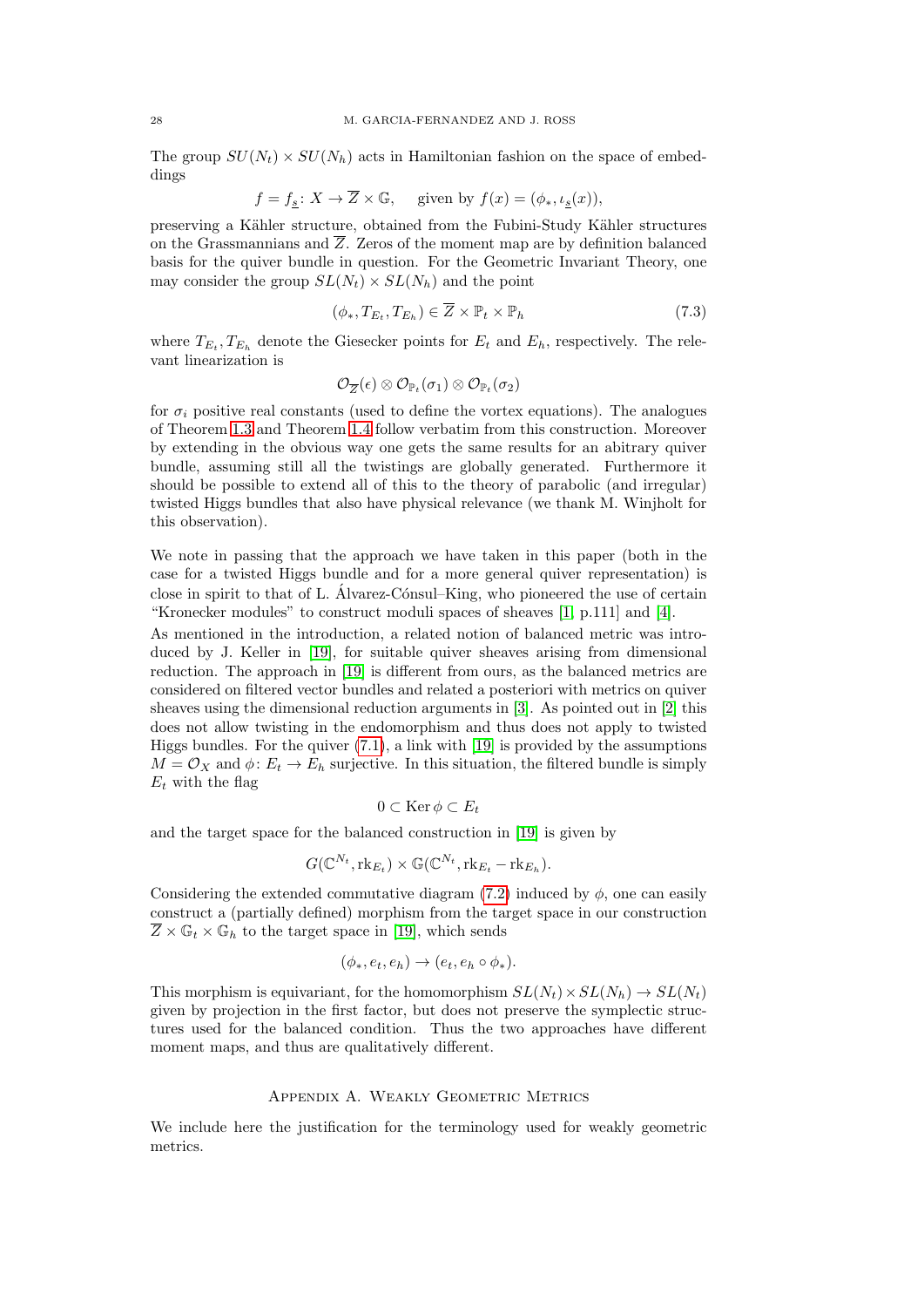<span id="page-28-0"></span>**Proposition A.1.** Fix a hermitian metric H on E and let let  $\|\cdot\|_k$  be the geometric metric on  $H^0(E(k))$  induced by  $H_k := H \otimes h_L^k$ . Then if  $\phi \colon M \otimes E \to E$  is non-zero then  $\|\cdot\|_k$  is weakly geometric with respect to  $\phi$ . Moreover the constant c' can be chosen uniformly as H varies in a bounded set of metrics on E.

<span id="page-28-1"></span>**Lemma A.2.** Let  $M'$  and  $E$  be hermitian vector bundles and

$$
m\colon H^0(E(k))\otimes H^0(M')\to H^0(M'\otimes E(k))
$$

be the natural multlipication map. Then there exists a constant  $C$  independent of  $k$ such that

$$
||m||^2 \leq C
$$

where all the vector spaces are endowed with the induced  $L^2$ -metric. In fact one can take

$$
C = h^{0}(M') \sup \{|t(x)|_{\infty}^{2} : t \in H^{0}(M'), \|t\| = 1\}.
$$

*Proof.* Let  $s_{\alpha}$  be an orthonormal basis for  $H^0(E(k))$  and  $t_{\beta}$  an orthonormal basis for  $H^0(M')$ . Any  $v \in H^0(E(k)) \otimes H^0(M')$  can be written as  $v = \sum_{\beta} v_{\beta}$  where  $v_{\beta} = \sum_{\alpha} a_{\alpha\beta} s_{\alpha} \otimes t_{\beta}$  for some coefficients  $a_{\alpha\beta}$ . So  $||v||^2 = \sum_{\beta} ||v_{\beta}||^2$  and  $||v_{\beta}||^2 =$  $\|\sum_{\alpha} a_{\alpha\beta} s_{\alpha}\|^2.$ 

Now let  $C' = \sup_{\beta} {\{\Vert t_{\beta} \Vert_{\infty}^2\}}$ . Then

$$
|m(v_\beta(z))|^2 = |t_\beta(z)|^2 |\sum_\alpha a_{\alpha\beta} s_\beta(z)|^2
$$

and so

$$
||m(v_{\beta})|| \leq C' \int_X |\sum_{\alpha} a_{\alpha\beta} s_{\beta}(z)|^2 \frac{\omega^n}{n!} = C'||v_{\beta}||^2.
$$

Hence using Cauchy-Schwarz,

$$
||m(v)||^2 \le h^0(M') \sum_{\beta} ||m(v_{\beta})||^2 \le C \sum_{\beta} ||v_{\beta}||^2 = C ||v||
$$
 as claimed.

Proof of Proposition [A.1.](#page-28-0) We shall show that

<span id="page-28-2"></span>
$$
\frac{c'}{\mathrm{rk}_E} k^n \le ||\phi_*||^2, \qquad ||\phi_*|| \le c'. \tag{A.1}
$$

We first deal with the operator norm. The map  $\phi_*$  is the composition of the multiplication map  $H^0(M) \otimes H^0(E(k)) \to H^0(M \otimes E(k))$  and the pushforward  $H^0(M \otimes E(k)) \to H^0(E(k))$ . The norm of this multiplication map is bounded in-dependent of k by Lemma [A.2](#page-28-1) applied with  $M' = M$ . The norm of the pushforward is clearly bounded, as  $\phi$  is continuus and the vector spaces are endowed with their  $L^2$ -metrics. Thus we have  $\|\phi_*\| = O(k^0)$  as claimed.

Turning to the first equation in [\(5.2\)](#page-17-4) recall that the leading order asymptotic of the Bergman kernel is given by

$$
B_k = \sum_{\alpha} s_{\alpha} \otimes s_{\alpha}^{*,H_k} = k^n \operatorname{Id} + O(k^{n-1})
$$

where  $\{s_{\alpha}\}\$ is an orthonormal basis for  $H^0(E(k))$ . Here  $B_k$  is considered as an smooth section of  $End(E)$  and the error term can be taken in the supremum norm determined by  $H$ , and is uniform as  $H$  varies over a bounded set. We recall that in this expression the term  $s_{\alpha} \otimes s_{\alpha}^{*,H_k}$  denotes taking the fibrewise dual, so should be considered as an element in  $\text{End}(E \otimes L^k) \simeq \text{End}(E)$ , and under this identification

$$
s_{\alpha} \otimes s_{\alpha}^{*,H_k}(\zeta) = s_{\alpha} \tau^{-1} (s_{\alpha}, \zeta \otimes \tau)_{H_k} \text{ for } \zeta \in E_z, 0 \neq \tau \in L_z^k.
$$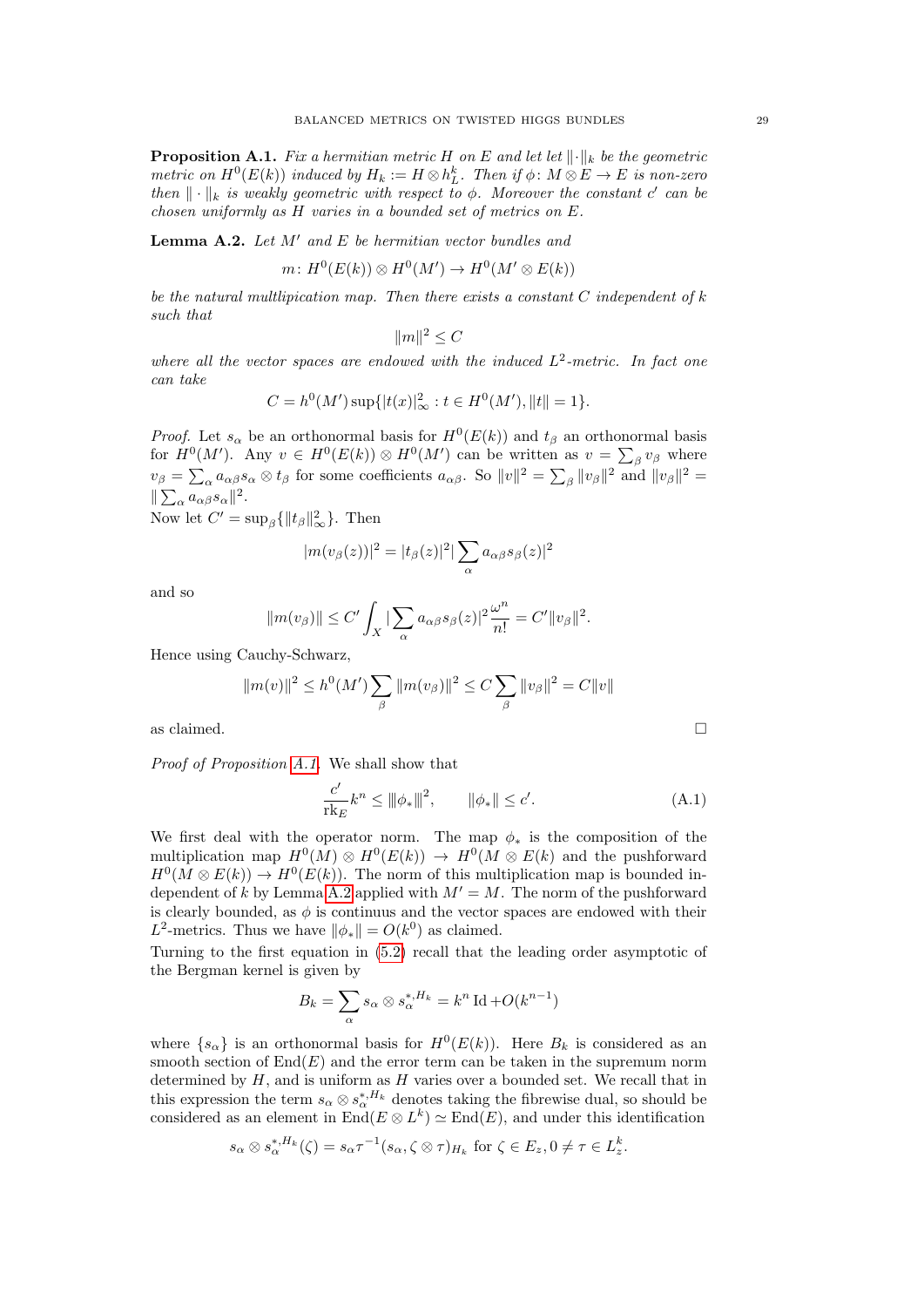In particular taking the trace this implies  $\sum_{\alpha} |s_{\alpha}(z)|_{H_k}^2 = \text{rk}_E k^n + O(k^{n-1}).$  So applying the endomorphism  $B_k$  to some non-zero  $\zeta \in E_x$  gives

$$
k^{n}\zeta + O(k^{n-1}) = \sum_{\alpha} s_{\alpha}(z)\tau^{-1}(s_{\alpha}(z), \zeta \otimes \tau)_{H_{k}}.
$$

Now tensoring with some  $\eta \in M_z$ , applying  $\phi$  and taking the norm-squared gives

$$
k^{2n} |\phi(\zeta \otimes \eta)|_H^2 = \left| \sum_{\alpha} \phi(s_{\alpha}(z)\eta^{-1})(s_{\alpha}(z), \zeta \otimes \tau)_{H_k} + O(k^{n-1}) \right|_H^2
$$
  
= 
$$
\left| \sum_{\alpha} \phi(s_{\alpha}(z)\eta)\tau^{-1}(s_{\alpha}(z), \zeta \otimes \tau)_{H_k} + O(k^{n-1}) \right|_H^2
$$
  

$$
\leq \sum_{\alpha} |\phi(s_{\alpha}(z)\eta)|_{H_k}^2 \sum_{\alpha} |s_{\alpha}(z)|_{H_k}^2 |\zeta|_H^2 + O(k^{2n-1}) |\eta|_{H_M}^2 |\zeta|_H^2
$$

where the last inequality uses Cauchy-Schwarz for the sum, and then again for the inner product  $(s_{\alpha}(z), \zeta_z \otimes \tau)_{H_k}$ . Thus

<span id="page-29-6"></span>
$$
k^{2n} \frac{|\phi(\zeta \otimes \eta)|_H^2}{|\zeta|_H^2} \leq \text{rk}_E k^n \sum_{\alpha} |\phi_*(s_\alpha(z)\eta)|_{H_k}^2 + O(k^{2n-1}) |\eta|_{H_M}^2. \tag{A.2}
$$

Now fix an orthonormal basis  $t_\beta$  for  $H^0(M)$ . For each  $\beta$  let  $\phi_\beta: E \to E$  be

$$
\phi_{\beta}(\zeta) = \phi(\zeta \otimes t_{\beta}(z)) \text{ for } \zeta \in E_z
$$

Observe that since M is globally generated, and  $\phi \neq 0$ , there is at least one  $\beta$  for which  $\phi_\beta$  is non-zero. We let  $c'_\beta$  be the L<sup>2</sup>-metric of  $\phi_\beta$ , i.e.

$$
c_\beta':=\|\phi_\beta\|_H^2:=\int_X\|\phi_\beta|_z\|_H^2\frac{\omega^n}{n!}
$$

where  $\|\phi_{\beta}\|_{z}\|_{H}$  is the operator norm of  $\phi_{\beta}\|_{z} : E_{z} \to E_{z}$ , and set

$$
c' := \sum_{\beta} c'_{\beta} > 0.
$$

Now if  $t_\beta(z) \neq 0$  then substituting  $\eta = t_\beta(z)$  into [\(A.2\)](#page-29-6) gives

$$
\frac{k^n}{\mathrm{rk}_E} \frac{|\phi_\beta(\zeta)|_H^2}{|\zeta|_H^2} \leq \sum_{\alpha} |\phi_*(s_\alpha \otimes t_\beta(z))|_{H_k}^2 + O(k^{n-1})|t_\beta(z)|_{H_M}^2
$$

and taking the supremum over all non-zero  $\zeta \in E_z$  gives

$$
\frac{k^n}{\text{rk}_E} \|\phi_{\beta}|_{z}\|_{H}^2 \leq \sum_{\alpha} |\phi_*(s_{\alpha} \otimes t_{\beta}(z))|_{H_k}^2 + O(k^{n-1})|t_{\beta}(z)|_{H_M}^2.
$$

Moreover this inequality clearly holds if  $t_\beta(z) = 0$ . Thus taking the sum over all  $\beta$ and then integrating over  $X$  gives

$$
\frac{c'k^n}{\mathrm{rk}_E} \le \sum_{\alpha,\beta} \|\phi_*(s_\alpha \otimes t_\beta)\|_{H_k}^2 + O(k^{n-1}) = \|\phi_*\| + O(k^{n-1})
$$

which gives  $(A.1)$ .

### <span id="page-29-0"></span>**REFERENCES**

- <span id="page-29-4"></span>[1] L. Álvarez-Cónsul, Some results on the Moduli spaces of quiver bundles, Geom. Dedicata 139 (2009) 99–120.
- <span id="page-29-1"></span>[2] L. Álvarez-Cónsul and O. García-Prada, *Hitchin-Kobayashi correspondence, quivers and vor*tices, Comm. Math. Phys. 238 (2003) 1-33.
- <span id="page-29-2"></span>[3] L. Álvarez-Cónsul and O. García-Prada, *Dimensional reduction and quiver bundles*, J. Reine Angew. Math. 556 (2003) 1-46.
- <span id="page-29-5"></span>[4] L. Álvarez-Cónsul and A. King, A functorial construction of moduli of sheaves, Invent. Math. 168 (2007) 613-666.
- <span id="page-29-3"></span>[5] I. Biswas and S. Ramanan, An infinitesimal study of the moduli of Hitchin pairs, J. London Math. Soc. 2 (2) (1994) 219–231.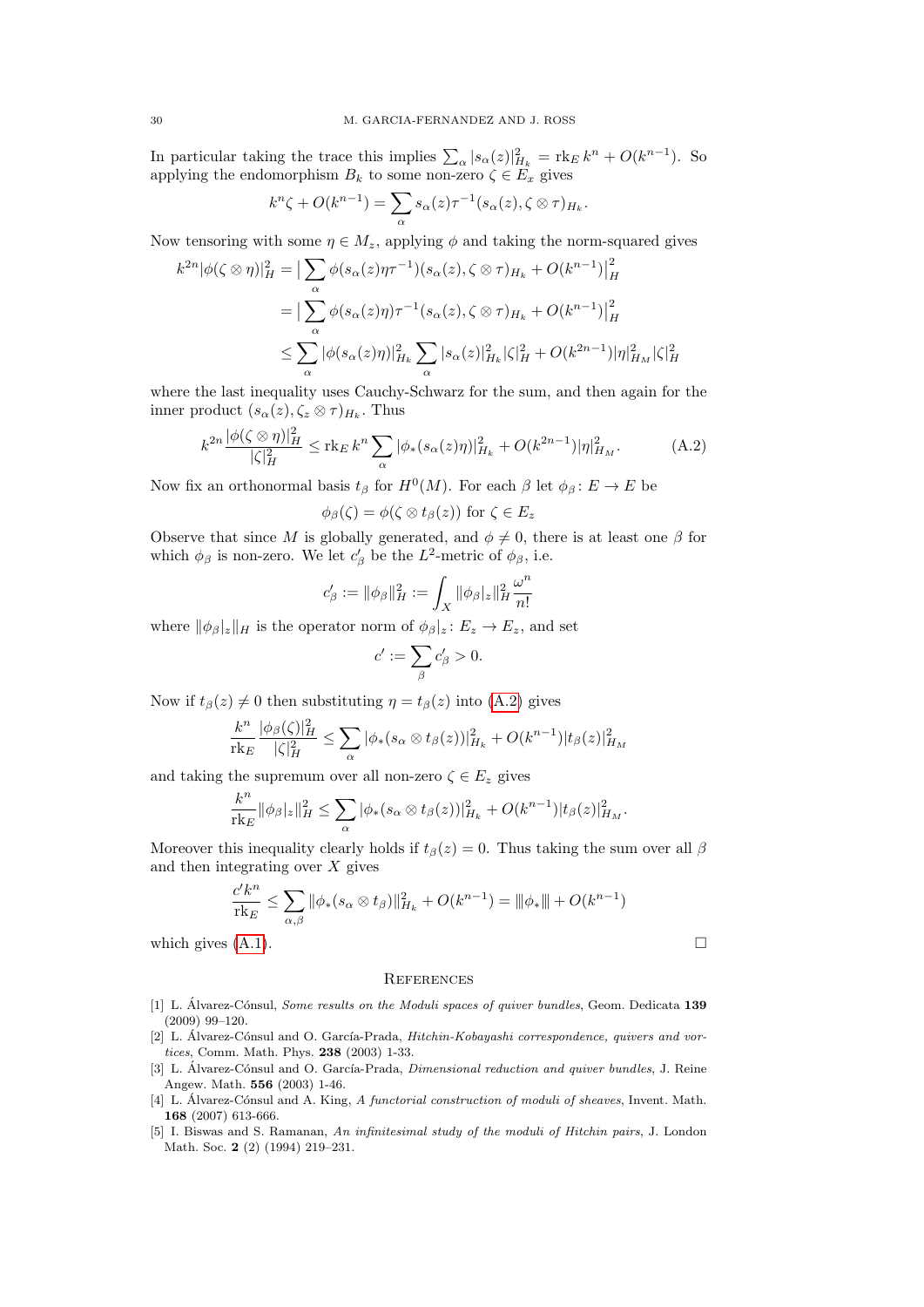- <span id="page-30-33"></span>[6] S. Bradlow, *Vortices in holomorphic line bundles over closed Kähler manifolds*. Comm. Math. Phys. 135 (1990) 1–17.
- <span id="page-30-32"></span>[7] S. Bradlow and O. García-Prada, Stable triples, equivariant bundles and dimensional reduction, Math. Ann. 304 (1996) 225–252.
- <span id="page-30-2"></span>[8] S. Bradlow, O. García-Prada and I. Mundet i Riera, Relative Hitchin-Kobayashi correspondence for principal pairs, Quarterly Journal of Mathematics 54 (2003) 111-170.
- <span id="page-30-9"></span>[9] David Catlin, The Bergman kernel and a theorem of Tian, Analysis and geometry in several complex variables (Katata, 1997), Trends Math., Birkhäuser Boston, Boston, MA, 1999, 1–23.
- <span id="page-30-4"></span>[10] S. K. Donaldson, *Infinite determinants, stable bundles and curvature*, Duke Math. J. 54 (1987) 231–247.
- <span id="page-30-5"></span>[11] \_\_\_\_\_, Geometry in Oxford c. 1980-85. Sir Michael Atiyah: a great mathematician of the twentieth century, Asian J. Math. 3 (1999) xliii–xlvii.
- <span id="page-30-12"></span>[12] , Scalar curvature and projective embeddings, I, J. Diff. Geom. 59 (2001) 479–522.
- <span id="page-30-18"></span>[13]  $\_\_\_\_\_\_\_\$  Some numerical results in complex differential geometry, Pure Appl. Math. Q. 5 (2009) 571–618.
- <span id="page-30-13"></span>[14] R. Donagui and M. Wijnholt, *Gluing Branes*, *I*, arXiv:1104.2610 (2011).
- <span id="page-30-10"></span>[15] C. Fefferman, The Bergman kernel and biholomorphic mappings of pseudoconvex domains, Invent. Math. 26, 1974, 1–65.
- <span id="page-30-24"></span>[16] M. Garcia-Fernandez and J. Ross, Balanced metrics on vector bundles and polarised manifolds, Proc. London Math. Soc. 106 (5) (2013) 1143–1156.
- <span id="page-30-31"></span>[17] O. García-Prada, *Dimensional reduction of stable bundles, vortices and stable pairs*, Int. J. Math. 5 (1994) 1–52.
- <span id="page-30-7"></span>[18] D Gieseker On the moduli of vector bundles on an algebraic surface. Ann. of Math. (2) 106 (1977), no. 1, 45–60.
- <span id="page-30-17"></span>[19] J. Keller, Vortex type equations and canonical metrics, Math. Annalen 337 (2007) 923–979.
- <span id="page-30-19"></span>[20] J. Keller and S. Lukic, Numerical Weyl-Petersson metrics on moduli spaces of Calabi-Yau manifolds, J. Geom. Phys. 92 (2015) 252–270.
- <span id="page-30-14"></span>[21] A. Haydys, Fukaya–Seidel category and gauge theory, J. Symplectic Geom. **13** (2015) 151– 207.
- <span id="page-30-0"></span>[22] N. Hitchin, The self duality equations on a Riemann surface, Proc. Lond. Math. Soc. 55 (1987) 59–126.
- <span id="page-30-22"></span>[23] D. Huybrechts and M. Lehn The Geometry of Moduli Spaces of Sheaves Second Edition. Cambridge 2010.
- <span id="page-30-25"></span>[24] D. Huybrechts and M. Lehn Stable pairs on curves and surfaces J. Algebraic Geom 4 (1995) 67–104.
- <span id="page-30-30"></span>[25] G. Kempf and L. Ness The length of vectors in representation spaces Lecture Notes in Mathematics 732, Springer, 1982, 233–243.
- <span id="page-30-6"></span>[26] N.-C. Leung, *Einstein type metrics and stability on vector bundles*, J. Diff. Geom. 45 (2001) 514–546.
- <span id="page-30-28"></span>[27] H. Luo, Geometric criterion for Gieseker-Mumford stability of polarized manifolds J. Diff. Geom. (3) 49 (1998) 577–599.
- <span id="page-30-11"></span>[28] X. Ma and G. Marinescu, Holomorphic Morse inequalities and Bergman kernels, Progress in Mathematics, vol. 254, Birkhäuser Verlag, Basel, 2007.
- <span id="page-30-29"></span>[29] I. Mundet i Riera, A Hitchin-Kobayashi correspondence for Kähler Fibrations, J. Reine Angew. Math. 528 (2000) 41–80.
- <span id="page-30-20"></span>[30] N. Nitsure, Moduli space of semistable pairs on a curve, Proc. London Math. Soc. (3) 62 (1991) 275–300.
- <span id="page-30-8"></span>[31] D. H. Phong and J. Sturm, Stability, Energy functionals and Kähler–Einstein metrics Comm. Anal. Geom., Vol. 11 no 3 (2003) 565–597.
- <span id="page-30-15"></span>[32] S. Rayan, Co-Higgs bundles on  $\mathbb{P}^1$  New York J. Math. 19 (2013), 925-945.
- <span id="page-30-16"></span>[33]  $\_\_\_\_\_\_\_\_\_\_\_\.\$  Constructing co-Higgs bundles on  $\mathbb{CP}^2$ , arXiv:1309.7014 (2013).
- <span id="page-30-26"></span>[34] T. Gomez and I. Sols Stable tensors and moduli space of orthogonal sheaves arXiv:math/0103150
- <span id="page-30-21"></span>[35] A. Schmitt, A universal construction for moduli spaces of decorated vector bundles over curves, arXiv:math/0006029v3 (2004)
- <span id="page-30-23"></span>[36] \_\_\_\_, Moduli for decorated tuples of sheaves and representation spaces for quivers Proc. Indian Acad. Sci. (Math. Sci.), 115, No. 1, 2005, 15-49.
- <span id="page-30-27"></span>[37] C. Simpson, Moduli of representations of the fundamental group of a smooth projective variety, I. Inst. Hautes Études Sci. Publ. Math.  $79$  (1994) 47–129.
- <span id="page-30-3"></span>[38] , Constructing variations of Hodge Structure using Yang–Mills Theory and application to uniformization, J. Amer. Math. Soc. 1 (1988) 867–918.
- <span id="page-30-1"></span>[39]  $\qquad \qquad$ , Higgs Bundles and local systems, Inst. Hautes Études Sci. Publ. Math. 75 (1992) 5–95.